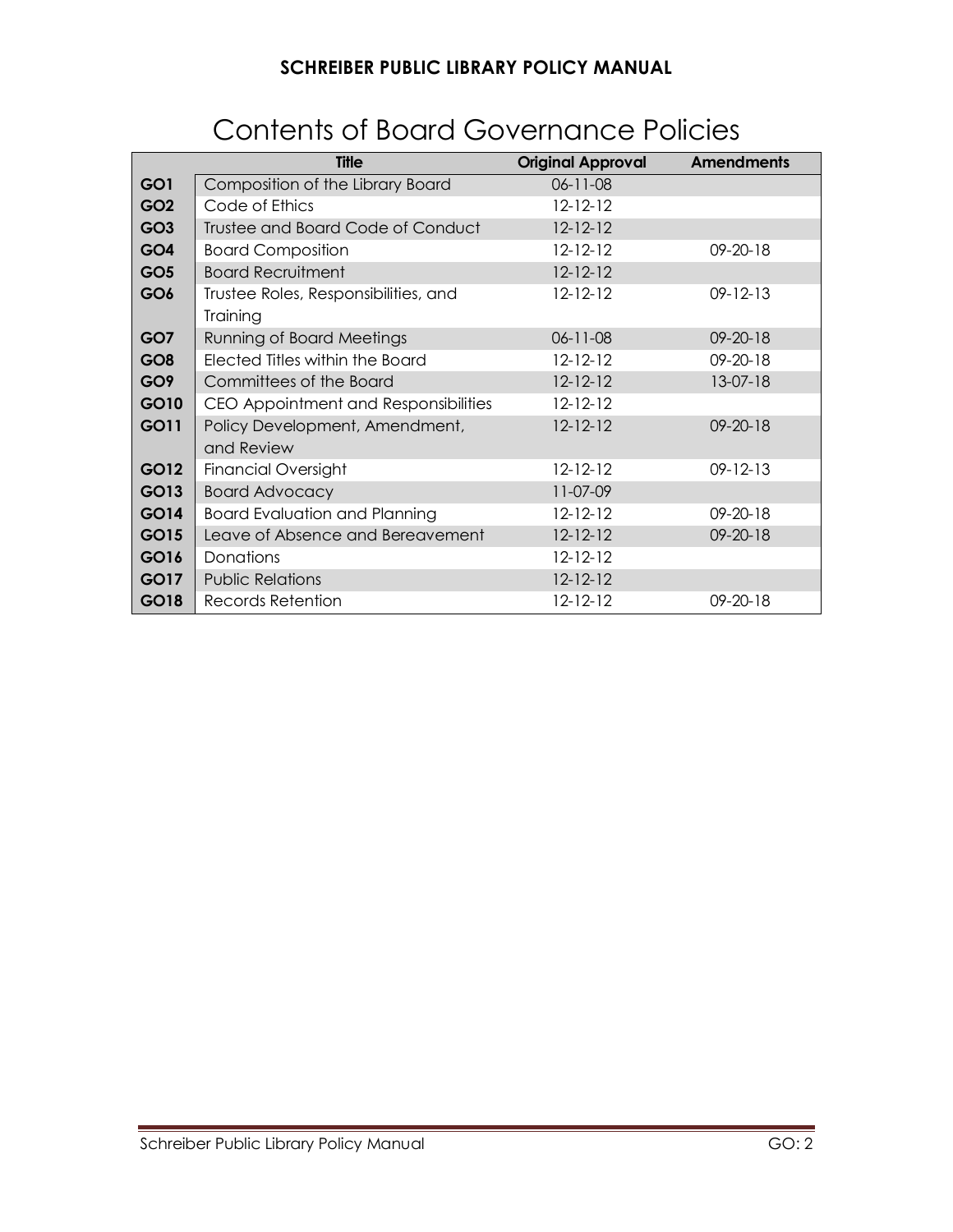| <b>Title: Composition of the Library Board</b><br><b>No: GO1</b> |                                                                                           |
|------------------------------------------------------------------|-------------------------------------------------------------------------------------------|
| <b>Type:</b> Board Governance                                    | <b>Authority: Library Board</b>                                                           |
| <b>Originated: 06-11-08</b>                                      | <b>Review: Annually</b>                                                                   |
| Amended:                                                         | <b>Previously: Byl-2 06-11-08</b>                                                         |
| <b>Related Policies</b>                                          | BL1: Authority to Manage a Public Library<br><b>BL2: Composition of the Library Board</b> |
| <b>Associated Documents</b>                                      | • Public Libraries Act, R.S.O. 1990, c. P.44                                              |
| <b>Implementation Procedures</b>                                 | Appendix A: Public Libraries Act, R.S.O.<br>1990, c. P.44                                 |

- 1. The Schreiber Public Library Board shall seek to provide a comprehensive and efficient public Library service that reflects the community's unique needs. [*PLA 20a*]
- 2. The Schreiber Public Library Board:
	- 2.1.Bears legal responsibility for Schreiber Public Library;
	- 2.2.Determines and adopts written Policies to govern the operations of the Library Board and Library;
	- 2.3.Understands the Library-related needs of the community;
	- 2.4.Determines the goals and objectives of the Library and secures adequate funds to fulfill these goals;
	- 2.5.Fixes the dates and times for regular meetings of the Library Board and the mode of calling and conducting them, and ensures that full and correct minutes are kept;
	- 2.6.Makes provision for insuring the Library Board's real and personal property;
	- 2.7.Appoints a competent and qualified Chief Executive Officer (CEO), evaluates and fixes the rate of pay of the CEO, and, if necessary, dismisses the CEO;
	- 2.8.Works with the CEO to prepare a budget adequate to carry out the Library's goals and objectives, and presents this budget to Municipal Council;
	- 2.9.Ensures that the Library is operated in accordance with the *Public Libraries Act, R.S.O. 1990, c. P.44*;
	- 2.10. Approves and submits all reports required or requested by Municipal Council or the Government of Ontario.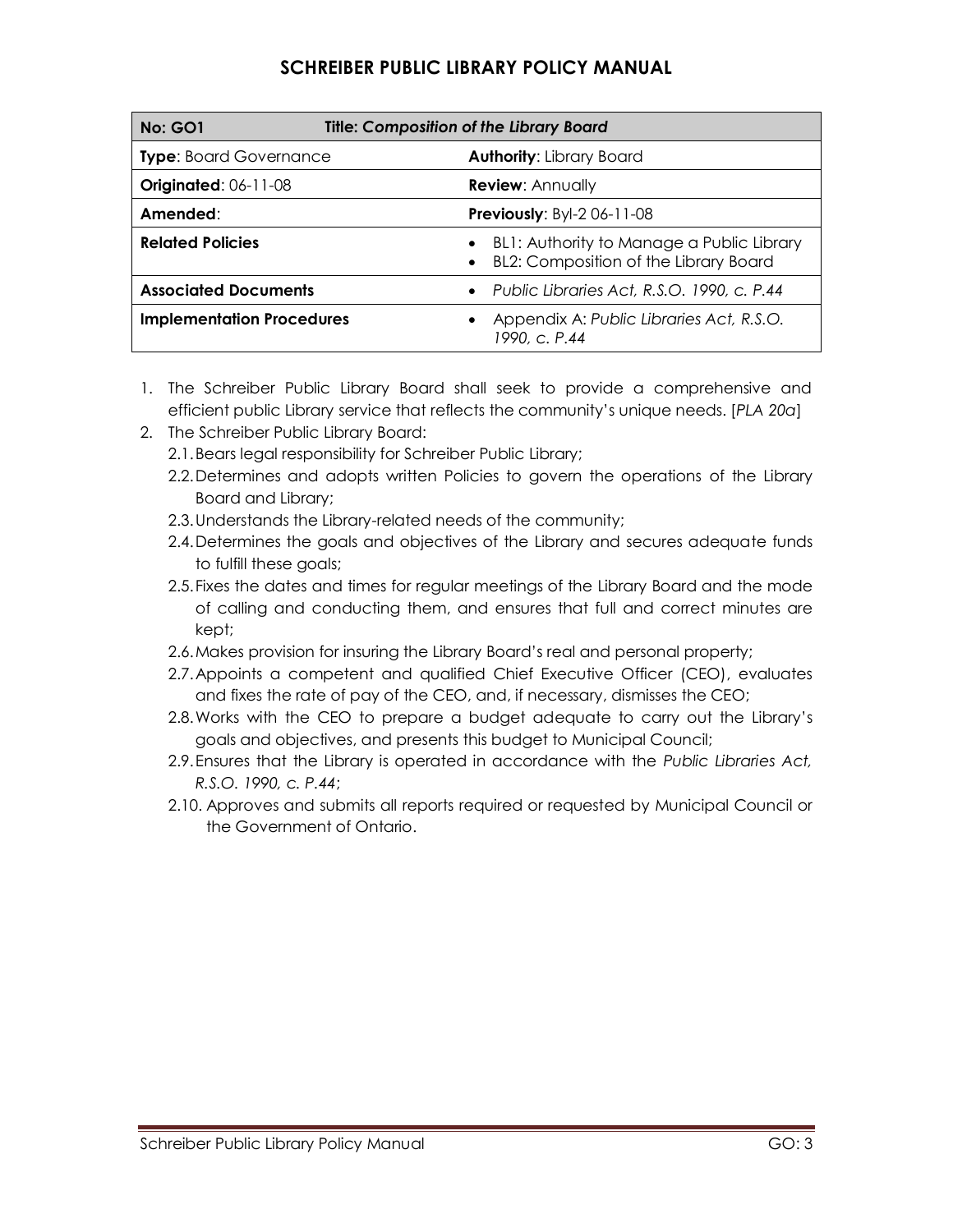| <b>No: GO2</b>                   | <b>Title: Code of Ethics</b>    |
|----------------------------------|---------------------------------|
| <b>Type: Board Governance</b>    | <b>Authority: Library Board</b> |
| <b>Originated: 12-12-12</b>      | <b>Review: Annually</b>         |
| Amended:                         | Previously:                     |
| <b>Related Policies</b>          | ٠                               |
| <b>Associated Documents</b>      | ٠                               |
| <b>Implementation Procedures</b> |                                 |

The primary goal of a public Library Trustee is to ensure that the public has access to the highest quality of Library services possible. To this end, Schreiber Public Library Trustees should observe ethical standards with truth, integrity, and honour.

### **1. Loyalty and Unity**

- 1.1. Act in the interests of the Library members and the community it serves, over and above other interest group involvement, membership on other Boards, or personal interests;
- 1.2. Express individual viewpoints but work harmoniously with the Library Board towards consensus as much as possible;
- 1.3. Speak with one (1) voice once a decision is reached and a resolution is passed by the Board;
- 1.4.Respect Board authority since individuals may not act on behalf of the Board unless specifically designated by the Board. This includes interaction with the public or the media;
- 1.5.Refrain from individually directing the Chief Executive Officer (CEO) or Library staff.

### **Additional Code of Conduct for the Library Board Chairperson:**

- 1.6.Assumes no authority to make decisions outside Library Board-approved mandate;
- 1.7. Assumes no authority to speak for the Library Board on issues not yet decided.

### **2. Financial Accountability**

- 2.1. Avoid situations where personal advantages or financial benefits may be gained, and do not use "inside information" in personal or private business;
- 2.2. Avoid using position to obtain employment for self, family, or friends;
- 2.3.Withdraw from the Board if seeking employment with the Library.

### **3. Professional Accountability**

- 3.1.Respect the Agenda and abide by Board decisions on rules of order;
- 3.2. Attend regularly and inform appropriate persons about expected absences before Board meetings. Deal promptly as a Board with lack of interest, poor attendance, or disregard of Policy on the part of any individual Board Member;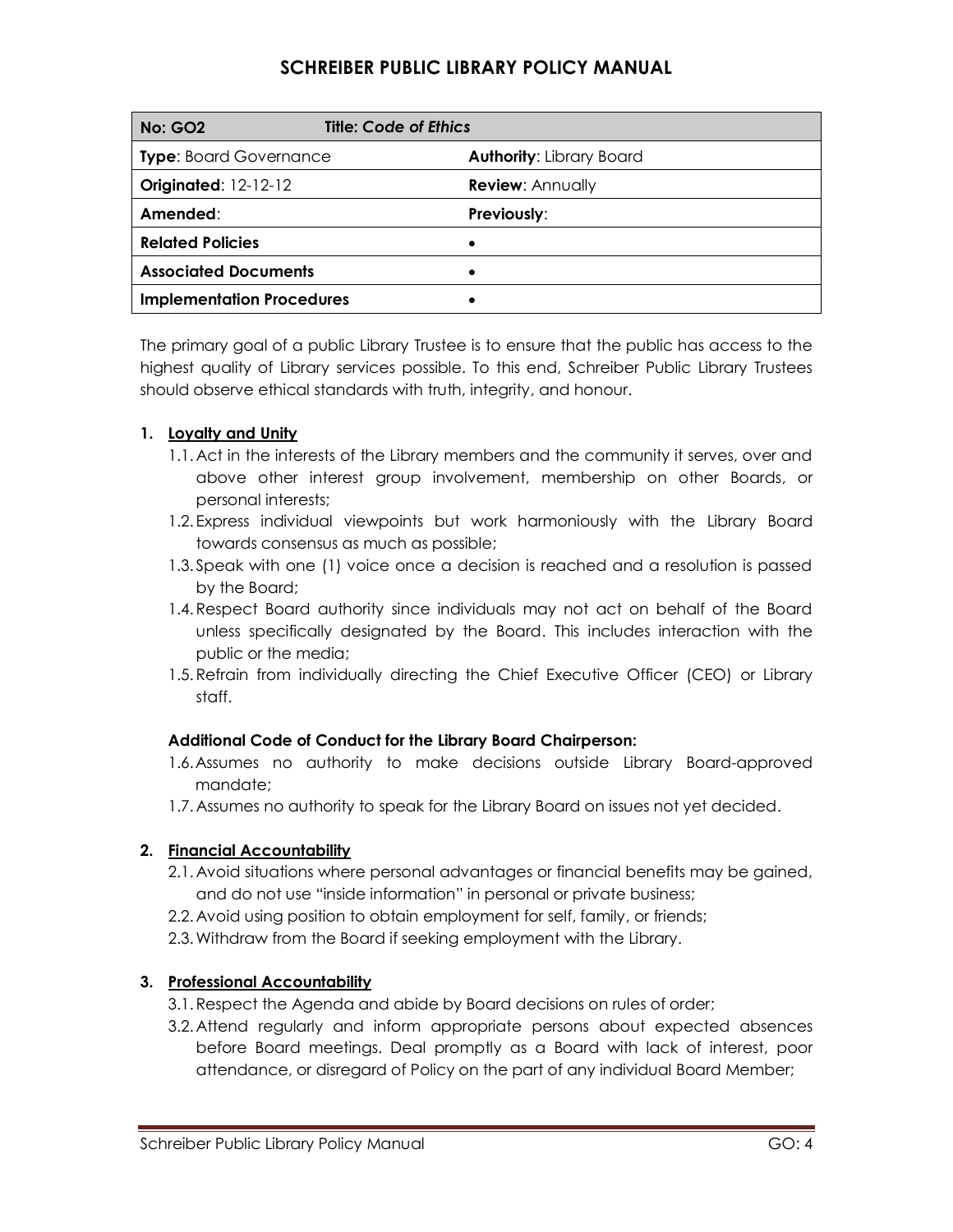- 3.3. Be prepared for all Board and committee meetings and use meeting time productively;
- 3.4. Consider short- and long-term effects of decisions.

### **Additional Code of Conduct for the Library Board Chairperson:**

- 3.5. Ensures all issues that belong to Board Governance are brought to the Library Board for consideration, and all relevant materials are available;
- 3.6. Keeps deliberation fair, open, thorough, but also efficient, timely, orderly, and to the point.

### **4. Personal Accountability**

- 4.1. Treat others in a courteous, dignified, and fair manner;
- 4.2. Encourage and respect diversity of viewpoints and skills;
- 4.3. Take responsibility for personal professional development through continuing educational opportunities and participation in regional, provincial, and national Library organizations;
- 4.4. Support Intellectual Freedom in the selection of Library materials.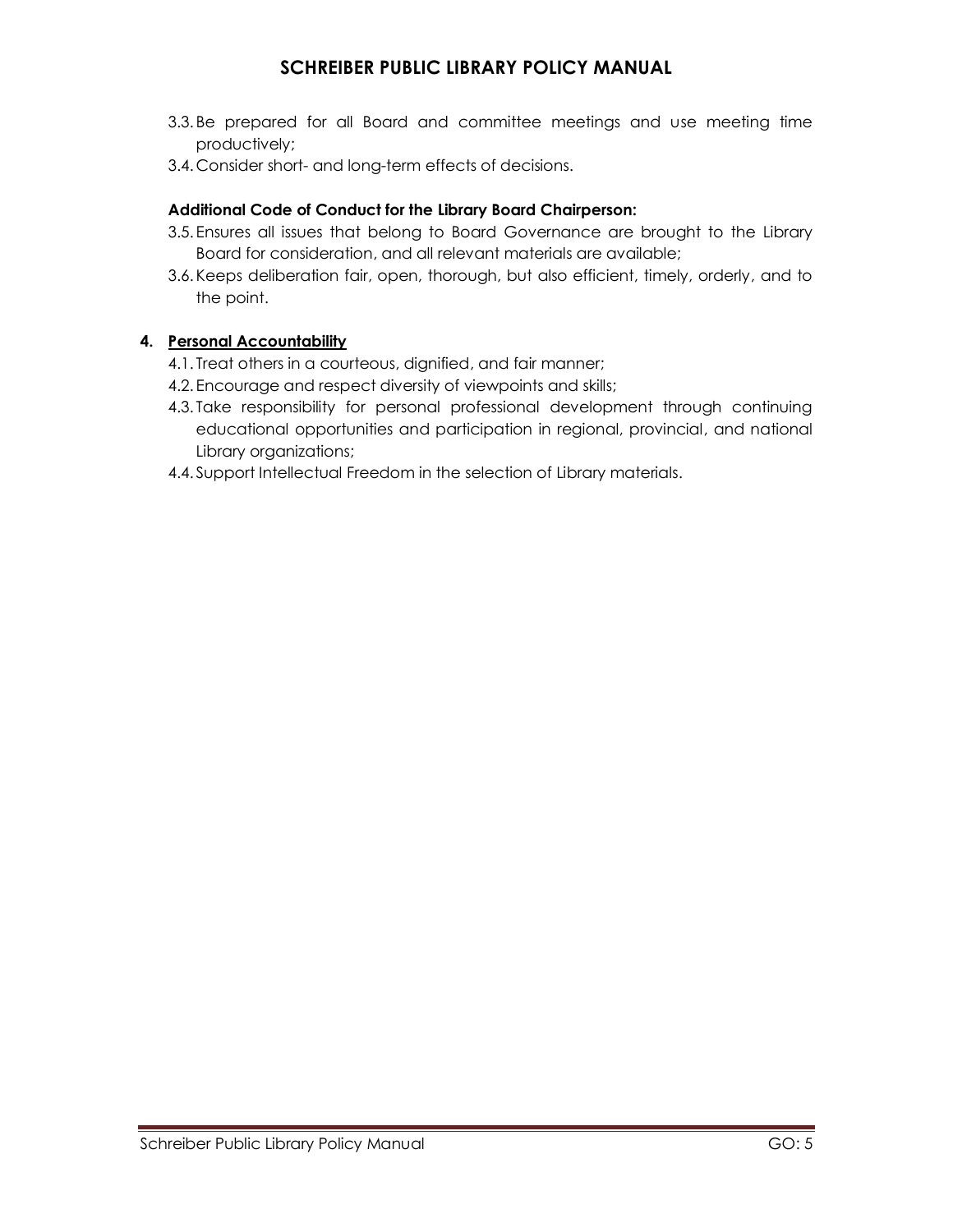| Title: Trustee and Board Code of Conduct<br><b>No: GO3</b> |                                                                                                                    |
|------------------------------------------------------------|--------------------------------------------------------------------------------------------------------------------|
| <b>Type:</b> Board Governance                              | <b>Authority: Library Board</b>                                                                                    |
| <b>Originated: 12-12-12</b>                                | <b>Review: Annually</b>                                                                                            |
| Amended:                                                   | <b>Previously:</b>                                                                                                 |
| <b>Related Policies</b>                                    | GO2: Code of Ethics<br>OP4: Guidelines for Proper Behaviour in<br>$\bullet$<br>the Library<br>• OE17: Volunteerism |
| <b>Associated Documents</b>                                |                                                                                                                    |
| <b>Implementation Procedures</b>                           |                                                                                                                    |

- 1. All Trustees of the Schreiber Public Library Board are expected to behave in a manner which is professional and which upholds the safety and respect of the patrons.
- 2. As volunteers of Schreiber Public Library, it is expected that all Trustees will behave in accordance with the:
	- 2.1.Code of Ethics Policy;
	- 2.2.Guidelines for Proper Behaviour in the Library Policy;
	- 2.3.Volunteerism Policy.
- 3. As one of the main purposes of the Library Board is to work in the capacity of Trustees of the community to protect the Library's assets, infractions must be dealt with in a manner which will uphold the Library's position and name within the community.
	- 3.1.Infractions should be brought to the Board Chairperson for consideration;
	- 3.2.In the event that the Chairperson is the responsible party, the Vice-Chairperson should be consulted in his/her place;
	- 3.3.A special meeting (in-camera) should be called to discuss the conditions of the incident when members of the Board, including the responsible party, are available;
		- 3.3.1.Meetings should not be called at times where the responsible party would be excluded;
		- 3.3.2.At this meeting, a discussion of the event by the concerned Board Members, response by the responsible party, and resolution of a suitable course of action should occur.
	- 3.4.After discussions, the Board will first make a determination that a course of action is necessary;
		- 3.4.1.Second, the Board will discuss appropriate action options and finally vote on the implementation of the actions;
		- 3.4.2.In this vote, the responsible party, although present, will not have a vote.
	- 3.5.No exclusion of Board Members should occur during discussions, deliberations, and/or voting, unless a Trustee deems that they themselves are in Conflict of Interest within the proceedings;
	- 3.6.Action for lesser offences may include the removal of Trustees from the Library Board by a majority vote.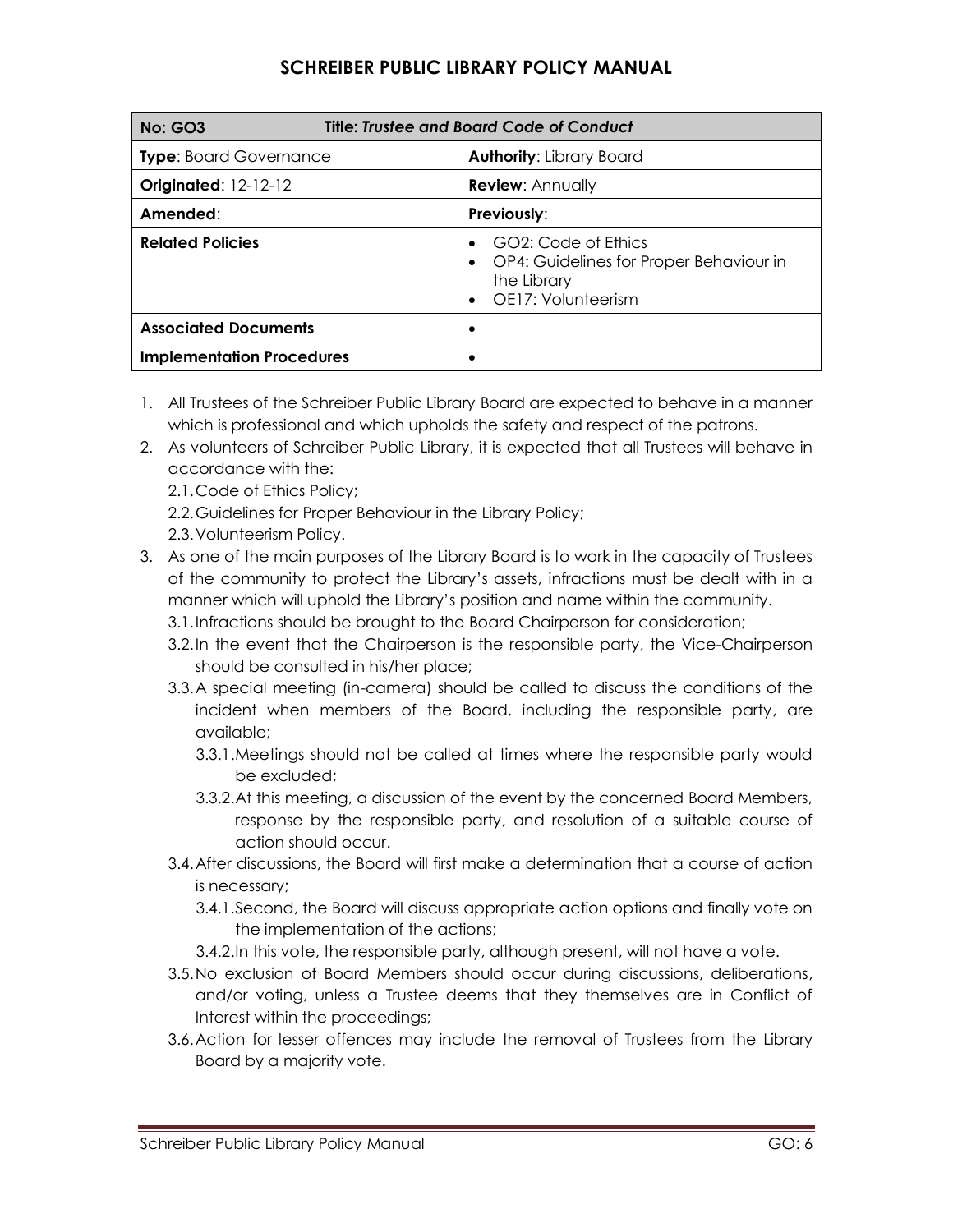| <b>Title: Board Composition</b><br><b>No: GO4</b> |                                                                                                             |
|---------------------------------------------------|-------------------------------------------------------------------------------------------------------------|
| <b>Type:</b> Board Governance                     | <b>Authority: Library Board</b>                                                                             |
| <b>Originated: 12-12-12</b>                       | <b>Review: Annually</b>                                                                                     |
| <b>Amended: 09-20-18</b>                          | <b>Previously:</b>                                                                                          |
| <b>Related Policies</b>                           | BL2: Composition of the Library Board<br>GO6: Trustee Roles, Responsibilities, and<br>$\bullet$<br>Training |
| <b>Associated Documents</b>                       | • Public Libraries Act, R.S.O. 1990, c. P.44                                                                |
| <b>Implementation Procedures</b>                  | Appendix B: Job Descriptions<br>Appendix B1: Lines of Authority                                             |

The Schreiber Public Library Board is an independent group responsible for the governance of Schreiber Public Library. Roles of governance and expectations are further described in the Schreiber Public Library Bylaws of the Board and Board Governance sections of this manual and in the *Public Libraries Act, R.S.O. 1990, c. P.44*.

### **SECTION I: Qualifications of Trustees**

- 1. All Trustees must meet the Bylaw qualifications of Trustees.
- 2. Board Members shall be:
	- 2.1. A Canadian citizen and at least eighteen (18) years old;
	- 2.2. A resident of the municipality, or a resident of a municipality, local service board, or First Nations member that has a contract with the Library Board;
	- 2.3. May not be employed by the Library Board or municipality.

### **SECTION II: Municipal Council Appointments**

- 1. Appointments should be made by Municipal Council no later than the inaugural meeting of the elected council.
- 2. An orientation should occur upon appointment following the Municipal Council elections and as new Trustees join the Library Board, in order for the incoming Trustees to be prepared for the first meeting.

### **SECTION III: Available Seats**

- 1. Keeping in mind the *Public Libraries Act* minimum and maximum Trustee positions, Schreiber Public Library will work within these numbers, but aims to keep a mediumsized Board of seven (7) members.
- 2. This medium-sized Board shall be the standard complement:
	- 2.1.So new Board Members may attend in training capacities; and
	- 2.2.Resignations and leaves of absence may be accepted while new business occurs.

### **SECTION IV: Holding of Seat**

- 1. Members of this Board will agree to sit on the Board for a term of four (4) years.
	- 1.1.Board Members may discuss their renewed appointment prior to accepting the renewal.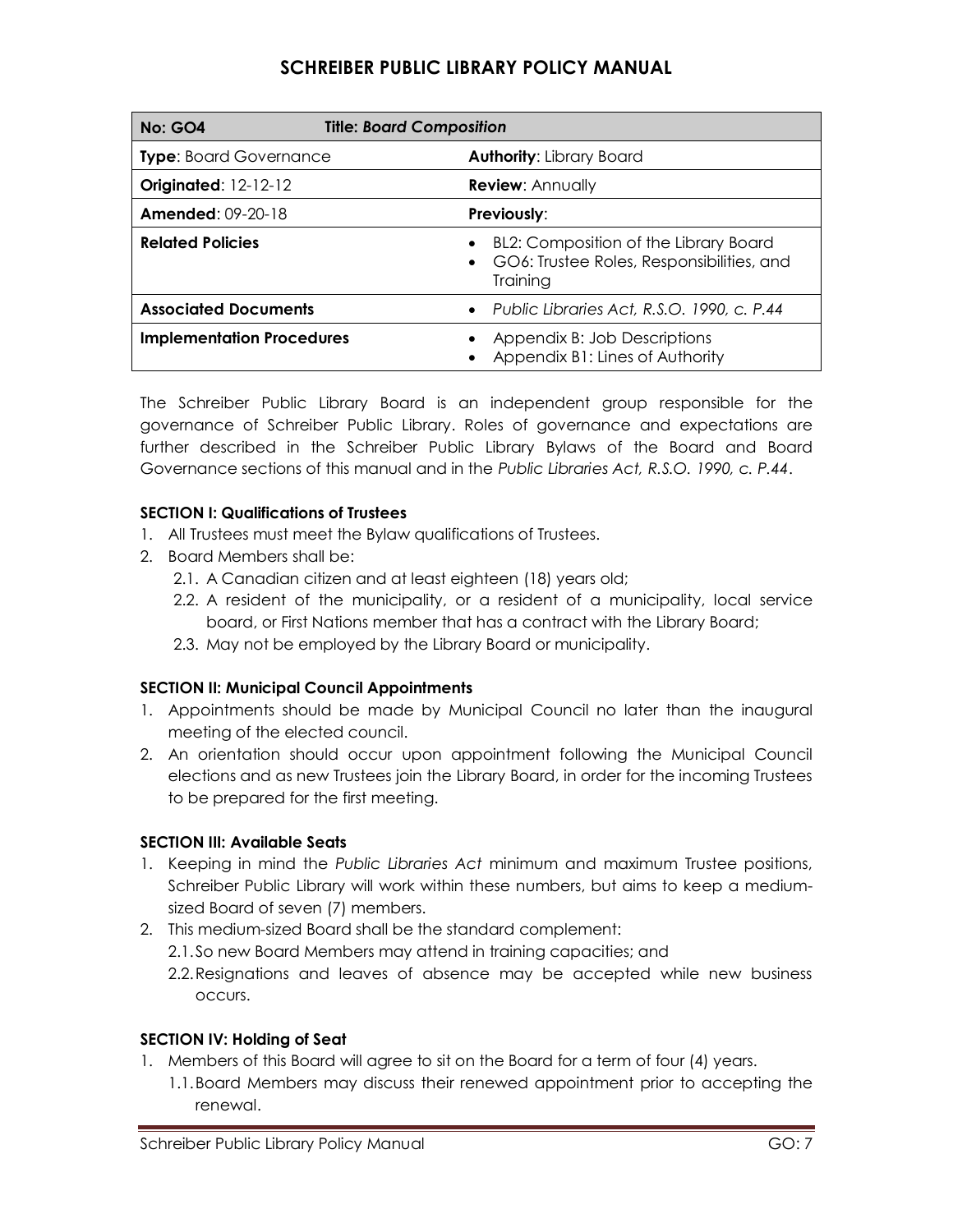2. The Municipal Council Representative Seat will be filled by appointment by Municipal Council for a duration set by Municipal Council.

### **SECTION V: Police Records Check (PRC)**

- 1. All Board Members are required to have a Police Records Check (PRC), which will be paid for by the Board, on file.
- 2. Signing Officers, members of the Finance Committee, and the Chief Executive Officer (CEO) must submit an updated PRC every four (4) years.
- 3. Members of the Board are required to disclose new charges or pending charges immediately. Failure to disclose within thirty (30) days could result in removal. Action on notification of charges is at the discretion of the Board and may include removal from the Board, suspension pending removal of charges, or acknowledgment of charges with no immediate action taken.
- 4. The CEO shall be required to maintain records of the Trustees and their PRCs for the Board in confidence.
	- 4.1. Records will be maintained in a Board Dossier;
	- 4.2. A comprehensive record of Date of Issue will be maintained on all active Trustees, with the date of required update, should there be one;
	- 4.3. Once an updated PRC is in place, the old PRC will be shredded or returned to the Trustee;
	- 4.4. A PRC will be shredded within one (1) year of resignation from the Library Board, unless:
		- 4.4.1. The Trustee was removed by the Library Board and an investigation is in place; or
		- 4.4.2. Is involved in legal proceedings against the Library.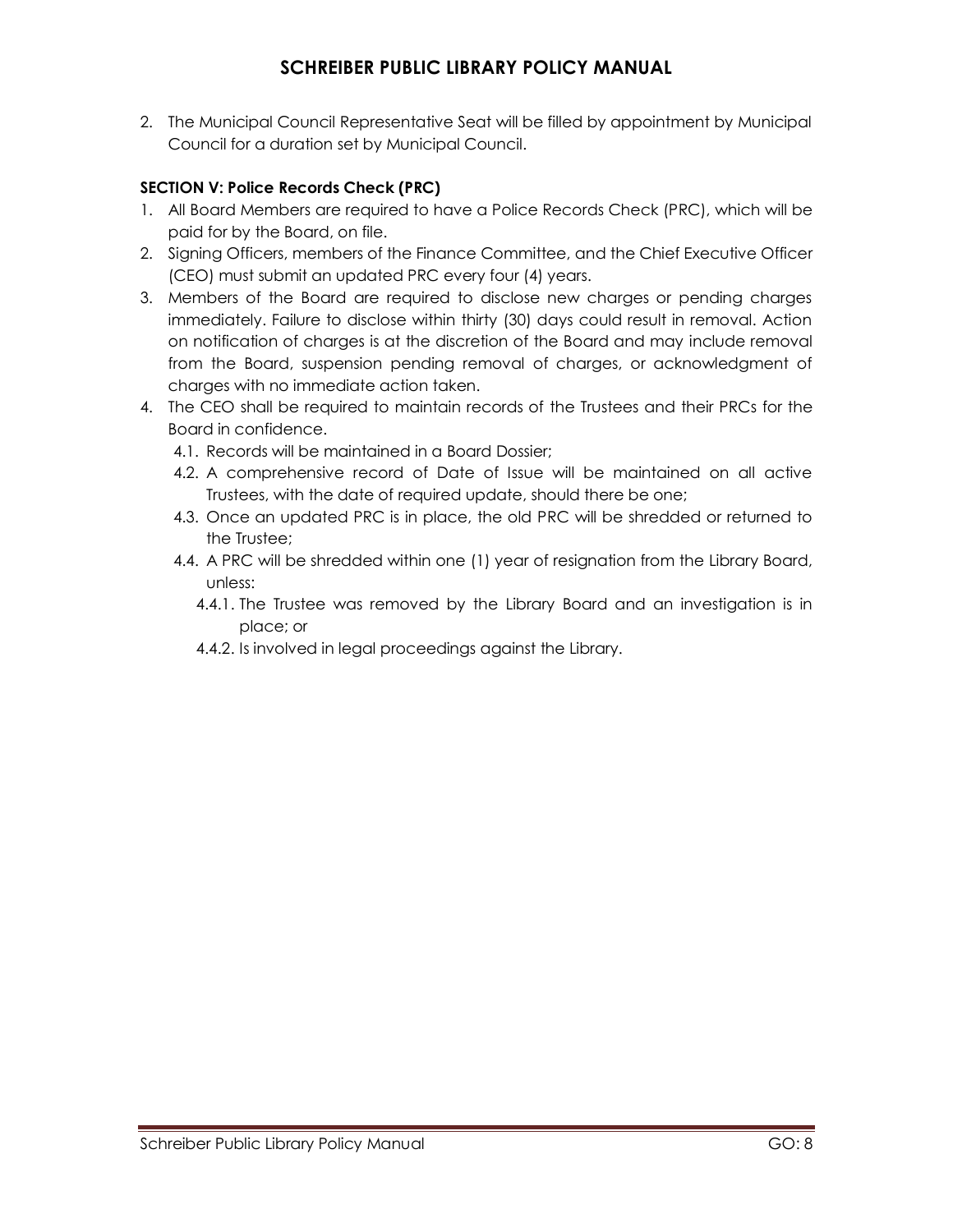| <b>No: GO5</b>                   | <b>Title: Board Recruitment</b>                         |  |
|----------------------------------|---------------------------------------------------------|--|
| <b>Type: Board Governance</b>    | <b>Authority: Library Board</b>                         |  |
| <b>Originated: 12-12-12</b>      | <b>Review: Annually</b>                                 |  |
| Amended:                         | <b>Previously:</b>                                      |  |
| <b>Related Policies</b>          | GO4: Board Composition                                  |  |
| <b>Associated Documents</b>      | Public Libraries Act, R.S.O. 1990, c. P.44<br>$\bullet$ |  |
| <b>Implementation Procedures</b> |                                                         |  |

- 1. Recruitment of Board Members shall be an ongoing initiative of the Schreiber Public Library Board.
	- 1.1.Any interested community members may submit a letter of interest and/or Resume for consideration at any time;
	- 1.2.At the time of active recruitment for positions, postings will be made in local newspapers, on the Schreiber Public Library website, and in notices available at the Library. Board Members are also encouraged to recruit by word of mouth;
	- 1.3.A file will be maintained by the Chief Executive Officer (CEO) of submissions and will be made available to the Library Board at regularly scheduled meetings with discussions in-camera;
	- 1.4.For an Application to be finalized by the Board, a Police Records Check (PRC) or Vulnerable Sector Check, must be submitted. All PRC must be dated within six (6) months of appointment. Successful applicants will be reimbursed for PRC.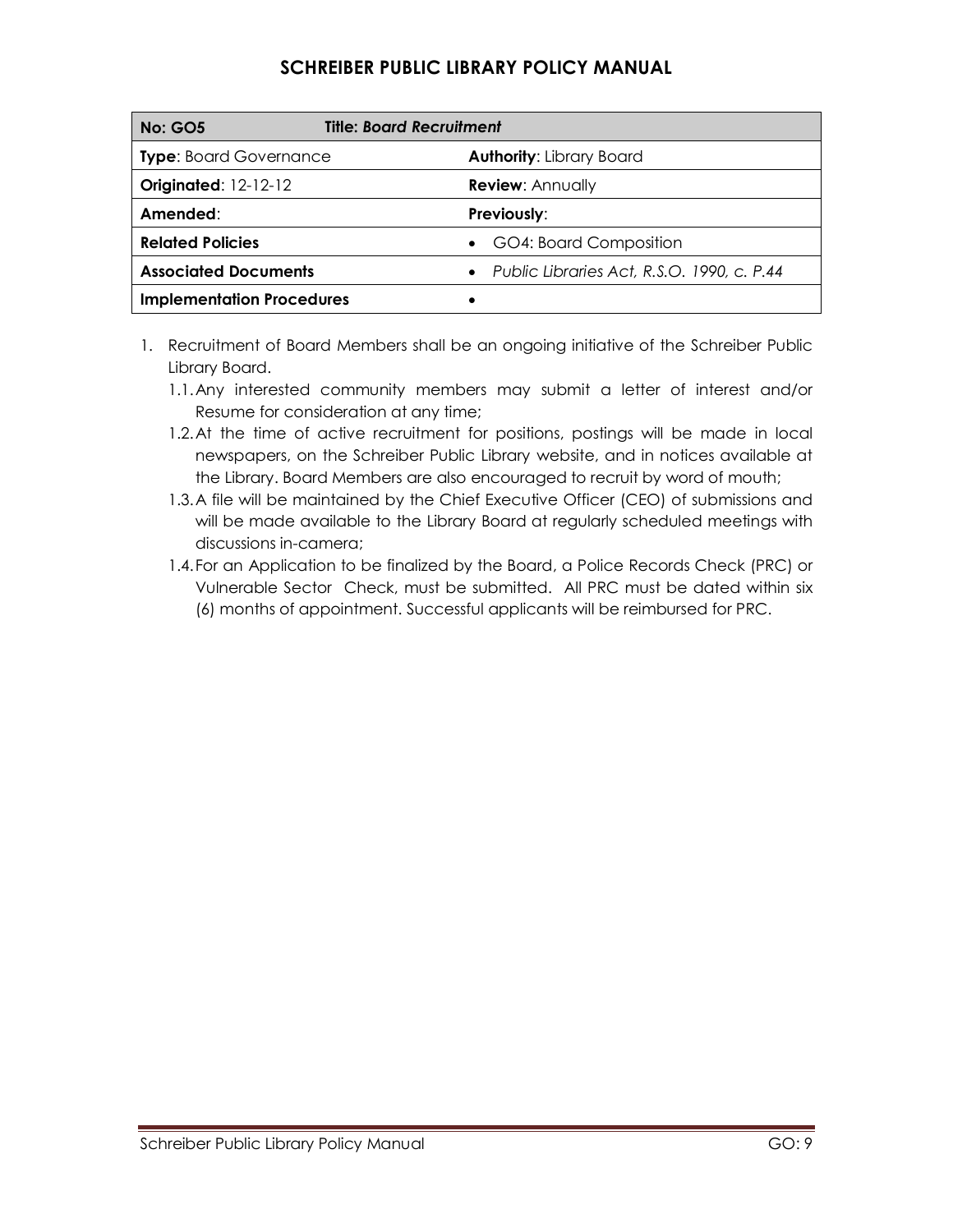| Title: Trustee Roles, Responsibilities, and Training<br><b>No: GO6</b>        |                                                                                                         |
|-------------------------------------------------------------------------------|---------------------------------------------------------------------------------------------------------|
| <b>Type:</b> Board Governance<br><b>Authority: Library Board</b>              |                                                                                                         |
| <b>Originated: 12-12-12</b>                                                   | <b>Review: Annually</b>                                                                                 |
| <b>Amended: 09-12-13</b><br><b>Previously:</b> Byl-3 06-11-08; Byl-5 06-11-08 |                                                                                                         |
| <b>Related Policies</b>                                                       | GO4: Board Composition<br>GO7: Running of Board Meetings<br>OE15: Grievance                             |
| <b>Associated Documents</b>                                                   | • Public Libraries Act, R.S.O. 1990, c. P.44<br>OLBA's Cut to the Chase<br><b>Trustees Training Kit</b> |
| <b>Implementation Procedures</b>                                              | Appendix B: Job Descriptions<br>Appendix B1: Lines of Authority                                         |

### **SECTION I: Orientation of the Library Board**

- 1. The Chief Executive Officer (CEO) shall ensure that all new Board Members, before their first Board meeting, receive an introduction to Schreiber Public Library, its facilities, staff, and services.
- 2. Each Board Member shall receive the current Trustees Training Kit produced by the Library Trustee Development Program. Local information shall be inserted into this kit, including:

2.1.The Schreiber Public Library Policy Manual;

2.2.Guidelines for the position of public Library Trustee;

2.3.The Library's current budget;

2.4.The names, addresses, and telephone numbers of other Board Members;

2.5.A package of materials from the previous meeting (minutes, reports, etc.);

2.6.The Library's current planning document;

2.7.An Application for Library membership and a Library card (if not already a member);

2.8.The Library's latest audited financial statement;

2.9.The Ontario Library Boards' Association's (OLBA) *Cut to the Chase: Ontario Public Library Governance at a Glance*.

3. In addition to the original review of the manual, the CEO and Board Chairperson will be available to answer questions and further discuss the Bylaws, Policies, and direction of the Library following the orientation. Additionally, all new Trustees will be given a tutorial on the Leadership by Design OLBA website with ongoing training for all Trustees throughout the year.

### **SECTION II: Attendance at Board Meetings**

- 1. Regular attendance of all Board Members at Board meetings is vital to the satisfactory conduct of Board business. In the event that a Board Member must be absent from any meeting, that member shall notify the Secretary of the Board prior to the day of the meeting.
- 2. Should a Board Member be absent for three (3) consecutive meetings, the Board shall consider the circumstances of the absence and either: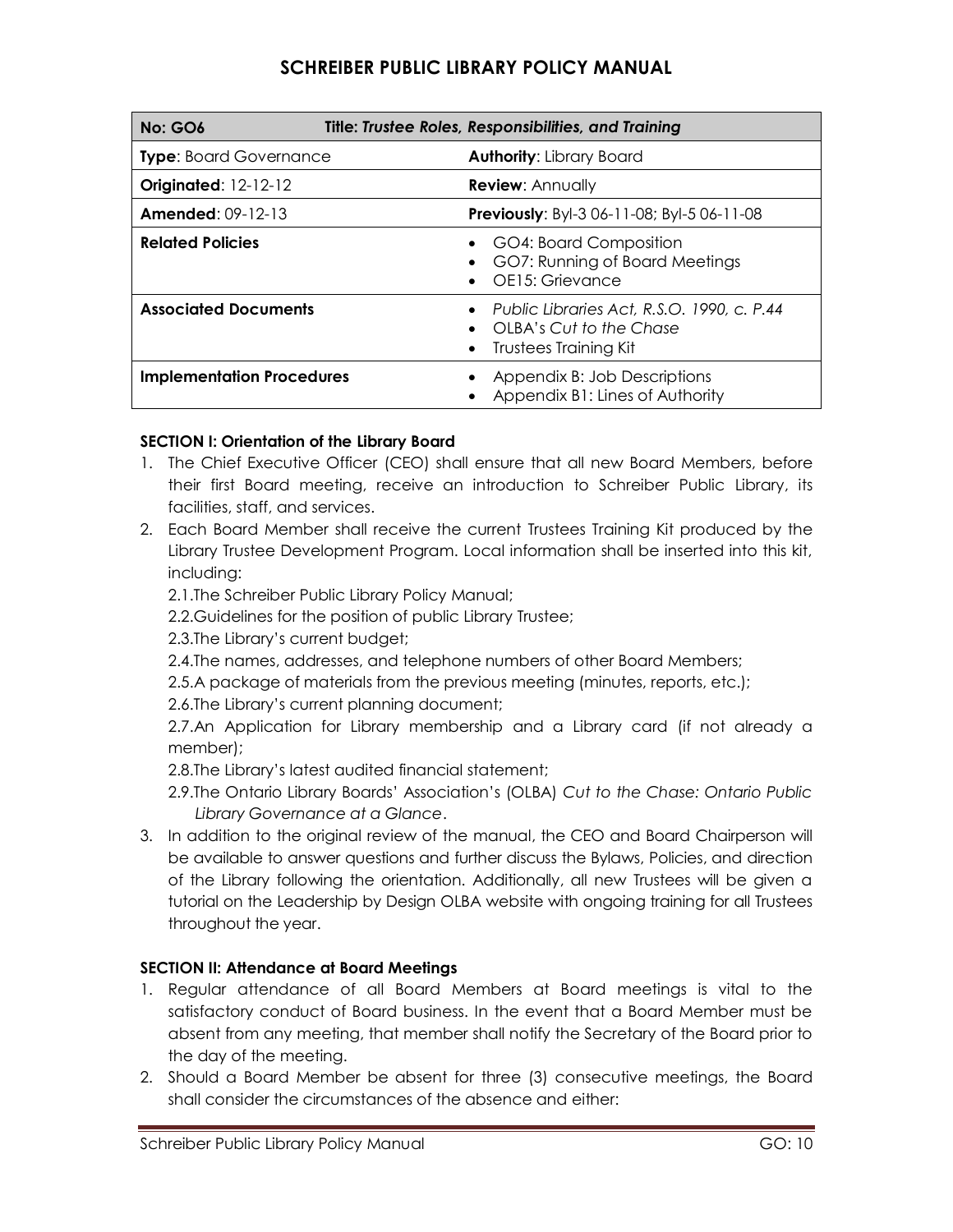- 2.1. Pass a resolution authorizing that person to continue as a Board Member until the next meeting; or
- 2.2. Notify Municipal Council that the seat is vacant.

### **SECTION III: Lines of Authority**

- 1. The Library is organized under a Line of Authority. The communication between the Library Board and between the Library Board and staff is described in the Authority Diagram. Reporting must occur to the next level of authority.
- 2. Reporting of the Library Board:
	- 2.1.The Chief Executive Officer (CEO), who reports to the Library Board as a whole, communicates outside of meetings directly to the Chairperson (or Vice-Chairperson in absence);
	- 2.2.Likewise, the Trustees, outside of Board meetings, should communicate information directly to the Chairperson (or Vice-Chairperson in absence);
	- 2.3.Committees will communicate on an ongoing basis in order to complete their mandate, both inside and outside of regular Board meetings;
	- 2.4.In the event of outside communication with the Library Board, the Chairperson will conduct telephone/email information dissemination. The Chairperson may request the CEO to contact Board Members for information dissemination purposes;
	- 2.5.In the event of phone polls for motions, the Chairperson (or Vice-Chairperson in absence) will conduct all phone polls. A written brief will be submitted with:

2.5.1.The script of the motion to read to all Board Members;

- 2.5.2.The statement of "Carried" or "Rejected";
- 2.5.3.The roll call of the vote;
- 2.5.4.A brief statement of why the poll was required between meetings (e.g. time sensitive opportunity).
- 3. Reporting of Library Staff, Contractual Employees, and Consultants:
	- 3.1.The Chief Executive Officer (CEO) is responsible for the direct supervision of all staff of the Library, including fulltime, salary, term, and Fee for Service;
	- 3.2.Contractual positions hired by the Library Board report directly to the CEO;
	- 3.3.Consultants hired by the Library Board, such as audit teams or other Board consultants, report directly to the Board via the Chairperson (or Vice-Chairperson in absence). Consultants may be designated to report directly to the CEO and/or include the CEO in formal and informal reporting, dependent on the Board mandate of the hire;
	- 3.4.No Library staff member or Board Member shall supersede the Lines of Authority unless all other avenues have been exhausted.

### **SECTION IV: Library Board Training**

1. In order to be an effective Board, Trustees must have sufficient knowledge pertaining to Board Governance, the *Public Libraries Act*, and issues that are central to the role of the public Library. Ongoing training ensures that Trustees focus on good governance, strategic directions, and Policy implications rather than on operational details, which are the responsibility of the Chief Executive Officer (CEO). This Policy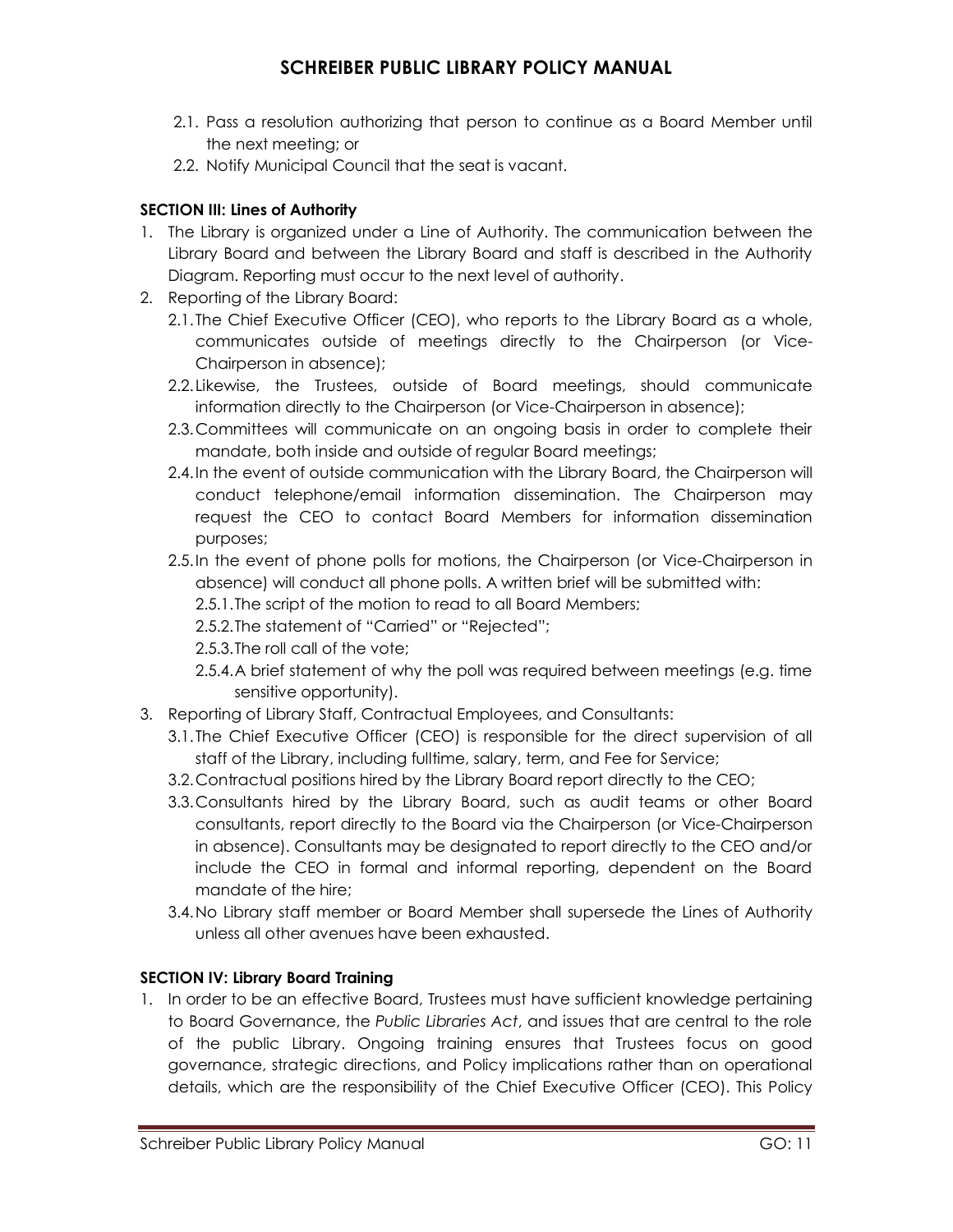ensures that the Trustees of the Schreiber Public Library Board have access to, and avail themselves of, training opportunities.

- 2. To ensure that the Library Board has a foundation of knowledge, all new Trustees will participate in an orientation with the CEO and Board Chairperson.
- 3. To ensure ongoing education, the Library Board will:
	- 3.1.Schedule time for Board training;
	- 3.2.Maintain a membership in the Ontario Library Association (OLA) and the Ontario Library Boards' Association (OLBA);
- 4. The Library Board will receive information from the CEO about training and networking offered by various organizations in Ontario.
- 5. The cost of any training must be approved by the Board before it is undertaken.
- 6. Board Members will report on their participation in training events at a duly scheduled Board meeting.
- 7. In the first year of its term, the Library Board will review and discuss each module of the Trustees Training Kit produced by the Library Trustee Development Program.
- 8. Board Members are encouraged to participate in training opportunities that include, but are not limited to:
	- 8.1.Effective governance;
	- 8.2.Planning;
	- 8.3.Advocacy;
	- 8.4.Funding development;
	- 8.5.Decision-making.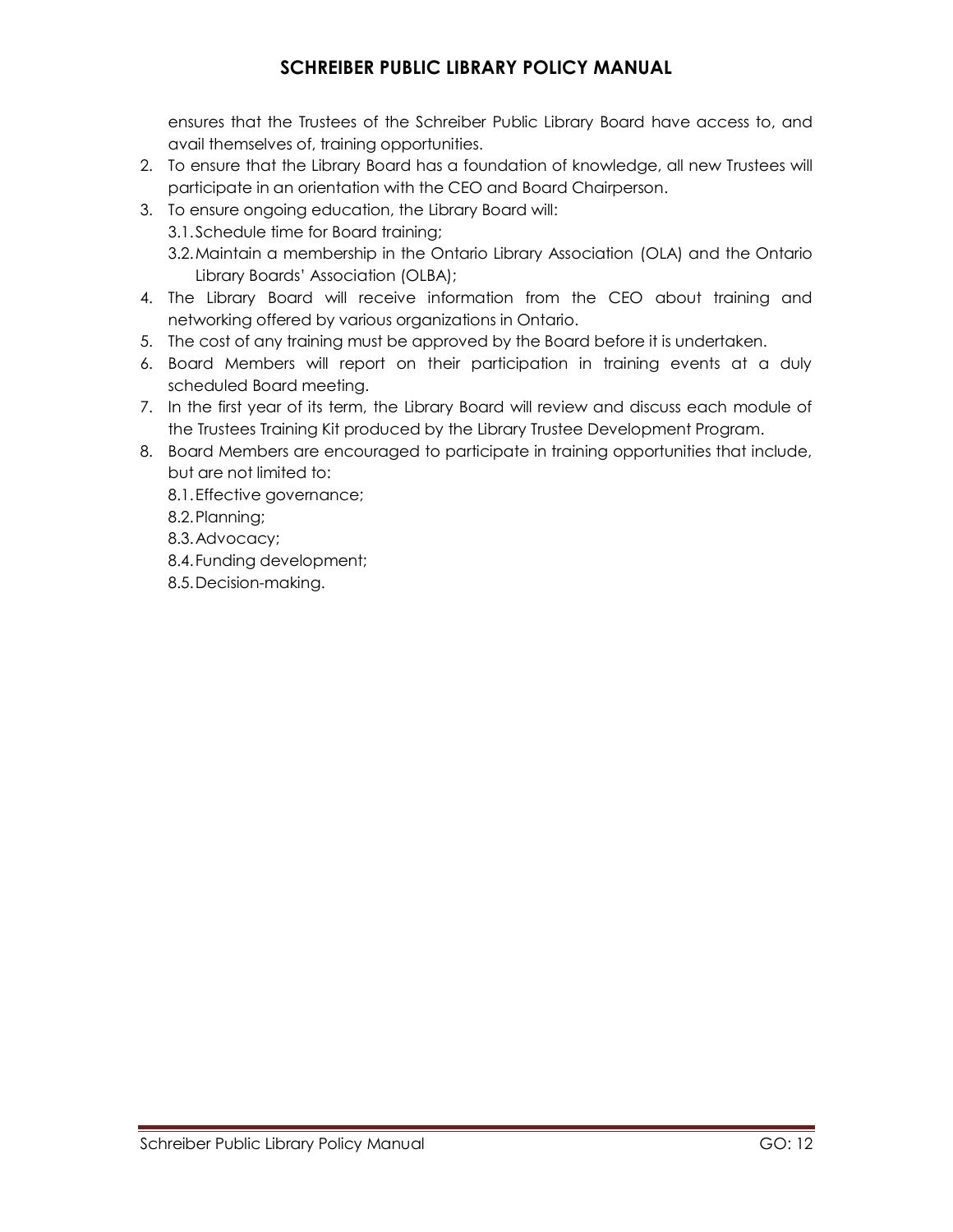| <b>Title: Running of Board Meetings</b><br><b>No: GO7</b> |                                                                                 |
|-----------------------------------------------------------|---------------------------------------------------------------------------------|
| <b>Type: Board Governance</b>                             | <b>Authority: Library Board</b>                                                 |
| <b>Originated: 06-11-08</b>                               | <b>Review: Annually</b>                                                         |
| <b>Amended: 09-20-18</b>                                  | Previously: Byl-4 06-11-08; Byl-9 06-11-08;<br>Byl-10 06-11-08; Byl-11 06-11-08 |
| <b>Related Policies</b>                                   | BL4: Meetings of the Library Board<br>GO8: Flected Titles within the Board      |
| <b>Associated Documents</b>                               | Public Libraries Act, R.S.O. 1990, c. P.44<br>Municipal Act, S.O. 2001, c. 25   |
| <b>Implementation Procedures</b>                          | Appendix B: Job Descriptions                                                    |

### **SECTION I: Library Board Meetings**

- 1. The Chief Executive Officer (CEO) shall call the **inaugural meeting** of the Schreiber Public Library Board.
- 2. **Regular meetings** of the Schreiber Public Library Board shall be held on the second (2nd) Thursday of each month from January to December, unless such day shall be a legal, public or civic holiday, or rescheduled due to a lack of quorum, in which case the Board shall meet at the same hour on a date agreed upon at the preceding meeting of the Board. Regular meetings will be held in the Schreiber Public Library meeting room except in special circumstances.
- 3. The **annual meeting** of the Schreiber Public Library Board shall be held in January of each year. The Secretary of the Board shall preside and conduct the elections for the positions of Chairperson and Vice-Chairperson in accordance with *Robert's Rules of Order* and the *Municipal Act* of Ontario. The Chairperson shall assume the Chair for the appointment of committee members.
- 4. The Chairperson or any two (2) members of a Board may summon a **special meeting** of the Board by giving each Board Member reasonable notice in writing, specifying the purpose for which the meeting is called, which shall be the sole business transacted at the meeting. [*PLA* 16.2]
- 5. Quorum is established when fifty percent (50%) of the voting members are present.
- 6. The presence of a majority of the Board is necessary for the transaction of business at a meeting. [*PLA* 16.5]
- 7. The Chairperson or acting Chairperson of a Board may vote with the other members of the Board upon all questions, and any question on which there is an equality of votes shall be deemed to be negative. [*PLA* 16.6]
- 8. Board meetings shall be **open to the public**, except where the Board is of the opinion that intimate financial or personnel matters may be disclosed at a meeting. [*PLA* 16.1.2]
- 9. The Board Chairperson may expel any person for improper conduct at a meeting. [*PLA* 16.1.3]
- 10. A meeting or part of a meeting may be closed to the public if the subject matter being considered is: [*PLA* 16.1.4]
	- 10.1. The security of the property of the Library Board;
	- 10.2. Personal matters about an identifiable individual;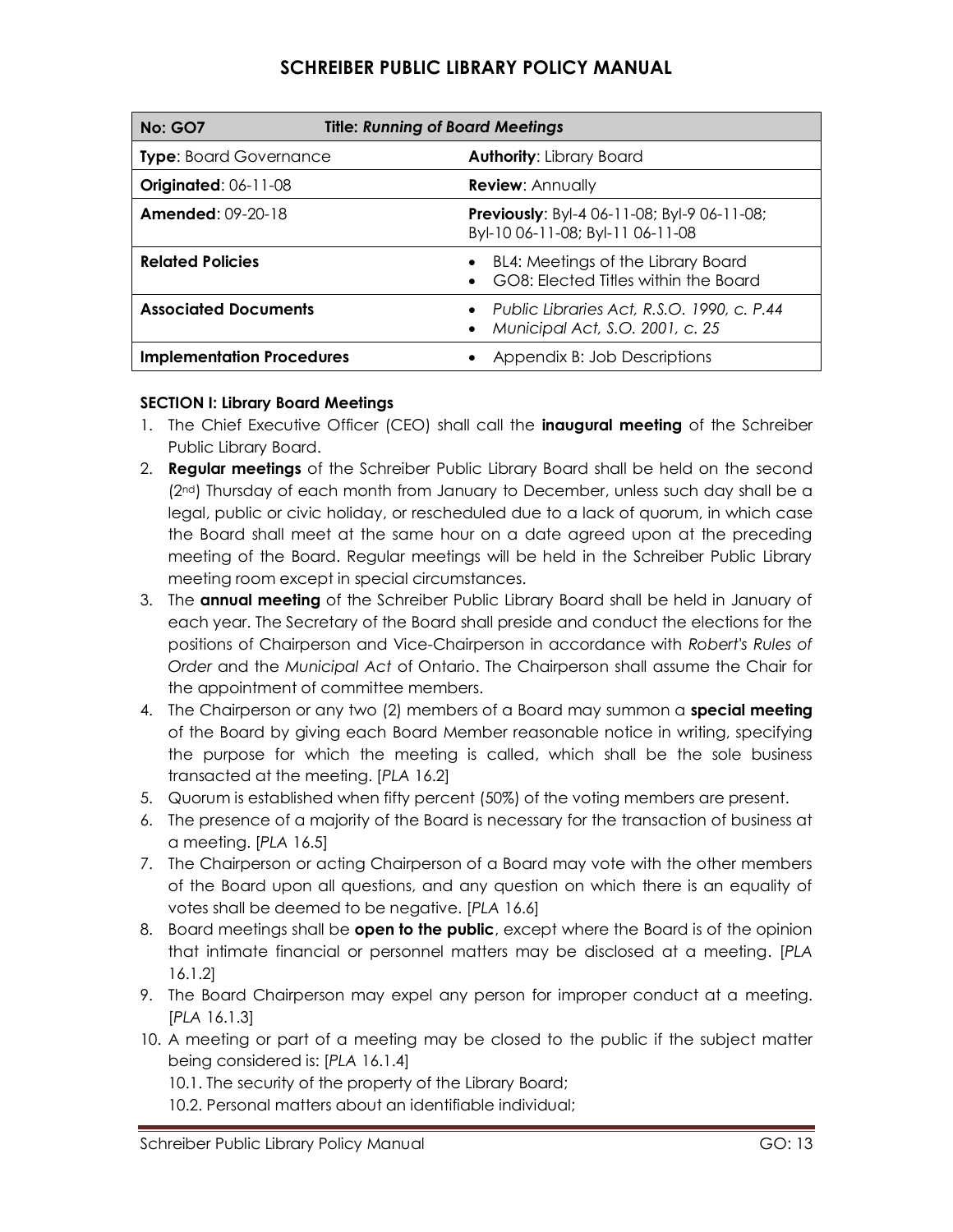- 10.3. A proposed or pending acquisition or disposition of land by the Library Board;
- 10.4. Labour relations or employee negotiations;
- 10.5. Litigation or potential litigation, including matters before administrative tribunals, affecting the Board;
- 10.6. Advice that is subject to solicitor-client privilege, including communications necessary for that purpose;
- 10.7. A matter in respect of which a Board or committee of a Board may hold a closed meeting under another governing *Act*.
- 11. When the Board determines that matters should be dealt with in the absence of the public or a staff member, a motion to move into **in-camera session** must be moved, seconded, and approved by a majority vote. Motions to move in-camera are not debatable. At the conclusion of the in-camera session, a motion must be moved, seconded, and approved by a majority vote to return to public session. A motion to confirm any motions approved during the in-camera session shall be made.
- 12. It will be the responsibility of the CEO to prepare copies of reports, minutes, and Agendas prior to Board meetings. Further, the CEO will act as Secretary of the official minutes unless he/she is removed from the meeting for an in-camera session. In this case, the Chairperson may assign a note-taker to complete in-camera resolutions and minutes which will be given to the CEO for inclusion in the official in-camera minutes which will be kept on site but not made available for public viewing.
- 13. Each meeting follows the standing Agenda. Certain meetings will also have a designated "Agenda Focus".

### **SECTION II: Order of Proceedings**

- 1. Meetings shall be called to order as soon after the hour fixed for a meeting and a quorum is present.
- 2. "The presence of a majority of the Board is necessary for the transaction of business at a meeting." [*PLA* 16.5]
- 3. As the Schreiber Public Library Board is composed of seven (7) Board Members, four (4) or more members shall constitute a majority of the members of the Board. No business of the Board shall be transacted except at a meeting at which a majority of the Board is present.
- 4. Board Members who must attend a Board meeting via teleconferencing or videoconferencing still constitute a quorum.
- 5. Where a quorum is not present within thirty (30) minutes after the hour fixed for a meeting, the Secretary of the Board shall record the names of the Board Members present and the meeting shall stand adjourned until the next meeting or until a special meeting is called.
- 6. If notified by a majority of Board Members of their anticipated absence from a Board meeting, the Secretary of the Board shall notify all members of the Board that the meeting is cancelled.
- 7. In the absence of the Chairperson, the Vice-Chairperson shall preside.
- 8. The order of business for all regular meetings of the Schreiber Public Library Board shall be as follows:
	- 8.1. Call to Order;
	- 8.2. Approval of the Agenda;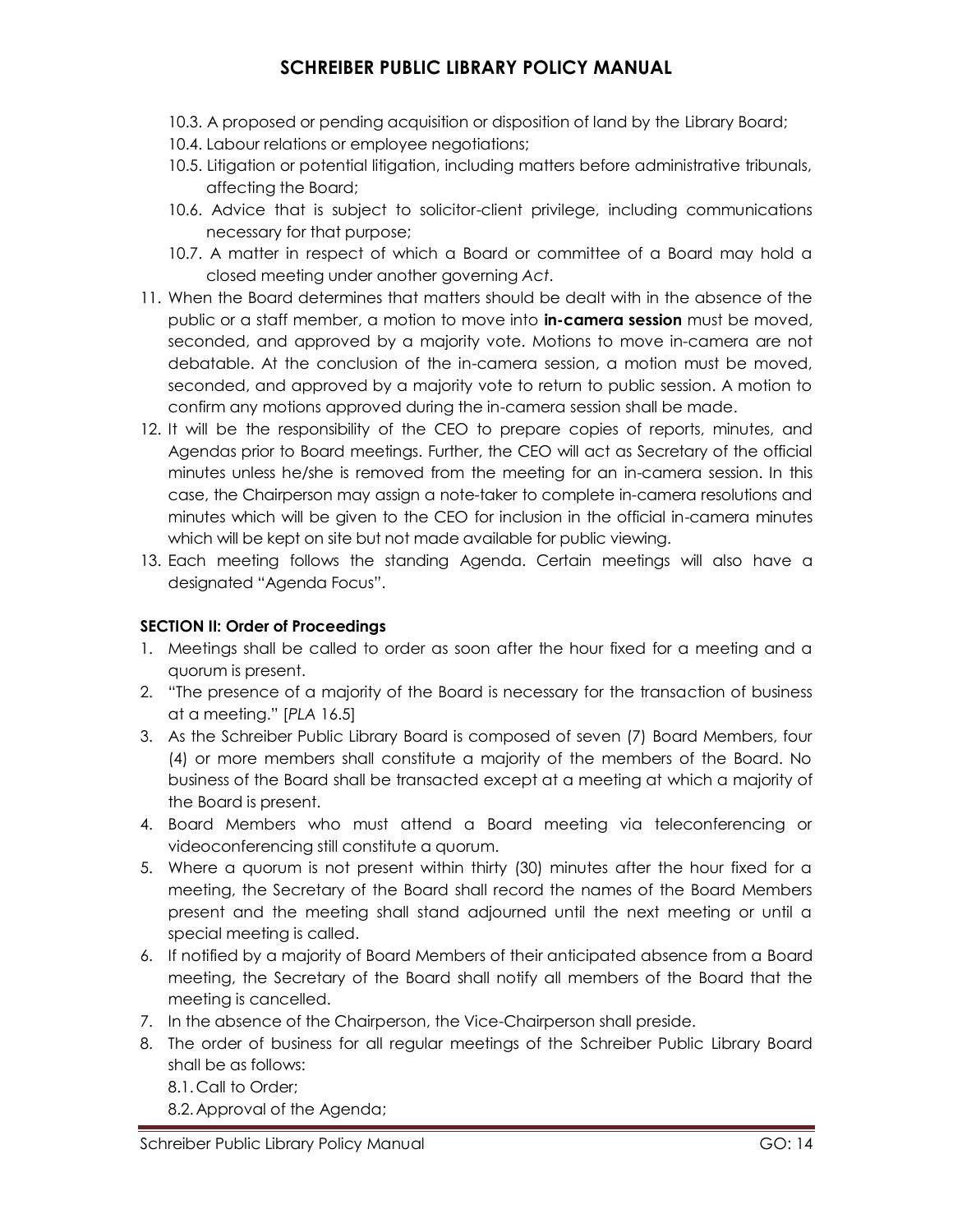- 8.3. Declaration of any Conflict of Interest;
- 8.4.Minutes of the Preceding Meeting;
- 8.5. Business Arising from the Minutes;
- 8.6. Correspondence;
- 8.7. Treasurer's Report;
- 8.8. Chief Executive Officer's Report;
- 8.9. Committee Reports;
- 8.10. Other Business;
- 8.11. Date of the Next Meeting;
- 8.12. Adjournment.
- 9. Annual Meetings will also include:
	- 9.1.Receive Audit (if available);
	- 9.2. Strategic Plan and Action Plan Review;
	- 9.3. Annual Policy Review.
- 10. All business shall be dealt with in the order of the Agenda unless otherwise decided by the Board.

#### **SECTION III: Conduct of Proceedings**

- 1. It shall be the duty of the Chairperson of the Schreiber Public Library Board to:
	- 1.1. Open meetings of the Library Board by calling the Board Members to order;
	- 1.2.Announce the business before the Board in the order of which it is to be acted upon;
	- 1.3.Receive and submit, in the proper manner, all motions presented by the members of the Library Board;
	- 1.4.Put to vote all motions which are moved and seconded in the course of proceedings, and to announce the results;
	- 1.5.Decline to put to vote motions which infringe the rules of procedure;
	- 1.6.Restrain the Board Members, when engaged in debate, within the rules of order;
	- 1.7.Exclude any person from a meeting for improper conduct;
	- 1.8.Enforce the observance or order and decorum among the Board Members;
	- 1.9.Authenticate, by signing, all Bylaws, resolutions, and minutes of the Board. A copy of the minutes is forwarded to Municipal Council;
	- 1.10. Inform the Library Board, when necessary or when referred to for the purpose, in a point of order or usage;
	- 1.11. Represent and support the Library Board, declaring its will, and implicitly obeying its decisions in all things;
	- 1.12. Receive all messages and communications, and announce them to the Board;
	- 1.13. Ensure that the decisions of the Library Board are in conformity with the laws and Bylaws governing the activities of the Board;
	- 1.14. Appoint Board Members to committees.

### **SECTION IV: Rules of Debate**

- 1. In directing the course of debate, the Chairperson of the Schreiber Public Library Board shall:
	- 1.1.Preserve order and decide questions of order;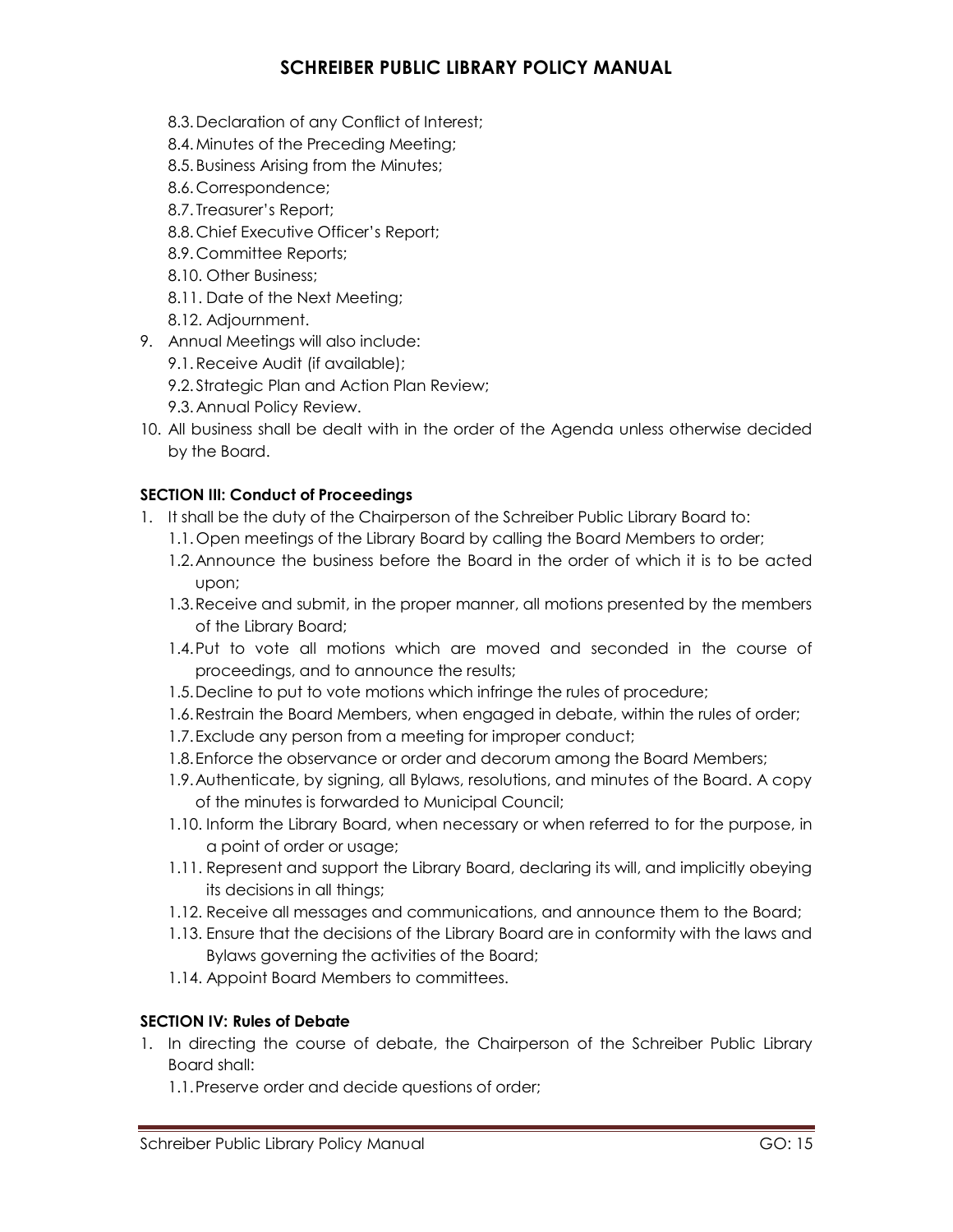- 1.2.Designate the Board Member who has the floor when two (2) or more members wish to speak;
- 1.3.State all motions presented or require the Secretary of the Board to read the motion before permitting debate on the question;
- 1.4.Put the question to vote when all Board Members wishing to speak to it have spoken once, or when further debate will not serve to advance the business before the Board.
- 2. In addressing the Library Board, no Board Member shall:
	- 2.1.Reflect upon any prior determination of the Board except to conclude such remarks with a motion to rescind such determination;
	- 2.2.Interrupt the Board Member who has the floor except to raise a point of order;
	- 2.3.Speak more than once to the same question except upon the consideration of a report referred by a committee to the Board for a decision, in explanation of a statement when may have been interpreted incorrectly, or with permission of the Board after all other Board Members so desiring have spoken.
- 3. Any Board Member may require the question or motion under discussion to be read at any time during the debate.
- 4. Every Board Member present, when a question is put, shall vote thereon, unless a member has declared a Conflict of Interest. A Board Member who refuses to vote shall be deemed to vote in the affirmative.

### **SECTION V: Declaring a Conflict of Interest**

- 1. A Conflict of Interest must be declared *each* time a Board Member or the Chief Executive Officer (CEO):
	- 1.1.May be seen as being motivated by considerations other than what is in the best interests of Schreiber Public Library;
	- 1.2.Has a personal interest in a contract with Schreiber Public Library, either as an individual or as a member of another organization.
- 2. When a Conflict of Interest is declared, the Chairperson will ask the Board Member to withdraw from the meeting for the duration of the discussion.
- 3. If the conflict is with the Chairperson, then the Vice-Chairperson will proceed with the meeting. If the Vice-Chairperson is also in conflict, or unavailable, a member of the Board will be designated to continue the discussion.
- 4. If the Conflict of Interest is with the CEO, then the Chairperson will designate a member of the Board to submit minutes for the discussion for the official record.
- 5. If it is determined that a Board Member has a conflict that is undeclared, the Board will remove the person from the meeting. Refusal to leave is subject to removal from the Board.
- 6. If a Board Member is found to have not declared a conflict in a previous meeting, he/she is subject to removal as a Board Member.

### **SECTION VI: Motions**

- 1. Making a Motion and Resolution of the Library Board:
	- 1.1.A motion must be seconded before it can be debated, put to vote, or recorded in the minutes;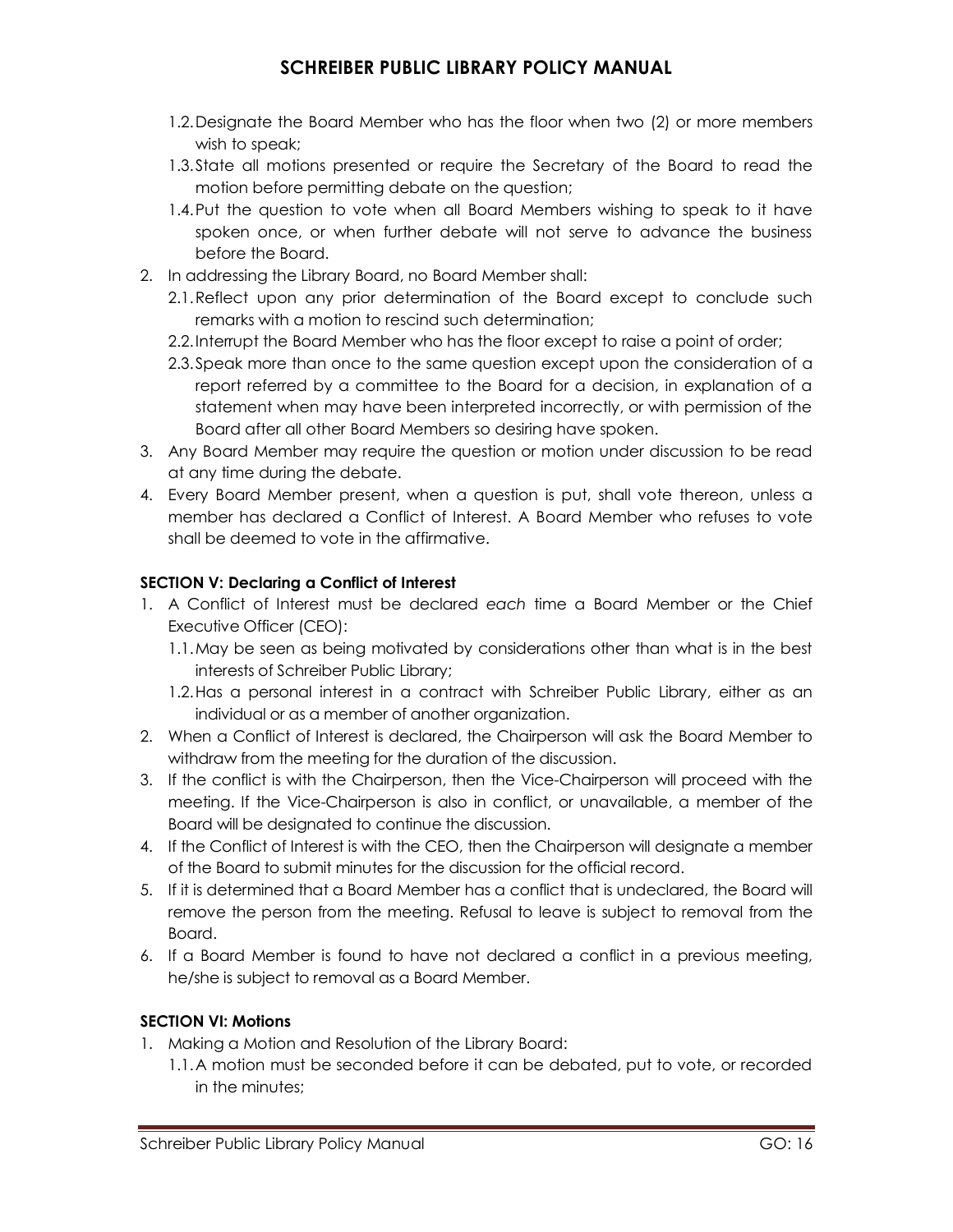- 1.2.After a motion has been properly moved and seconded, it can only be withdrawn by resolution approved by the Board;
- 1.3.A motion properly before the Board must receive disposition before any other motion to amend, adjourn, extend hour of proceedings, or on a matter or privilege;
- 1.4.Only one (1) motion to amend the main motion shall be allowed;
- 1.5.A motion to adjourn is not debatable, cannot be amended, and, if resolved in the negative, cannot be made again until after some immediate proceeding shall have been completed by the Board;
- 1.6.A motion for reconsideration of a question which has been decided upon but not acted upon may be made at any time by a Board Member who voted on the question with the majority and, until the motion for reconsideration has received disposition, no further discussion of the question shall be allowed;
- 1.7.A motion containing distant proposals may be divided with agreement of the Board.
- 2. Making a Motion In-Camera:
	- 2.1.When the Board has gone into an in-camera session, a motion can be made according to the above listed protocols;
	- 2.2.Only motions pertaining to:
		- 2.2.1. Business for which the in-camera session was called; or
		- 2.2.2. A motion to remove from in-camera session, thus returning to an open meeting, can be made in-camera.
	- 2.3.Minutes may be maintained in brief form for the motion carried or rejected incamera. These will be held in a separate location from the open Library Board minutes and will not be publicly circulated.

### **SECTION VII: Voting on Motions**

- 1. The Chairperson may vote with the other members of the Library Board upon all questions.
- 2. As the Chief Executive Officer (CEO) is not a member of the Board, the CEO does not cast a vote.
- 3. Any question on which there is an equality of votes, for and against, shall be deemed to be a negative vote.
- 4. Only committee members may move and second motions and vote in committee meetings.
- 5. All Board Members may participate in discussions of matters before the committee.
- 6. A separate vote shall be taken upon each proposal contained in a question divided with the approval of the Board.
- 7. Voting shall normally be by a show of hands.
- 8. Upon the request of a Board Member who was present when the question was stated, a recorded vote shall be taken.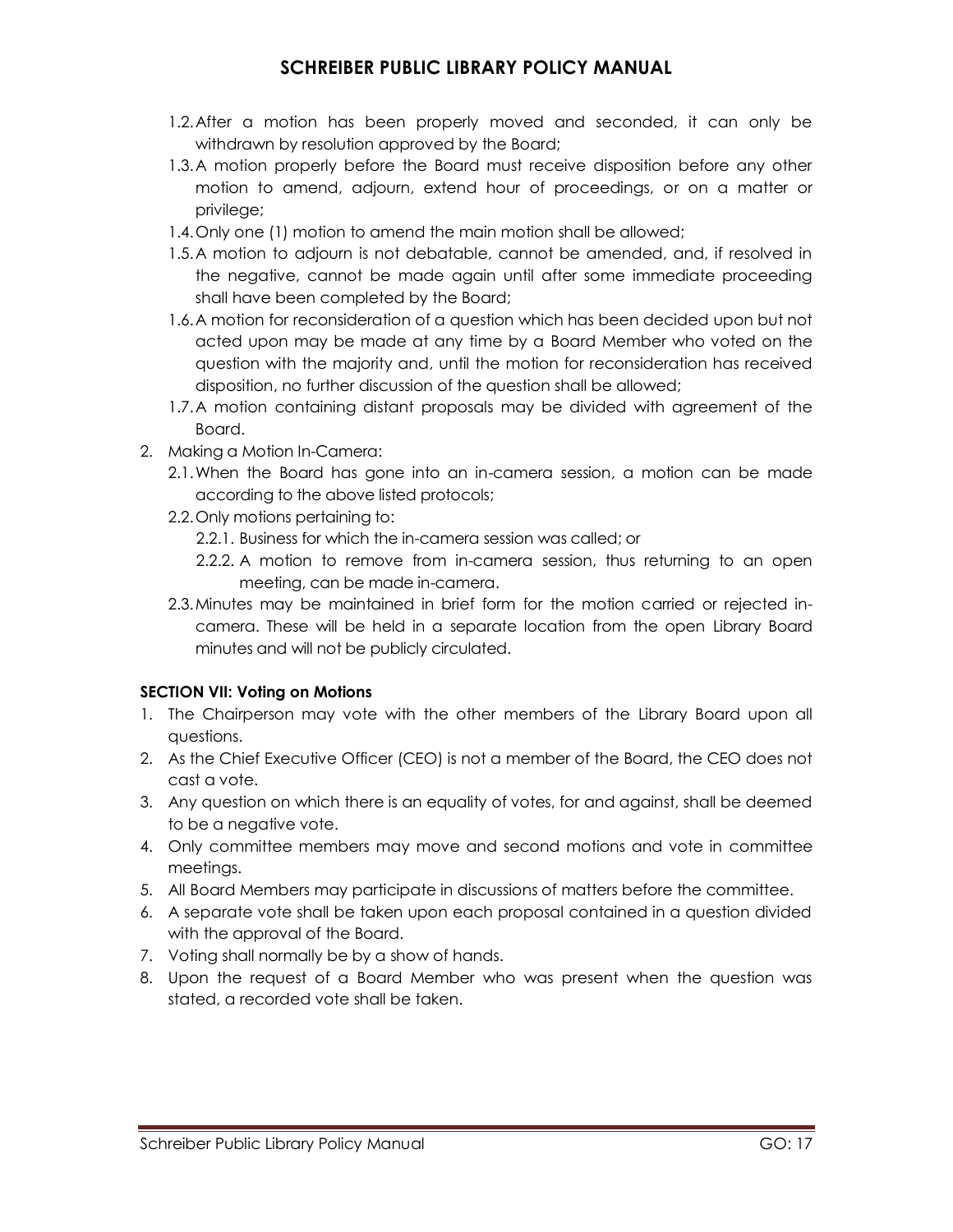#### **SECTION VIII: Recording of the Minutes**

1. In the event that the Secretary of the Board is not present for all or a portion of a meeting, the Vice-Chairperson will assume the responsibility of recording the minutes. In the event that the Vice-Chairperson is unavailable, or the position is vacant, the Chairperson will assign a member of the Board to assume the task for the portion of the meeting or until adjournment.

### **SECTION IX: Chairing of a Meeting when both the Chairperson and Vice-Chairperson are Unavailable**

- 1. Regularly Scheduled Meetings:
	- 1.1.In the event that the Chairperson is unable to attend a scheduled meeting and either the Vice-Chair position is vacant or the Vice-Chairperson is also unavailable, an election of a meeting Chairperson will be conducted immediately. The "Temporary Appointment Chair" will then be responsible for opening, convening, and adjourning the meeting. Upon adjournment, the "Temporary Appointment of Chair" will cease, and the responsibility of Chair will return to the duly elected Chairperson. This Policy may only be implemented in the case of regularly scheduled meetings;
	- 1.2. In the event that the Chairperson has declared a Conflict of Interest, he/she will turn his/her Chair to the Vice-Chairperson.
		- 1.2.1.Should the Vice-Chairperson also be in Conflict of Interest, or unavailable for the meeting, an election for a Chair for the portion of the meeting while in a Conflict of Interest will occur immediately;
		- 1.2.2.The Library Board may, by vote and resolution, allow the Chairperson or Vice-Chairperson to proceed with the Chairing of the meeting having noted the Conflict of Interest within the minutes.
- 2. Special Meetings of the Library Board:
	- 2.1.In the event that both the Chairperson and Vice-Chairperson are unavailable for special meetings of the Library Board:
		- 2.1.1.The Library Board will elect a Chairperson at the beginning of the meeting;
		- 2.1.2.The Chairperson may appoint a Board Member to work in his/her absence in order to properly brief the Temporary Chair for the business of running the meeting; or
		- 2.1.3.The Library Board may choose to hold the meeting over until such time as the Chairperson or Vice-Chairperson is available.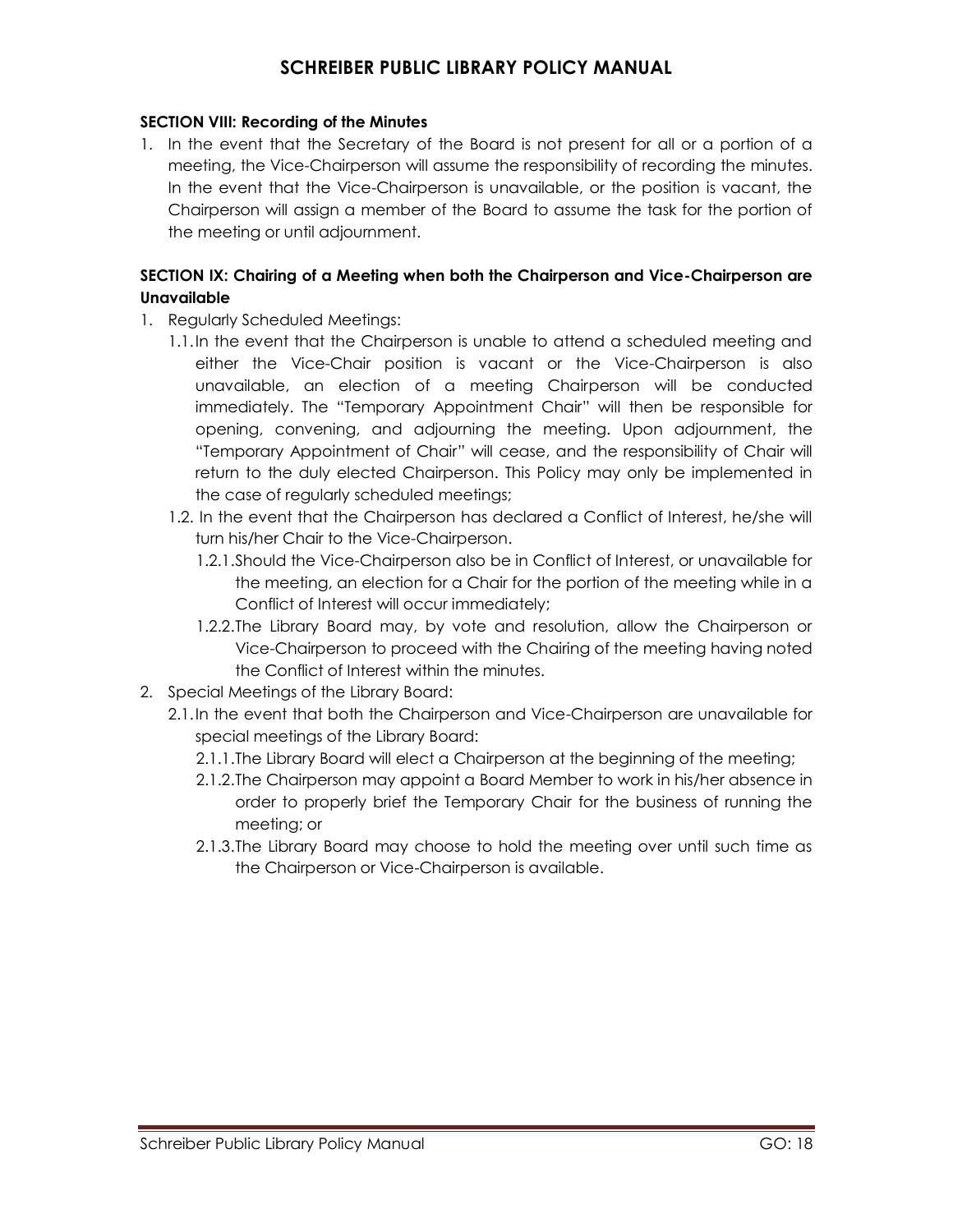| <b>Title: Elected Titles within the Board</b><br><b>No: GO8</b> |                                                      |
|-----------------------------------------------------------------|------------------------------------------------------|
| <b>Type:</b> Board Governance                                   | <b>Authority: Library Board</b>                      |
| <b>Originated: 12-12-12</b>                                     | <b>Review: Annually</b>                              |
| <b>Amended: 09-20-18</b>                                        | <b>Previously:</b> Byl-6 06-11-08; Byl-7 06-11-08    |
| <b>Related Policies</b>                                         | GO10: CEO Appointment and<br><b>Responsibilities</b> |
| <b>Associated Documents</b>                                     | • Public Libraries Act, R.S.O. 1990, c. P.44         |
| <b>Implementation Procedures</b>                                | Appendix B: Job Descriptions                         |

### **SECTION I: Chairperson of the Schreiber Public Library Board**

- 1. The Chairperson of the Schreiber Public Library Board acts as an official representative of the Library and, in a leadership role to the Library Board, ensures the proper functioning of the Board and the proper conduct of Board business, in accordance with appropriate legislation and prescribed rules of procedure.
- 2. In addition, the Chairperson is responsible for:
	- 2.1.Presiding at regular and special meetings of the Library Board in accordance with the *Public Libraries Act, R.S.O. 1990, c. P.44* and other relevant legislation, and with the rules of procedure adopted by the Board;
	- 2.2.Serving as an ex-officio member to all Board committees;
	- 2.3.Acting as an authorized Signing Officer of all documents pertaining to Board business; i.e. approval of CEO travel expenses, CEO wage changes.
	- 2.4.Representing the Library Board, alone or with other Board Members, at public or private meetings for the purpose of conducting, promoting, or completing the business of the Board;
	- 2.5.Determining the responsibility of committees to deal with matters which arise where it is unclear which committee has responsibility, subject to eventual confirmation by the Board;
	- 2.6.Ensuring that vacancies on Board committees are filled as expeditiously as possible;
	- 2.7.Advising the Vice-Chairperson if for any reason the Chairperson is temporarily unable to perform these functions.
- 3. The Chairperson shall not commit the Library Board to any course of action in the absence of the specific authority of the Board.
- 4. The term of office for the Chairperson of the Schreiber Public Library Board shall be four (4) years. The election shall take place at the annual meeting of the Library Board.

### **SECTION II: Vice-Chairperson of the Schreiber Public Library Board**

1. In the absence of the Chairperson, the Vice-Chairperson of the Schreiber Public Library Board acts as an official representative of the Library and, in a leadership role to the Library Board, ensures the proper functioning of the Board and the proper conduct of Board business, in accordance with appropriate legislation and prescribed rules of procedure.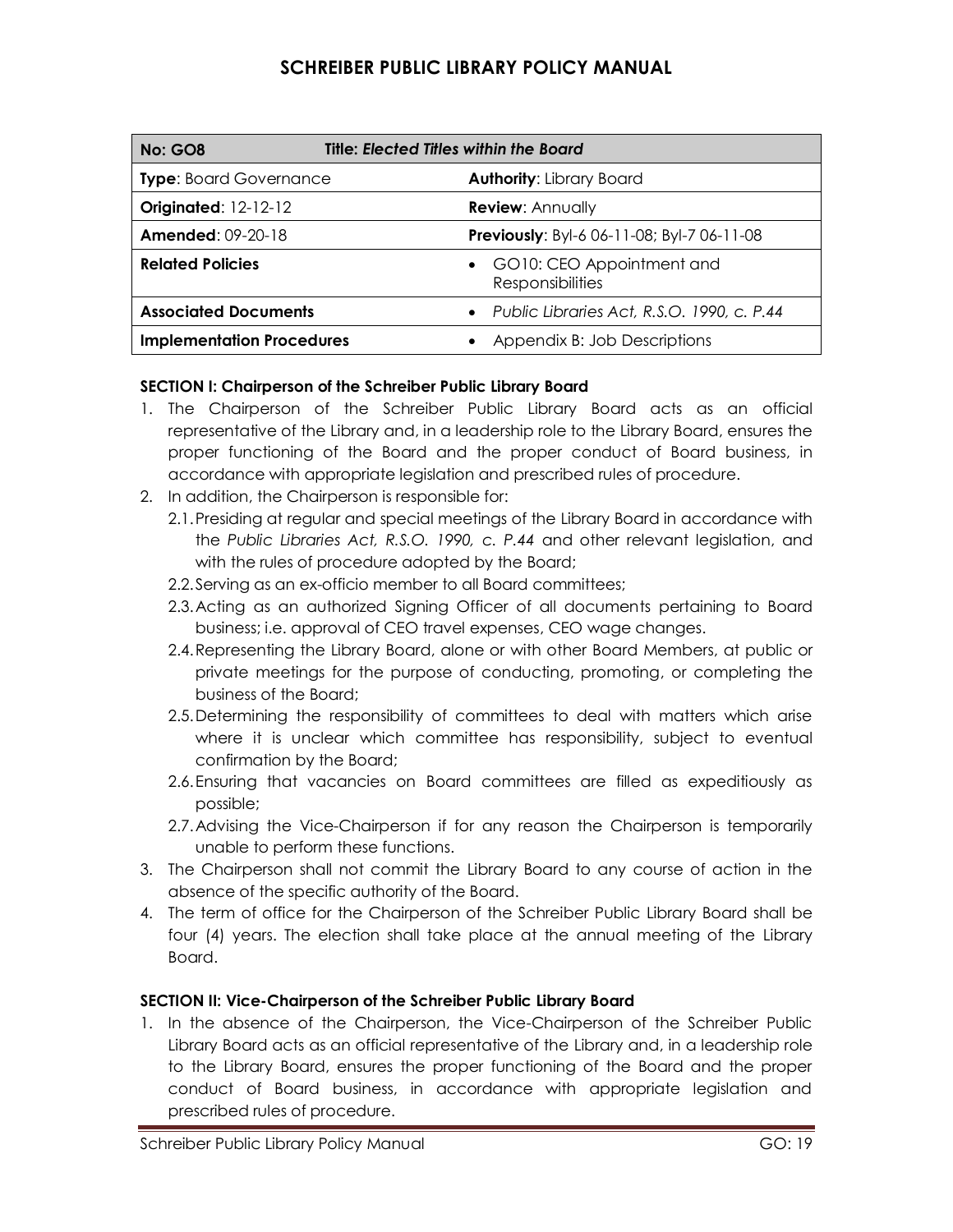- 2. In addition, the Vice-Chairperson is responsible for:
	- 2.1.Exercising all powers and performing all duties of the Chairperson in the absence of the Chairperson;
	- 2.2.Exercising such powers and duties as may from time to time be assigned by the Board;
	- 2.3.The term of office for the Vice-Chairperson of the Schreiber Public Library Board shall be four (4) years. The election shall take place at the annual meeting of the Library Board.

### **SECTION III: Secretary of the Schreiber Public Library Board**

- 1. The Secretary of the Board is usually the Chief Executive Officer (CEO), but the Board may choose to elect any Board Member or to hire a staff person to complete the tasks of Secretary.
- 2. The Secretary is responsible for:
	- 2.1. Attending all duly scheduled Board meetings;
	- 2.2.May be required to attend committee or other meetings for the purpose of taking minutes;
	- 2.3.Recording minutes within Board meetings;
	- 2.4. Transcription of the minutes;
	- 2.5. Preparation of packages for Board meetings, including compiling reports;
	- 2.6. Identifying entry and exit of Board Members during meetings;
	- 2.7.Communicating, on behalf of the Board, reports, resolutions, or other general correspondence; and
	- 2.8. Presenting minutes and/or resolutions in consumable formats to the public.

### **SECTION IV: Treasurer of the Schreiber Public Library Board**

- 1. The Treasurer is an elected position within the Board held by either the Chief Executive Officer (CEO) or a Trustee.
- 2. The Treasurer is responsible for attending all duly scheduled Board meetings in order to: 2.1. Present the Library's monthly Trial Balances and/or Income Statements; 2.2. Answer all questions pertaining to the finances of the Board.
- 3. The Treasurer reports directly to the Finance Committee quarterly in order to prepare a comprehensive Quarterly Finance Report.

3.1. The Quarterly Finance Report will be presented as information to the Library Board.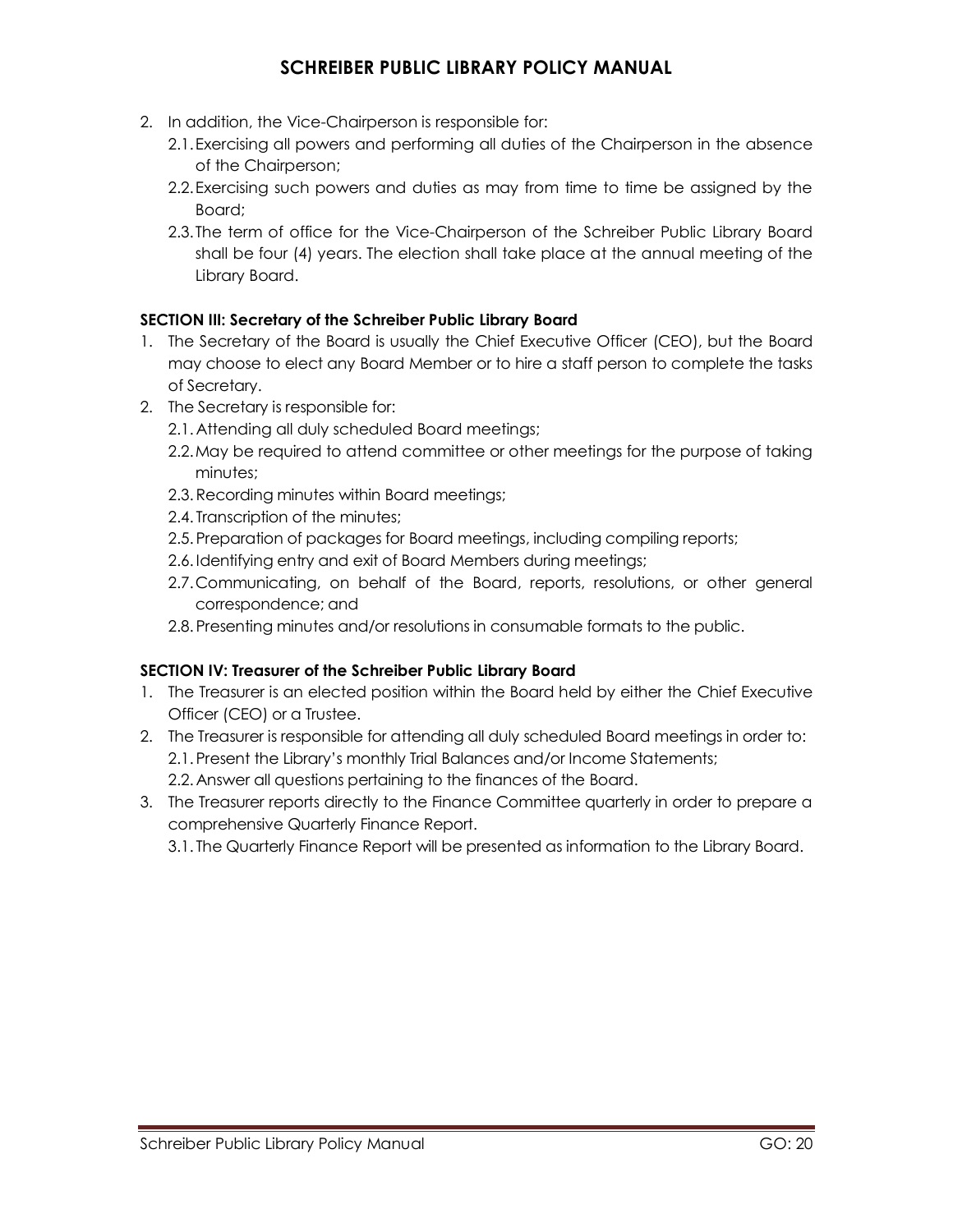| <b>Title: Committees of the Board</b><br><b>No: GO9</b> |                                                          |
|---------------------------------------------------------|----------------------------------------------------------|
| <b>Type:</b> Board Governance                           | <b>Authority: Library Board</b>                          |
| <b>Originated: 12-12-12</b>                             | <b>Review: Annually</b>                                  |
| Amended: 09-20-18, 13-07-18                             | <b>Previously: Byl-14: 06-11-08</b>                      |
| <b>Related Policies</b>                                 | • GO6: Trustee Roles, Responsibilities, and<br>Training  |
| <b>Associated Documents</b>                             | • Public Libraries Act, R.S.O. 1990, c. P.44             |
| <b>Implementation Procedures</b>                        | Appendix B2: Committee Terms of<br>Reference and Members |

### **SECTION I: Establishing Committees of the Library Board**

- 1. The Schreiber Public Library Board may use Standing or Ad Hoc Committees to further the work of the Library Board. The Board shall be responsible for establishing Terms of Reference and specific duties for each of these committees.
	- 1.1.Committees report directly to the Library Board and have no authority other than to draft recommendations or prepare alternatives for the Board's consideration;
	- 1.2.Committees operate for defined periods of time and have a specific purpose which must be defined in written Terms of Reference;
	- 1.3.Ad Hoc Committees coordinate the work, do the research, and draft the documents to be reviewed and adopted by the Board as a whole;
	- 1.4.An Ad Hoc Committee that is established by the Board may include non-Board Members;
	- 1.5.Meetings of committees may be called by the Chairperson of the committee or by a majority of the members of a committee;
	- 1.6.Committees shall not supervise or direct Library staff, but may request, via the Chief Executive Officer (CEO), for staff to assist with information gathering and retrieval or in-house tasks of the Board.
- 2. All committees' Terms of Reference are approved with member names, mandate, and duration in the minutes.
- 3. At the first meeting of each committee each year, a Chairperson shall be elected from the committee members appointed.
- 4. The Chairperson of the Library Board shall be an ex-officio member to all committees.
- 5. Committees shall operate with the Terms of Reference established and approved by the Board. The Terms of Reference may be amended on a two-thirds (2/3) majority vote by the Board.

### **SECTION II: Establishing All Standing Committees**

- 1. The Library Board may, at the annual meeting, appoint the following Standing Committees:
	- 1.1. Finance and Personnel;
	- 1.2. Planning and Policy;
	- 1.3. Public Relations.
- 2. The Schreiber Public Library Board may have Standing Committees to conduct the ongoing business of the Board.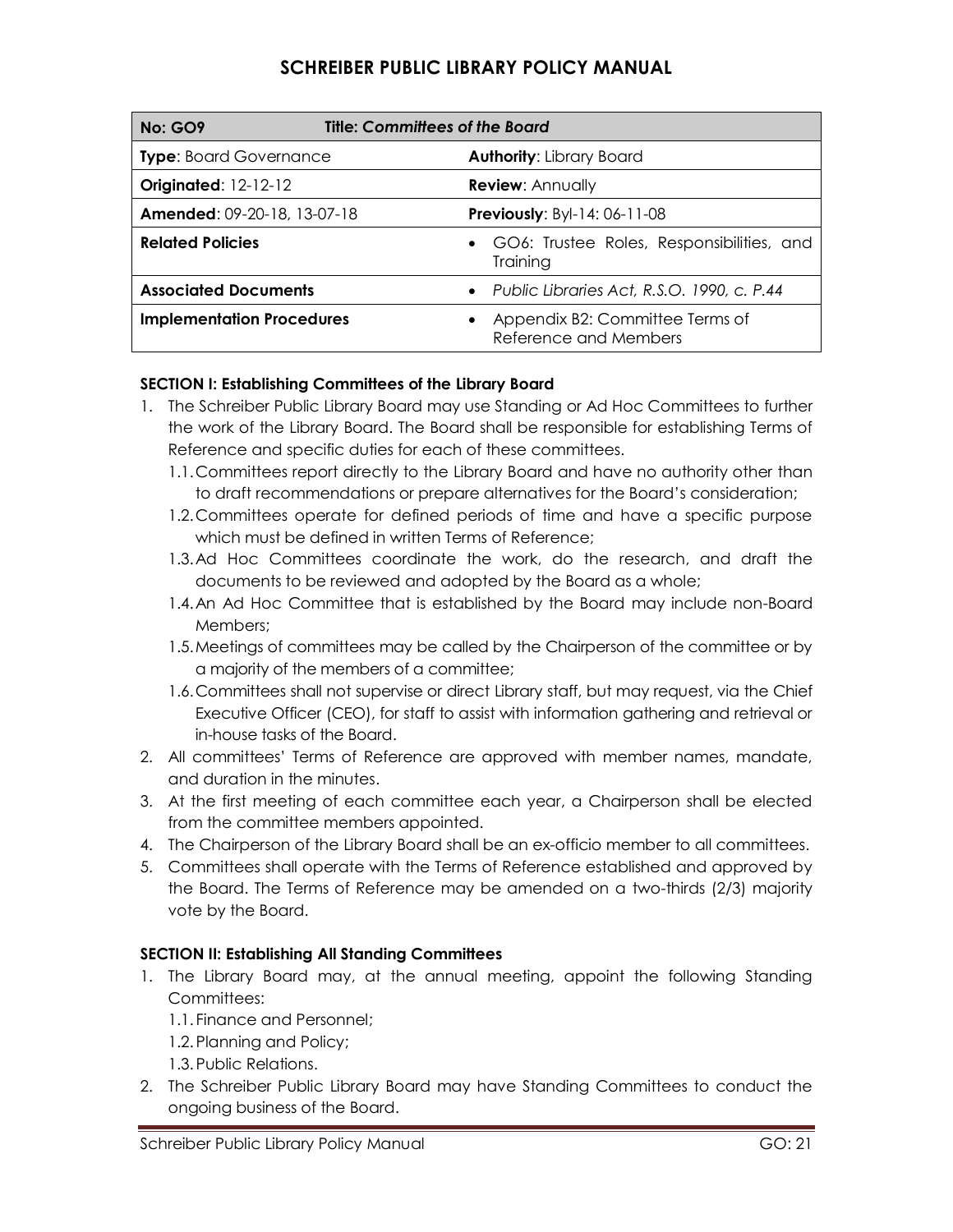- 3. Standing Committees are those committees of the Board which are permanent and either required by law or according to the Governance document. These are not Ad Hoc Committees.
- 4. New Standing Committees may be added if they are deemed a permanent committee of the Board.
- *5.* Standing Committee Terms of Reference and authorization procedures will become part of the Governance Procedures and housed within the *Committees of the Board*  Policy.
- 6. Standing Committees may be established by resolution and must include within the Terms of Reference:

6.1.Mandate;

6.2.Length of member appointment;

6.3.Members' names.

7. Current members, Terms of Reference, and date of renewal of membership will be recorded in the minutes and housed, for ease of access, in the Appendix.

### **SECTION III: Establishing All Ad Hoc Committees**

- 1. Ad Hoc Committees are committees of the Library Board which are established to complete a project or task and have a clear end of cycle.
- 2. They are not Standing Committees, regardless of duration of the committee.
- 3. Ad Hoc Committees will be established by resolution and must include within the Terms of Reference:

3.1.Mandate;

3.2.Length of committee or appointment;

3.3.Members' names.

4. Current Terms of Reference and active committees will be recorded in the Appendix and within the minutes of the Board.

### **SECTION IV: Terms of Reference for the Executive Committee [Standing]**

- 1. The committee shall be comprised of the Chief Executive Officer (CEO), Board Chairperson, and Vice-Chairperson. If there are three (3) Board Members who are Signing Officers, a third  $(3<sup>rd</sup>)$  member of this group may be added to the Executive Committee.
- 2. The committee will be responsible for meeting, as needed, to prepare information for the Library Board.
- 3. The committee is available to the CEO, as needed, to discuss issues between Board meetings which are time sensitive, but not relevant enough to call a special meeting of the Board.
- 4. The committee may be called to meet by the CEO.
- 5. The Executive Committee may not make decisions on behalf of the Board.
	- 5.1.Should a recommendation be made, this will be heard at the next duly scheduled Board meeting;
	- 5.2.Should action be deemed immediately necessary, the Executive Committee will either:

5.2.1.Call a special meeting of the Board; or

5.2.2.Make notice by telephone/email poll.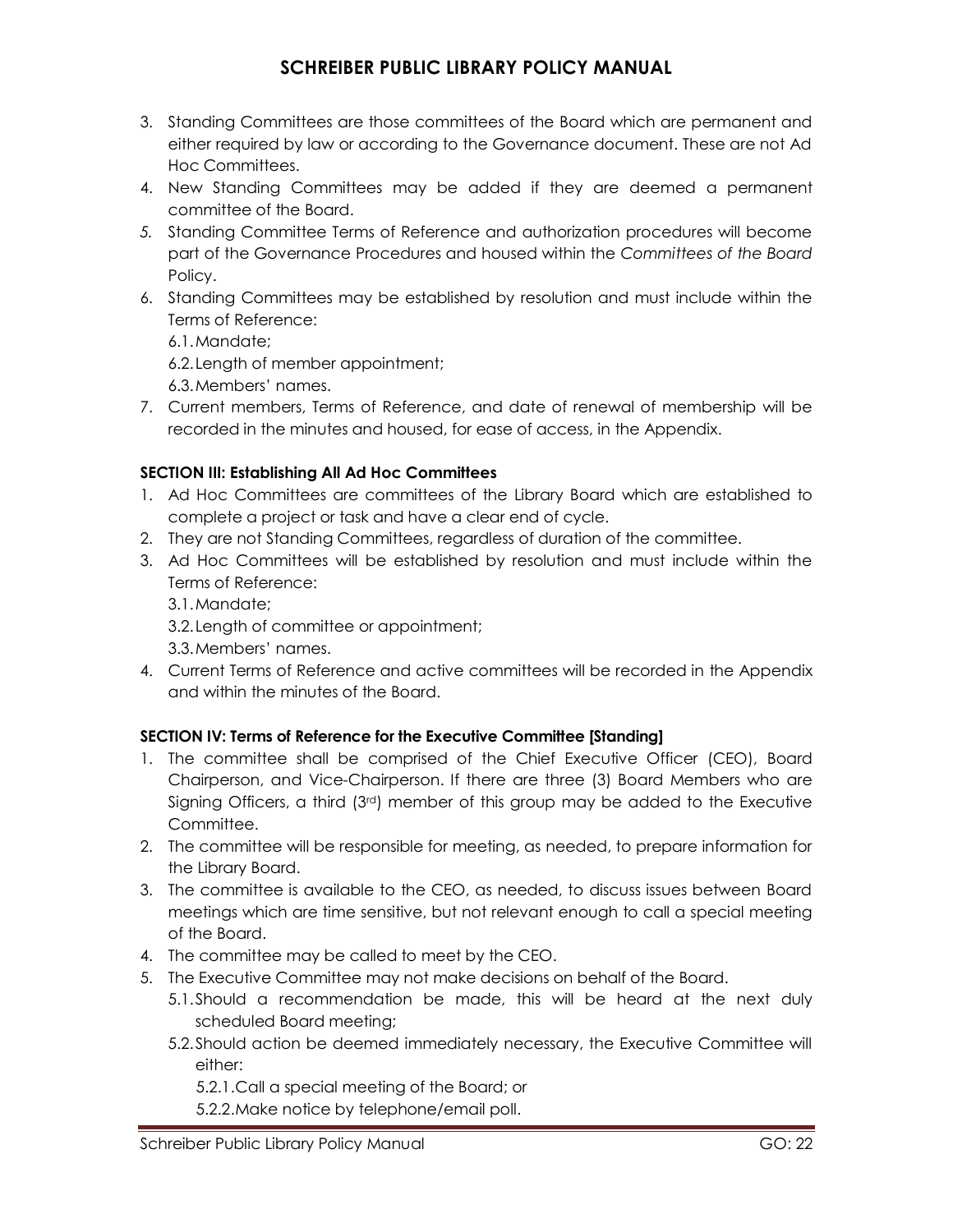6. All activity will be reported to the Board at the next duly scheduled meeting.

#### **SECTION V: Terms of Reference for the Finance Committee [Standing]**

- 1. The committee shall be comprised of the Chief Executive Officer (CEO) and all Signing Officers. Should no Signing Officers be members of the Board, the CEO, with the Chairperson and Vice-Chairperson, will comprise the committee.
- 2. The committee will be responsible for meeting quarterly to review the financial state of the Library and deliver a report to that end.
- 3. The committee is also responsible for reviewing all budgetary changes and proposal contracts/MOUs.
- 4. The Finance Committee should preview the annual proposed budget to expedite the review process by the Board at a duly scheduled meeting.

#### **SECTION VI: Terms of Reference for the CEO Evaluation and Hiring Committee [Standing]**

- 1. The committee will consist of the Board Chairperson, Vice-Chairperson, and additional Trustee.
- 2. The CEO Evaluation and Hiring Committee will have two (2) responsibilities:
	- 2.1. The committee will conduct an annual evaluation of the CEO, make determinations, and present a final evaluation as information to the Board at a duly scheduled Board meeting. The committee will have the final authority pertaining to the evaluation;
	- 2.2. The second role of the committee is to oversee the hiring of the CEO. All members of the Library Board are encouraged to be present at committee meetings when short listing and interviewing CEO candidates. The CEO will act as a resource for the committee. A recommendation for hire will be made at a duly or special meeting of the Board. A resolution from the Board is required to hire a CEO.
- 3. Should the CEO request it, the committee may act as members of the hiring panel for Library staff screening and interviews. This is not required and is by the request of the CEO when sufficient staff are not available to form a hiring panel.
	- 3.1.When requested, the Trustees will cease to act as a Trustee and act as a panel;
	- 3.2.The CEO is the Chairperson of the panel and has a vote and may voice additional consideration and concerns as the primary managerial and supervisory body to Library staff;
	- 3.3.Roles may include screening and interviewing applicants and/or making an offer of hire to the best candidate;
	- 3.4.The CEO maintains the final authority over Library staff hires;
	- 3.5.If a Trustee participates in a hiring panel, then he/she will be compensated in accordance with the committee remuneration statements.

### **Section VII: Board Representatives**

1. The Board shall appoint members to represent the Schreiber Public Library Board on other committees, i.e. Schreiber Archives and Historical Society.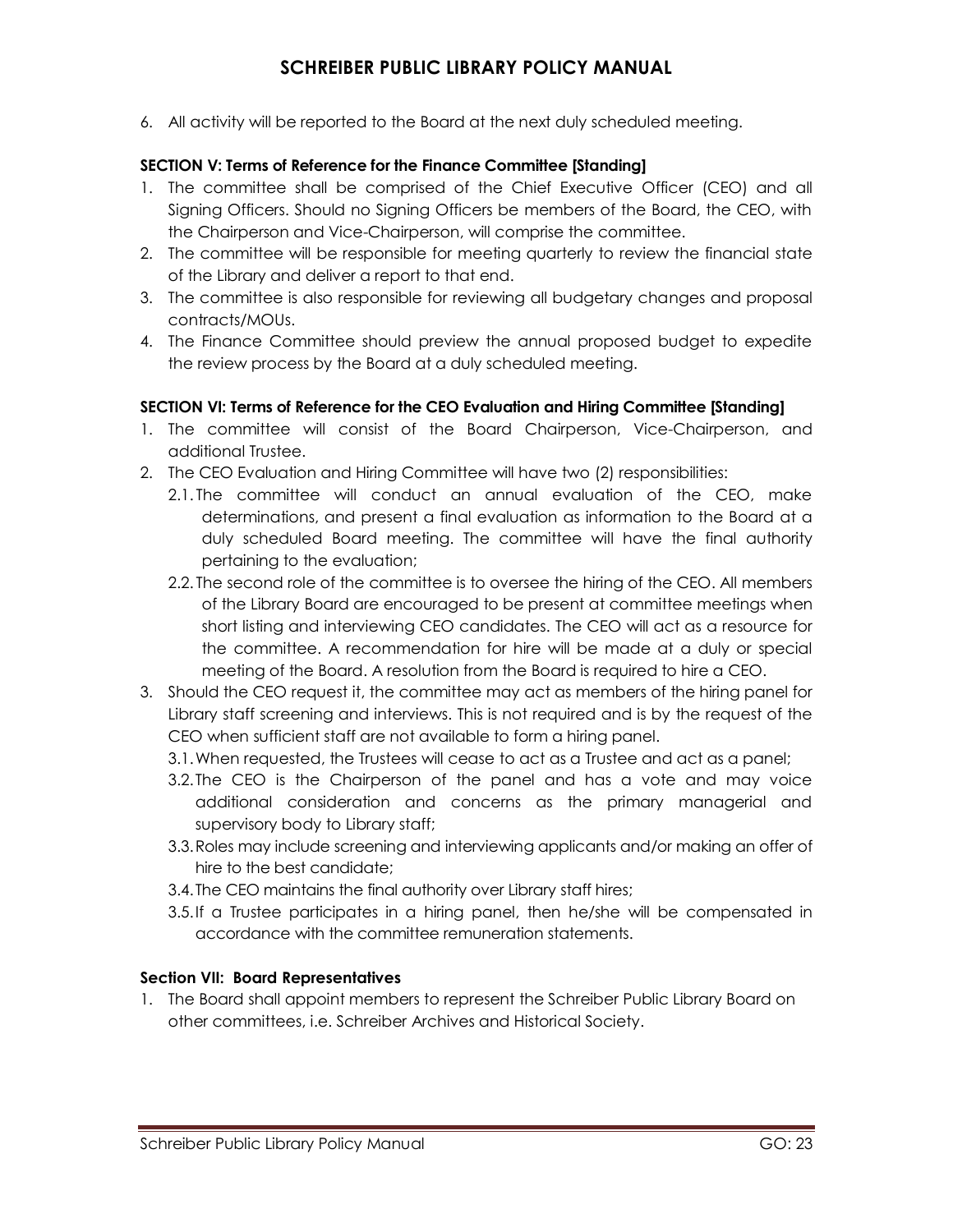| <b>Title: CEO Appointment and Responsibilities</b><br><b>No: GO10</b> |                                                                                                         |
|-----------------------------------------------------------------------|---------------------------------------------------------------------------------------------------------|
| <b>Type: Board Governance</b>                                         | <b>Authority: Library Board</b>                                                                         |
| <b>Originated: 12-12-12</b>                                           | <b>Review: Annually</b>                                                                                 |
| Amended:                                                              | <b>Previously: Byl-8: 06-11-08</b>                                                                      |
| <b>Related Policies</b>                                               | GO8: Elected Titles within the Board<br>GO16: Donations                                                 |
| <b>Associated Documents</b>                                           | • Public Libraries Act, R.S.O. 1990, c. P.44<br>• Performance Evaluations                               |
| <b>Implementation Procedures</b>                                      | Appendix B: Job Descriptions<br>Appendix B1: Lines of Authority<br>Appendix B3: OLBA's Cut to the Chase |

- 1. Appointment of the Chief Executive Officer (CEO):
	- 1.1.The Schreiber Public Library Board, through resolution, shall interview and make offer of hire to a CEO;
	- 1.2. The Board shall appoint the CEO as an Officer of the Board.
- 2. Board Responsibilities to the Chief Executive Officer (CEO):
	- 2.1.As an Officer of the Schreiber Public Library Board, the CEO reports to and is evaluated by the Board;
	- 2.2.The CEO is responsible for all managerial aspects of the Library. The Board does not oversee or interfere with the activities of the CEO. These include:
		- 2.2.1.Day-to-day operations and decisions;
		- 2.2.2.Employee hire, discipline, and evaluation;
		- 2.2.3.Approval of time cards;
		- 2.2.4.Expensing within the Board-approved budget;
		- 2.2.5.Establishing procedures, plans, and programs;
		- 2.2.6.Collection Development, creating Collection Plans, and collection purchases;
		- 2.2.7.Accepting donations, gifts, and in-kind;
		- 2.2.8.Marketing, promoting, and branding of programs and services.
	- 2.3.The Board shall establish a job description, hours of work, salary, and benefits for the position.
		- 2.3.1.The job description shall clearly list the duties assigned to the position and establish the reporting relationships of the CEO;
		- 2.3.2.This job description will be reviewed for amendments, updates, and changes no less than every four (4) years.
	- 2.4. The Board shall conduct an annual evaluation of the performance of the CEO to aid in setting objectives for the next year;
	- 2.5. The Board shall make notice of offer to renew or not renew the contract no later than six (6) months prior to the end of the current contract.
- 3. Chief Executive Officer (CEO) Responsibilities:
	- 3.1.The CEO shall normally serve as Secretary of the Library Board;
	- 3.2.The CEO shall normally serve as Treasurer of the Library Board;
	- 3.3.The CEO shall be responsible for the financial bookkeeping, unless the Board appoints or contracts another agent;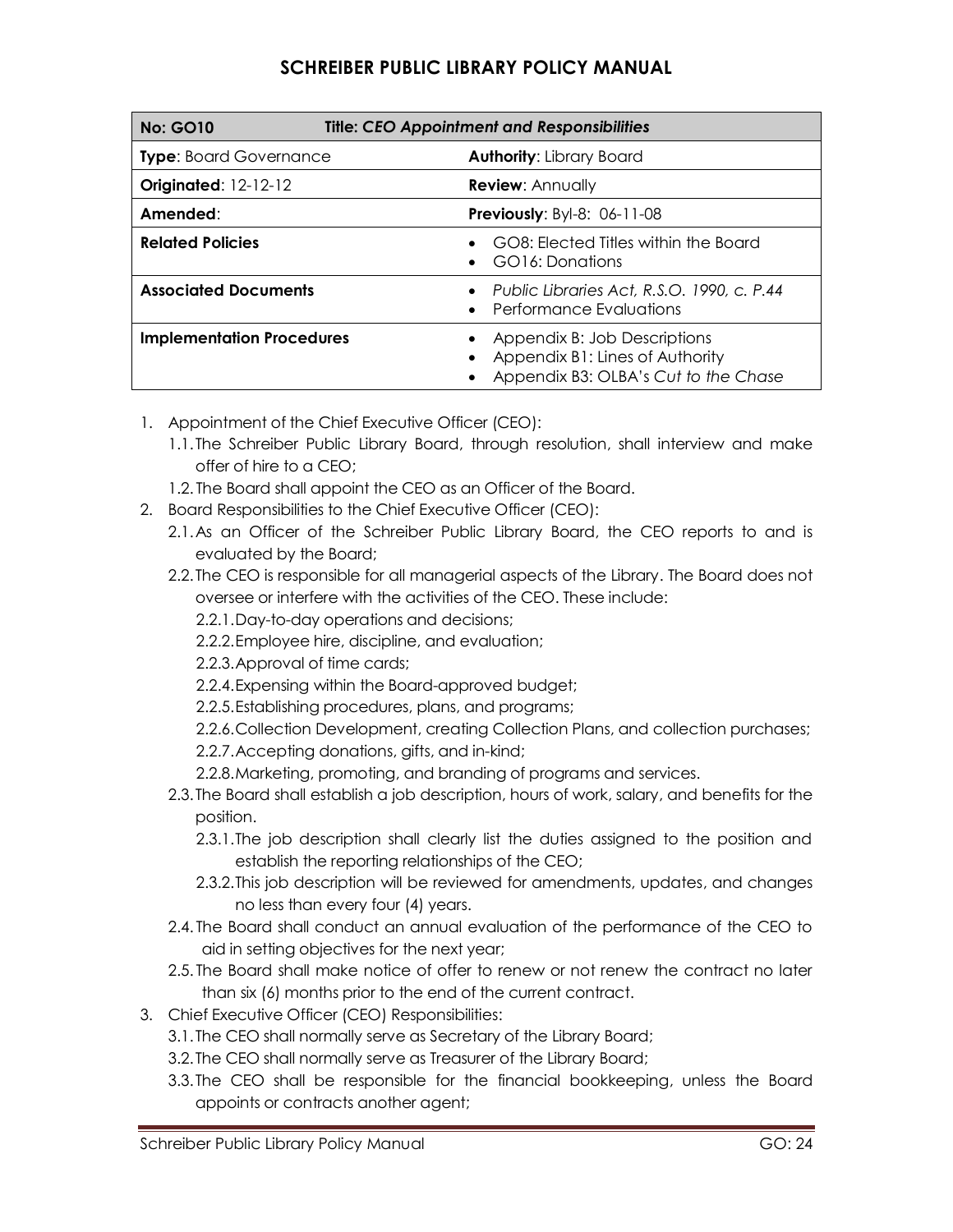3.4.Upon receiving a notice by the Library Board to renew, the CEO shall respond in writing within one (1) month of intent to renew.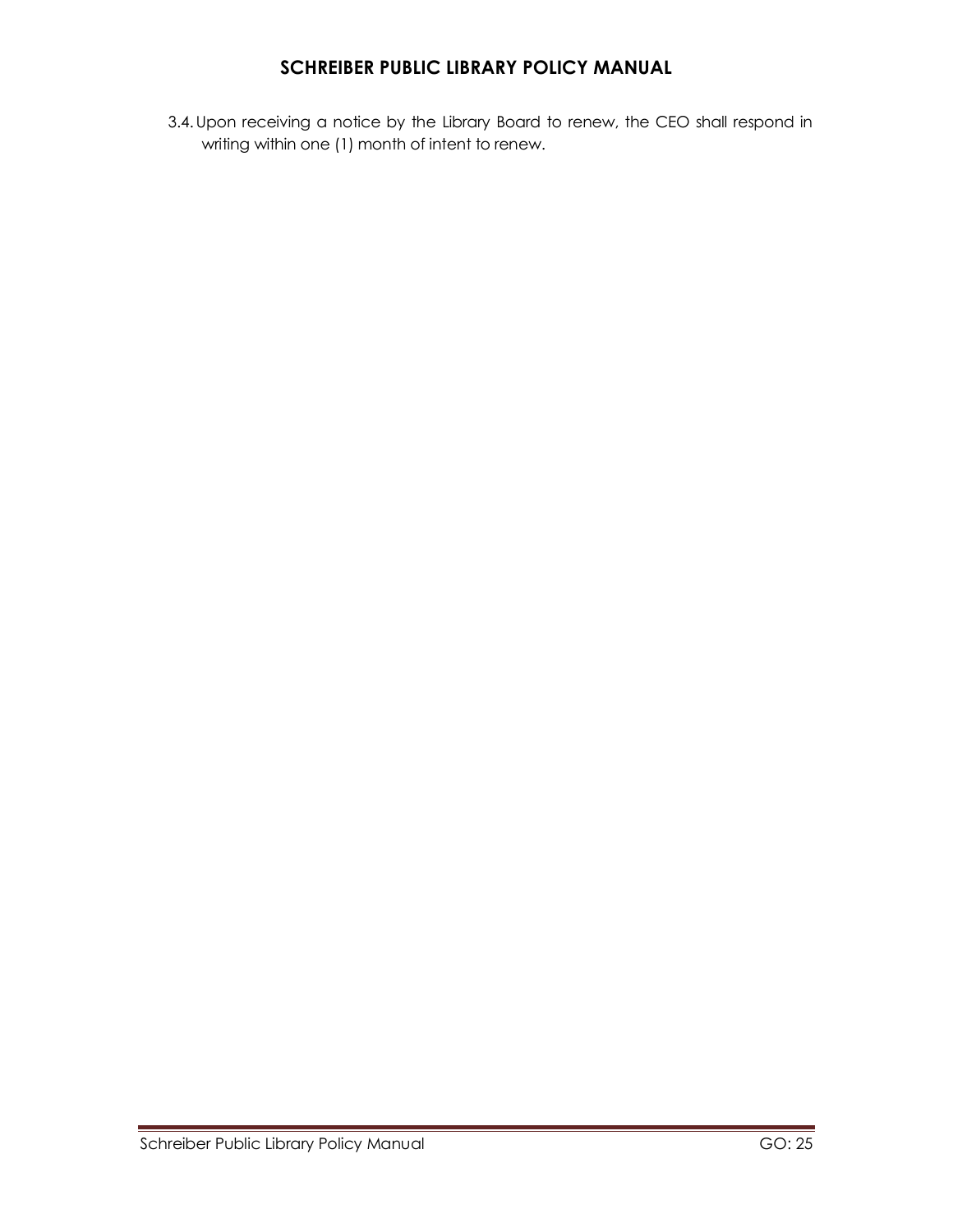| <b>Title: Policy Development, Amendment, and Review</b><br><b>No: GO11</b> |                                                                  |
|----------------------------------------------------------------------------|------------------------------------------------------------------|
| <b>Type: Board Governance</b>                                              | <b>Authority: Library Board</b>                                  |
| <b>Originated: 12-12-12</b>                                                | <b>Review: Annually</b>                                          |
| <b>Amended: 09-20-18</b>                                                   | Previously:                                                      |
| <b>Related Policies</b>                                                    |                                                                  |
| <b>Associated Documents</b>                                                | Public Libraries Act, R.S.O. 1990, c. P.44<br>- SPL Staff Manual |
| <b>Implementation Procedures</b>                                           |                                                                  |

#### **Preamble**

In accordance with the *Public Libraries Act, R.S.O. 1990, c. P.44*, s. 3.3, Schreiber Public Library is under the control of the Schreiber Public Library Board. The Library Board has the sole authority and responsibility for establishing Policy. This Policy directs the Library Board to develop and monitor Policies and Plans.

Policies set the framework for governance and operations of the Library, and provide direction to Board and staff. Policies are the tool for achieving the Library's purpose and advancing its Mission. Trustees and staff are responsible for knowing, understanding, and complying with the Policies of Schreiber Public Library.

Under the *Public Libraries Act, RSO 1990, chapter P.44 Section 20(a),* "a board shall seek to provide, in cooperation with other boards, a comprehensive and efficient public library service that reflects the community's unique needs", the Schreiber Public Library Board shall make certain than an effective planning process is in place for the library. The planning process will help to ensure that:

- a) the library needs of the community are met
- b) the library is able to respond to changing needs and trends in the community
- c) community input is received during the planning process
- d) key decision makers in the community make a long-term commitment to library services
- e) there is continuity of services regardless of personnel changes in board or staff
- f) library funds are spent in a deliberate and responsible manner
- g) services available elsewhere in the community are not unnecessarily duplicated

To this end the board shall regularly review and assess:

- a) client needs in the community served by the board
- b) the services of the library in the light of assessed client needs
- c) the board's mission statement goals and objectives
- d) current board policy in relation to the library's mission statement, goals and objectives
- e) current strategic plan

Procedures, plans, programs, and appendices are not subject to Board approval, as the development of such documents fall to the Chief Executive Officer (CEO).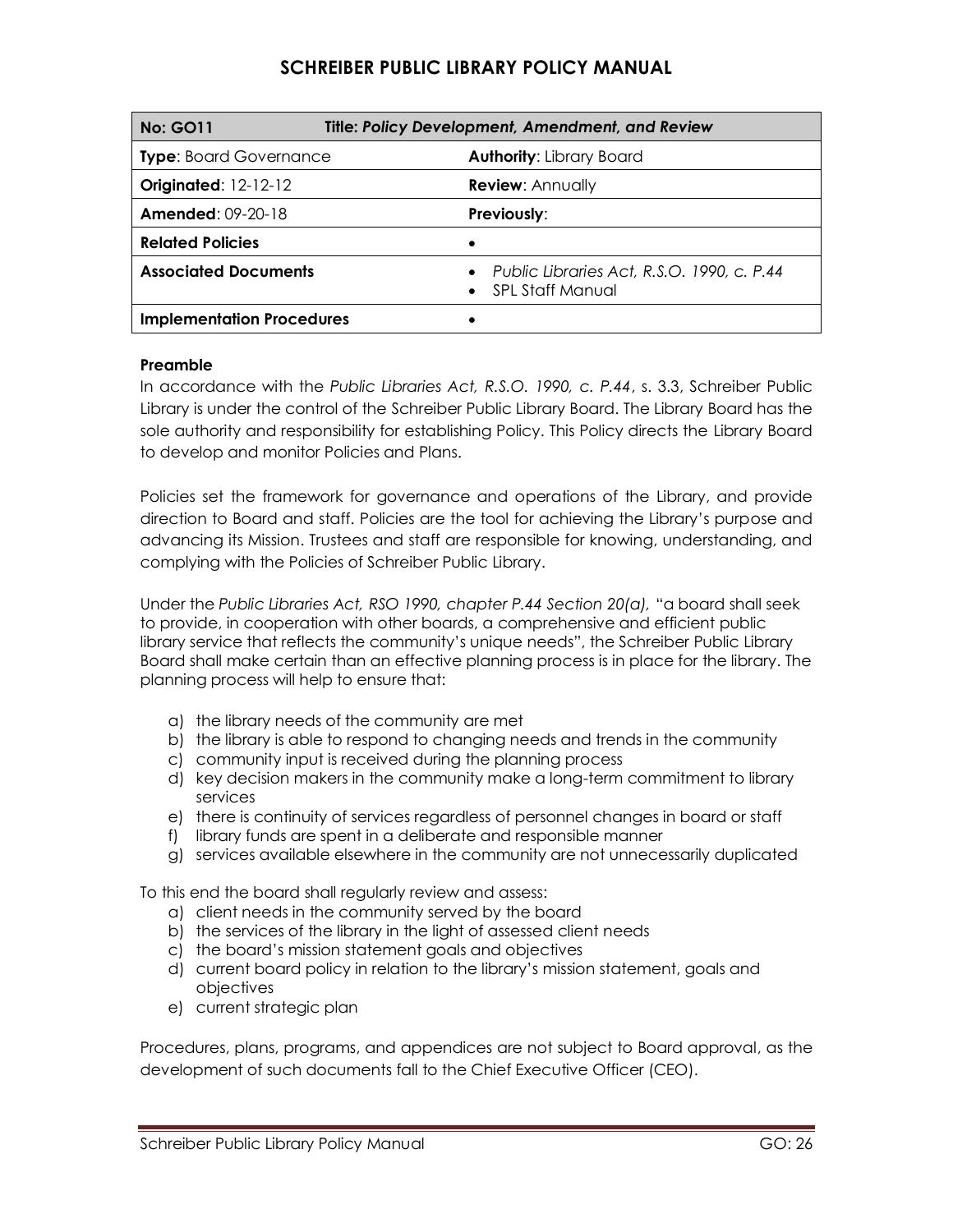#### **SECTION I: Types of Policies**

- 1. The Library Board develops and maintains Policies in four (4) areas:
	- 1.1.Foundational Documents, which record the Board's decisions on Mission and Commitment Statements;
	- 1.2.Bylaws of the Board, which establish the organizational structure of the Board and how it does business according to the *Public Libraries Act*;
	- 1.3.Board Governance Policies, which define the responsibilities and regulate the work of the Library Board;
	- 1.4.Operational Policies, which regulate the services and day-to-day operations of Schreiber Public Library. Within Operational Policies are all:
		- 1.4.1.Operations Policies;
		- 1.4.2.Employment Policies;
		- 1.4.3.Health and Safety Policies;
		- 1.4.4.Collection Policies; and
		- 1.4.5.Patron Services Policies.

### **SECTION II: Responsibilities**

1. The Library Board will:

- 1.1. Establish a schedule to review existing Policies and will integrate this schedule into the Board Agendas;
- 1.2. Ensure that Policies comply with the *Public Libraries Act*, any applicable Bylaws, and legislation.

### **SECTION III: Policy Approval**

- 1. The creation of new Policies may occur at any time throughout the year.
- 2. New Policies can only be created at a duly scheduled Board meeting where a quorum is present.
- 3. In the event that a new Policy is created during the business of a Board meeting, a motion and resolution will be passed according to the current Policies.
	- 3.1. This new resolution becomes Policy;
	- 3.2. To change or amend current Policies, the Board must follow the Policy Amendment section of this Policy.

### **SECTION IV: Policy Amendment**

- 1. In the event that Policy amendments are required:
	- 1.1. A motion to amend or remove a Policy of the Schreiber Public Library Board shall require a majority vote of at least two-thirds (2/3) of the Trustees in order to be carried;
	- 1.2. Notice shall have been given at the previous meeting of the Board;
	- 1.3. Said notice should be recorded in the minutes of the previous meeting and be listed on the Agenda of the meeting to which the amendment will occur.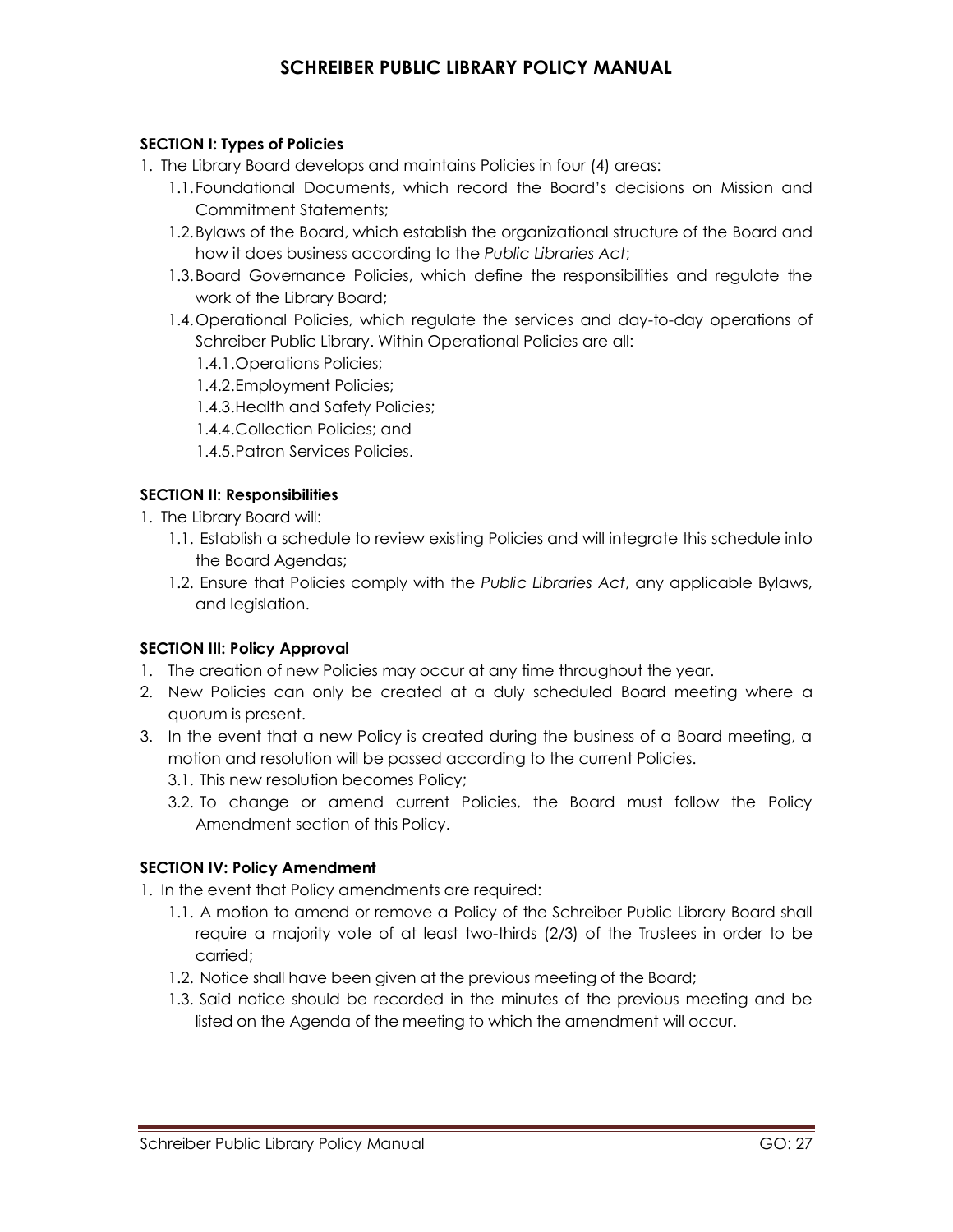### **SECTION V: Policy Review**

- 1. The Schreiber Public Library Policy Manual will be reviewed annually by the Chief Executive Officer (CEO) and Library Board, with approval and reauthorization occurring at the annual planning meeting.
- 2. Library staff will review the relevant sections in orientation annually and make recommendations for revisions on a four (4) year cycle.
- 3. The Board will be responsible to annually review the following:
	- 3.1. All Policies identified as annual or within the annual cycle;
	- 3.2. Bylaws of the Board and Board Governance Policies;
	- 3.3. New legislation affecting Employment and/or Health and Safety Policies;
	- 3.4. Salary schedules;
	- 3.5. Strategic Plan;
	- 3.6. Action Plan;
	- 3.7. Other documents of relevance to the Board's fiduciary responsibilities:
		- 3.7.1.Wording of contract template for Library staff;
		- 3.7.2.Fire Route;
		- 3.7.3.Emergency Evacuation Plan.
	- 3.8. Storage of materials protocols and physical conditions.

### **SECTION VI: Policy Distribution**

- 1. All Policies should be documented in a standard format, numbered according to Policy Type, and include Date of Approval and Date of Next Review.
- 2. The Library Board will:
	- 2.1.Include approved Policies in the Schreiber Public Library Policy Manual;
	- 2.2.Include a complete copy of Schreiber Public Library's Policies in the Schreiber Public Library Staff Manual, to be located at the Circulation Desk;
	- 2.3.Post a complete copy of Schreiber Public Library's Policies within one (1) month of approval on the Schreiber Public Library website;
	- 2.4.Ensure that all Board Members and Library staff have access to the Policy Manual.

### **SECTION VII: Considerations**

- 1. The development of a new Policy or the revision of an existing Policy can come from several sources:
	- 1.1.The Chief Executive Officer (CEO);
	- 1.2.Board Trustees;
	- 1.3.Municipal Council;
	- 1.4.External governments;
	- 1.5.A member of the public.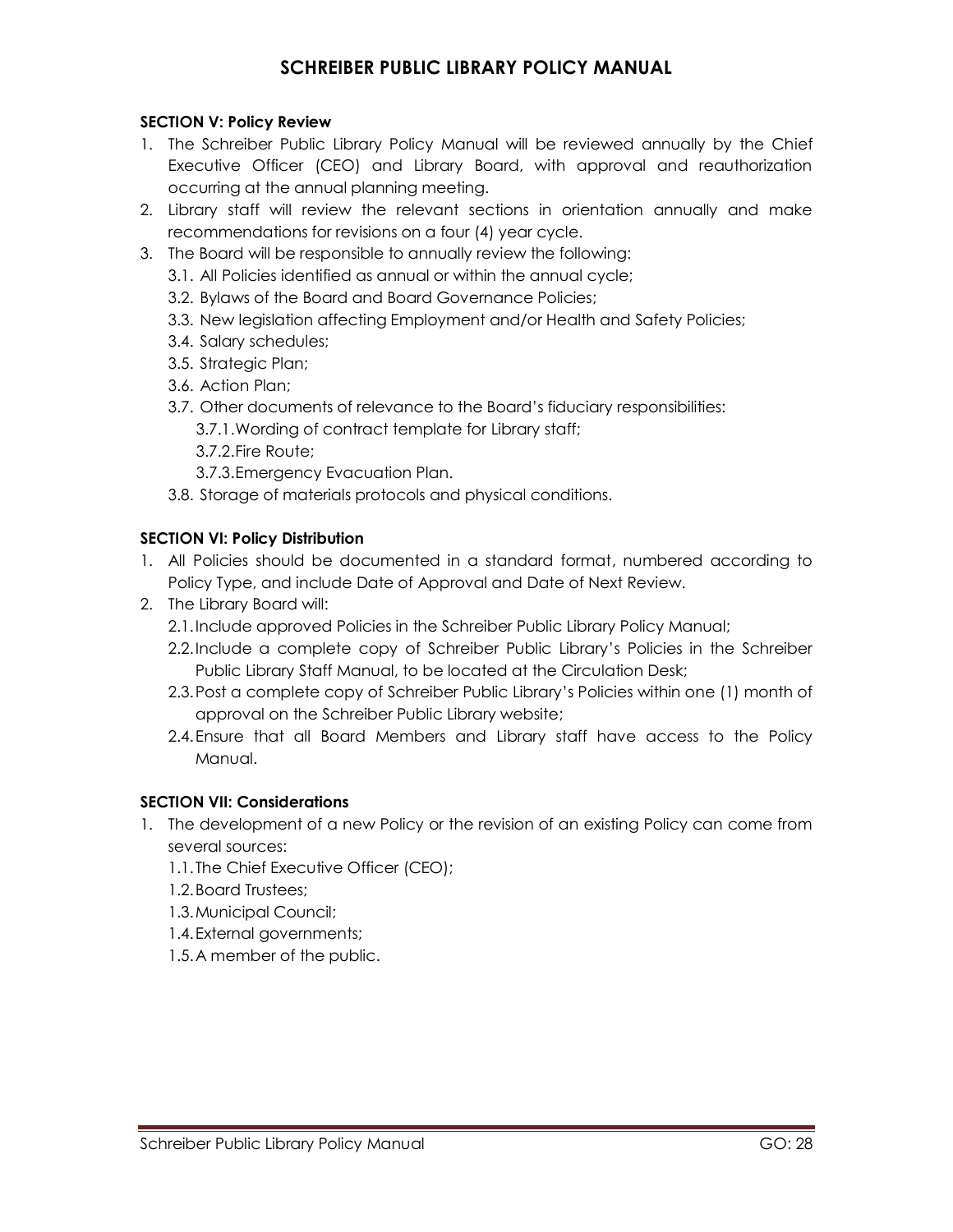| <b>Title: Financial Oversight</b><br><b>No: GO12</b> |                                                                                                                                                                                                                                                                                                                        |
|------------------------------------------------------|------------------------------------------------------------------------------------------------------------------------------------------------------------------------------------------------------------------------------------------------------------------------------------------------------------------------|
| <b>Type: Board Governance</b>                        | <b>Authority: Library Board</b>                                                                                                                                                                                                                                                                                        |
| <b>Originated: 12-12-12</b>                          | <b>Review: Annually</b>                                                                                                                                                                                                                                                                                                |
| <b>Amended: 09-12-13</b>                             | Previously: Byl-15 06-11-08; Byl-16 06-11-08;<br>Byl-18 06-11-08; Byl-17 06-11-08; Bylaw<br>32-2002, Policy Statement F-2002-7; Bylaw<br>32-2002, Policy Statement F-2002-8; Bylaw<br>32-2002, Policy Statement F-2002-15<br>(Adapted from the Municipality)                                                           |
| <b>Related Policies</b>                              | BL3: Powers and Responsibilities of the<br>$\bullet$<br>Library Board<br>GO6: Trustee Roles, Responsibilities, and<br>Training<br>GO8: Elected Titles within the Board<br>GO16: Donations<br>$\bullet$<br>OP10: Cash On Site<br>$\bullet$<br>OE18: Payment of Expenses<br>٠<br><b>OPS1: Accessibility</b><br>$\bullet$ |
| <b>Associated Documents</b>                          | Public Libraries Act, R.S.O. 1990, c. P.44<br>$\bullet$<br>Township of Schreiber Policy Statement<br>$F-2002-7$<br>Township of Schreiber Policy Statement<br>F-2002-8<br>Township of Schreiber Policy Statement<br>$F-2002-15$<br>Township of Schreiber Policy Statement<br>$F-2018-1$                                 |
| <b>Implementation Procedures</b>                     | Appendix B: Job Descriptions<br>Appendix B2: Committee Terms of<br>Reference and Members                                                                                                                                                                                                                               |

The Schreiber Public Library Board is accountable to the community for Schreiber Public Library's financial affairs. The Library Board must ensure adequate controls are in place to manage finances and see that the Library has adequate resources to deliver services and fulfill its Mission. This Policy sets out the Board's financial practices.

### **SECTION I: Accountability**

- 1. Financial Year:
	- 1.1.The Financial Year of the Schreiber Public Library Board shall terminate on the thirty-first (31st) day of December of each year.
- 2. Bank Accounts:
	- 2.1. In accordance with the *Public Libraries Act, R.S.O. 1990, c. P.44* s. 15.4b, the Treasurer will open an account or accounts in the name of the Library Board in a Chartered Bank, Trust Company, or Credit Union approved by the Board;
	- 2.2.The Board may from time to time determine the bank by resolution.
- 3. Signing Officers: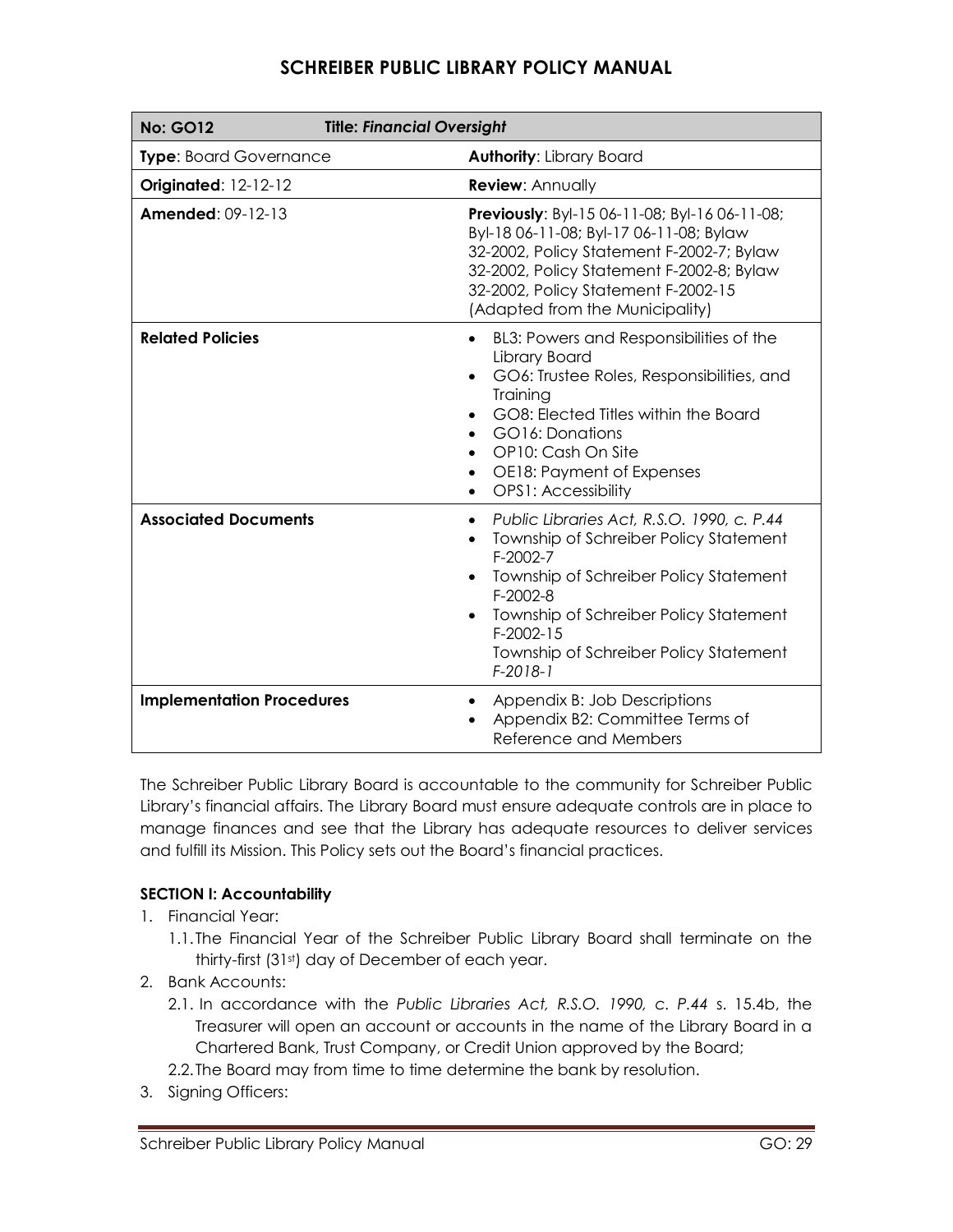- 3.1. The Library Board shall appoint at least two (2) Signing Officers of the Board;
- 3.2.All cheques or other orders for the payment of money in the name of the Schreiber Public Library Board shall be signed by any two (2) Signing Officers;
- 3.3.All Signing Officers of the Board will pass a Police Records Check (PRC). Re-submission of current PRCs will be required for Signing Officers every four (4) years;
	- 3.3.1. The Chief Executive Officer (CEO) shall be required to maintain records of the Signing Officers and their PRCs for the Board in confidence.
- 4. Budget:
	- 4.1.In accordance with the *Public Libraries Act*, s. 24.1, the Library Board shall submit to Municipal Council, annually on or before the date and in the form specified by Municipal Council, estimates of all sums required during the year;
	- 4.2.The Board prepares, for Municipal Council approval, annual estimates of a longterm capital budget which supports the Library's approved long-term goals;
	- 4.3.The Board will provide sufficient information to support the estimates.

### **SECTION II: Financial Monitoring**

- 1. The Library Board monitors the finances in order to ensure that the ongoing financial position of the Library is consistent with the priorities approved by the Board. The Board shall monitor the monthly financial report as prepared by the Treasurer at each meeting.
- 2. The accounts of the Board shall be audited by auditors appointed by the municipality at the conclusion of each financial year, and at such other times as the Board shall direct.
- 3. The Secretary of the Board shall receive annual copies of the Library's audited financial statement from the municipality, distribute a copy to each Board Member and the Chief Executive Officer (CEO), and file two (2) copies with the Library's official records.

### **SECTION III: Reimbursement of Expenses**

1. The Schreiber Public Library Board shall, upon submission of receipts, reimburse its Board Members for proper travelling and other expenses incurred in carrying out their assigned duties as members of the Library Board. (See OE18)

### **SECTION IV: Financial Responsibilities of the Chief Executive Officer (CEO)**

- 1. The CEO will submit a copy of the audited financial statement to the Ministry of Tourism, Culture, and Sport if required to complete the Annual Survey of Public Libraries.
- 2. The CEO is authorized to operate the Library within the approved budget.
- 3. The CEO may apply for any grants deemed appropriate for the operations of the Library by the CEO.
- 4. The CEO may accept donations of cash, in-kind, or materials to support the operations of the Library. (See GO16)
- 5. The CEO shall maintain cash on site according to the Policy. (See OP10)

### **SECTION V: Purchasing**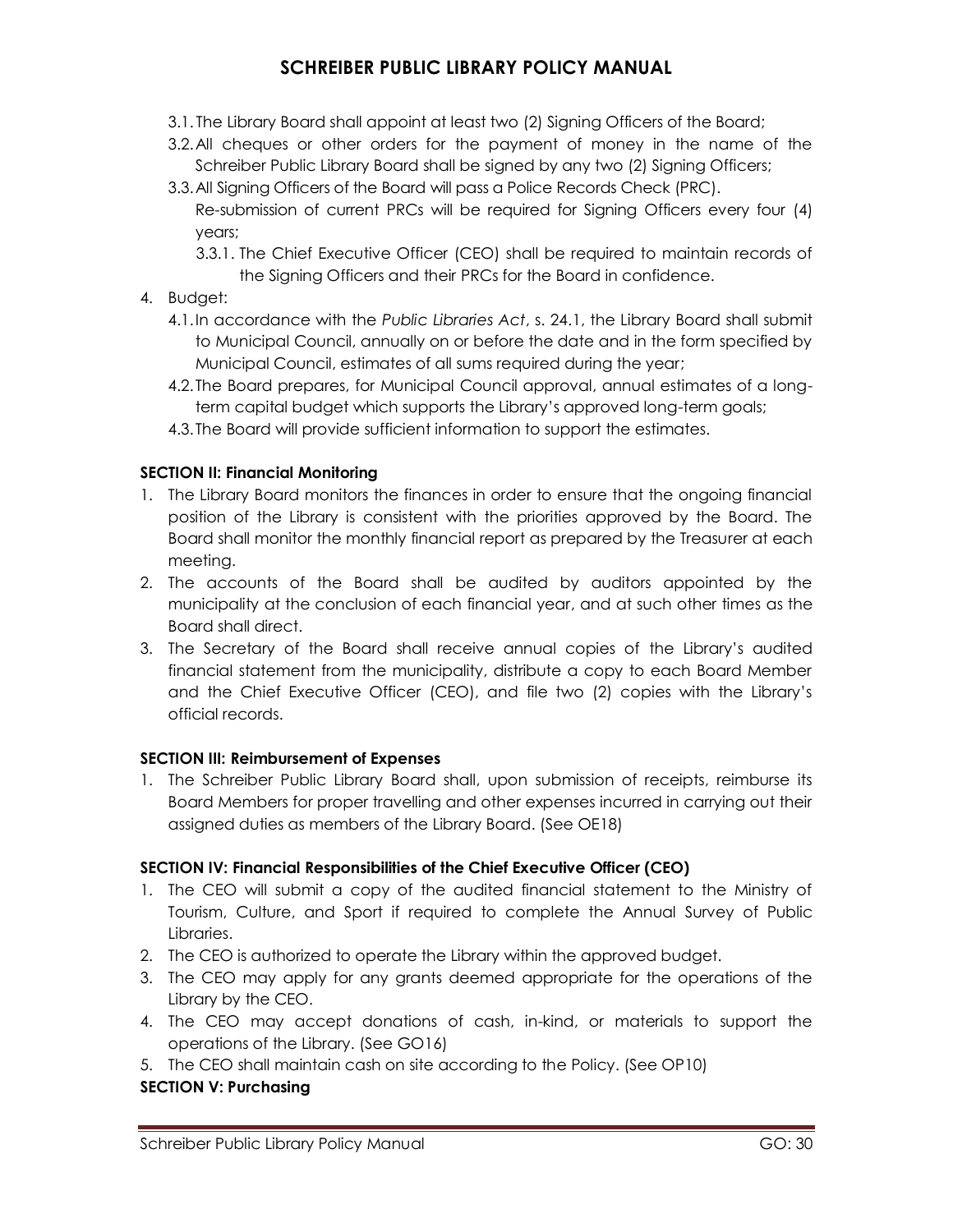- 1. The purpose of this Policy is to ensure that all expenditures are made in a consistent manner, allowing for appropriate Library Board and Chief Executive Officer (CEO) approval and appropriate audit checks. The Schreiber Public Board will adopt the Township of Schreiber Policy Statement F-2018-1
- 2. This Policy does not apply to contractual purchases made under a tender process.
- 3. PURCHASES UP TO ONE HUNDRED DOLLARS (\$100.00):
	- 3.1.All purchases up to one hundred dollars (\$100.00) do not require a purchase order unless requested by the vendor;
	- 3.2.All regular employees are authorized to commit up to one hundred dollars (\$100.00) at local businesses. All charge slips must have the signature of the employee as well as his/her employee number and the reason for the purchase.
- 4. PURCHASES OVER ONE HUNDRED DOLLARS (\$100.00):
	- 4.1. Purchases one hundred dollars (\$100.00) do not require a purchase order signed by the CEO.
- 5. PURCHASES UP TO \$999.00 (excluding HST):
	- 5.1. Purchases must be within Board approval..
	- 5.2 No purchase orders are required.
- 6. PURCHASES \$1,000.00 to \$2499.99 (excluding HST)
	- 6.1 Must be approved by the CEO
	- 6.2 Formal quotes may be required at the discretion of the Board.
	- 6.3 Requirement for purchase orders are at the discretion of the Department Head.
- 7. PURCHASES \$2,500.00 to \$9,99.99 (excluding HST)
	- 7.1. Requires a minimum of 3 written quotes
	- 7.2. Requires justification in writing to award in those cases where less than three (3) written quotes are received.
	- 7.3. Requires an individual purchase order authorized by the CEO.
- 8. Purchases \$10,000.00 to \$24,999.99 (excluding HST)
	- 8.1. May use the purchasing option of Tender Requests or Request for Proposal
	- 8.2.Requires a minimum of 3 written quotes
	- 8.3. Requires written details of exactly what the bidders are to bid on and contains the criteria to be used for the evaluation of the quotes.
	- 8.4. May be advertised as necessary.
	- 8.5. Requires justification in writing to award in those cases where less than three (3) written quotes are received.
	- 8.6. Requires approval by the Board and Council resolution.
	- 8.7. Purchase order with quotes and resolutions required prior to purchase.
- 9. CHARGE SLIPS:
	- 9.1. Must have the signature of the Library employee, and reason for purchase (e.g. account code or work area if purchasing materials)..
- 10. PURCHASE ORDERS:

10.1 Must include the vendor name, description of goods and services purchased, unit cost, total costs, applicable freight charges, account code(s), and appropriate signatures. Purchase orders and quotes when required by this Policy must be forwarded to Accounting immediately after the purchase commitment is made.

11. LOCAL SHOPPING: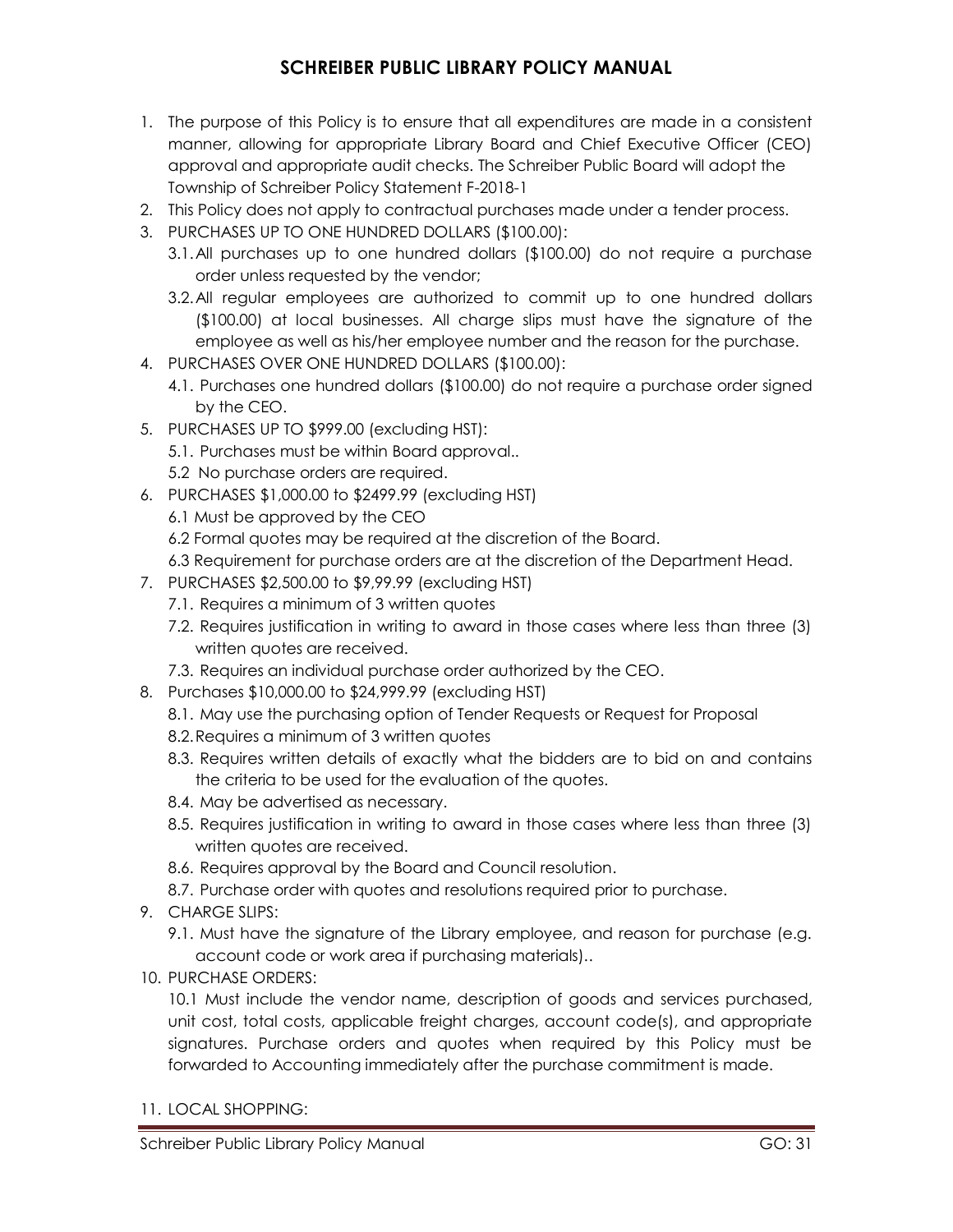11.1. When prices obtained from local vendors are compared to out-of-town vendors, purchases may be made from the local vendor provided that the price is within ten percent (10%) of the price received from the out-of-town vendor.

### **SECTION VI: Tenders**

- 1. The purpose of this Policy is to ensure that all expenditures are made in a consistent manner, allowing for appropriate Library Board and Chief Executive Officer (CEO) approval and appropriate audit checks.
- 2. This Policy applies to contractual purchases for capital projects and repairs, seasonal purchases, including heating fuel, and long-term lease agreements.
- 3. This Policy also applies to the sale of Library equipment.
- 4. GENERAL:
	- 4.1.Schreiber Public Library's Purchasing Policy requires that all purchases over twenty thousand dollars (\$20,000.00) shall be tendered in accordance with this Policy. The Library Board may also direct that purchases over five thousand dollars (\$5,000.00) be tendered;
	- 4.2.All Tenders shall be received in sealed envelopes, marked as to contents, and opened in public at the pre-determined time. At least two (2) Board Members shall attend all tender openings, and a complete record of the tender opening shall be kept;
	- 4.3.After a tender opening, a copy of the record of opening and copies of tenders received shall be forwarded to the Library Board for review, prior to presentation at a Board meeting. The Library Board will decide by resolution which tender to accept;
	- 4.4.All advertising and/or invitations to tender shall include the words "The lowest (highest) tender may not necessarily be accepted".
- 5. INVITATION TO TENDER:
	- 5.1.Suppliers and contractors may be invited to tender where appropriate. When inviting tenders, no less than three (3) suppliers shall be invited to tender. When invitations to tender are used, advertising in newspapers is not required.
- 6. ADVERTISING TENDERS:
	- 6.1.The CEO may advertise in local newspapers for smaller purchases or projects. For example, advertising in local newspapers is sufficient for capital projects from five thousand to twenty thousand dollars (\$5,000.00-\$20,000.00) for goods and services where local suppliers or contractors exist;
	- 6.2.Tenders for projects with a projected cost over twenty thousand dollars (\$20,000.00) must be advertised in the Thunder Bay newspaper and may also be advertised in the local newspaper.

### **SECTION VII: Disposal of Assets**

- 1. The purpose of this Policy is to ensure that the disposal of assets is done in a consistent manner, allowing for appropriate Library Board and Chief Executive Officer (CEO) approval and appropriate audit checks.
- 2. This Policy applies to any asset with a replacement cost exceeding five hundred dollars (\$500.00). Without limiting the generality of the foregoing, "asset" includes equipment, furnishings, and fixtures. It does not include real property.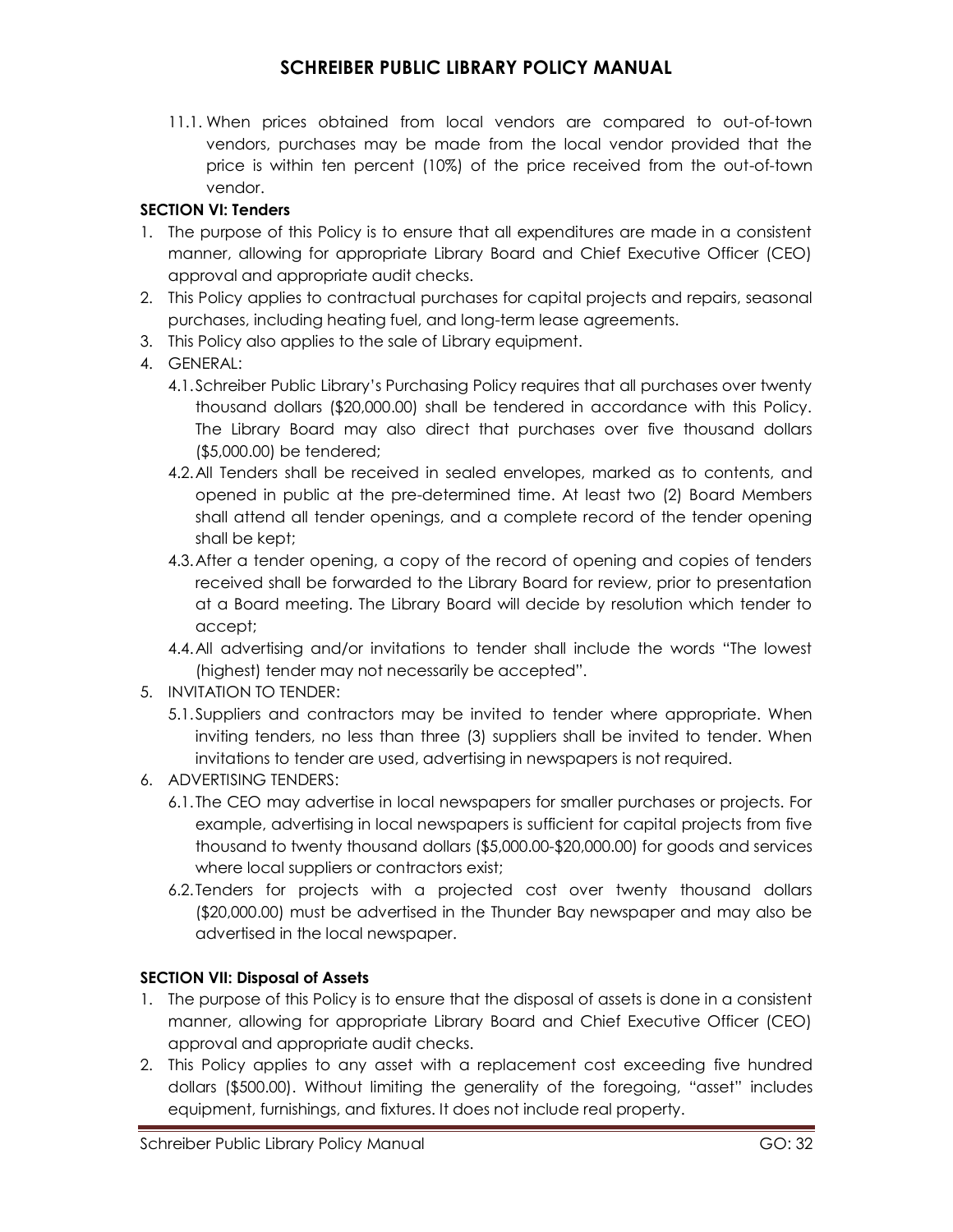- 3. The CEO shall provide a report to the Library Board with the following information: 3.1.Reason for disposal;
	- 3.2.Original equipment purchase price, age, condition, current value, or trade-in estimate;
	- 3.3.If being replaced, description of new equipment, price, and reason for replacement;
	- 3.4.Management recommendation re: method of advertising asset for sale, possible interested parties, asking price, and minimum tender amount.
- 4. The Library Board shall consider the report and make a decision by way of Library Board resolution. The Library Board may decide to offer any item for sale by tender (advertised or invited).

### **SECTION VIII: Procurement Accessibility Statement**

- 1. Schreiber Public Library is committed to making services and the Library environment accessible to persons with disabilities.
- 2. The Library shall incorporate accessibility criteria into purchasing specifications when procuring or acquiring goods, services, or facilities.
- 3. The Library will document when it is not practicable to include accessibility criteria and make those reasons available upon request.
- 4. When purchasing new items for the collection, some questions to ask may include: 4.1.Is the print material available in alternative formats?
	- 4.2.Is the digital material in an accessible, conversion ready format?
	- 4.3.Are there restrictions with respect to copyright and conversion to a digital format?
	- 4.4.Are video and multimedia properties captioned or video described?
	- 4.5.Are all graphics described?
	- 4.6.Is the technology being purchased accessible? (Applies to photocopiers, telephones, e-readers, etc.)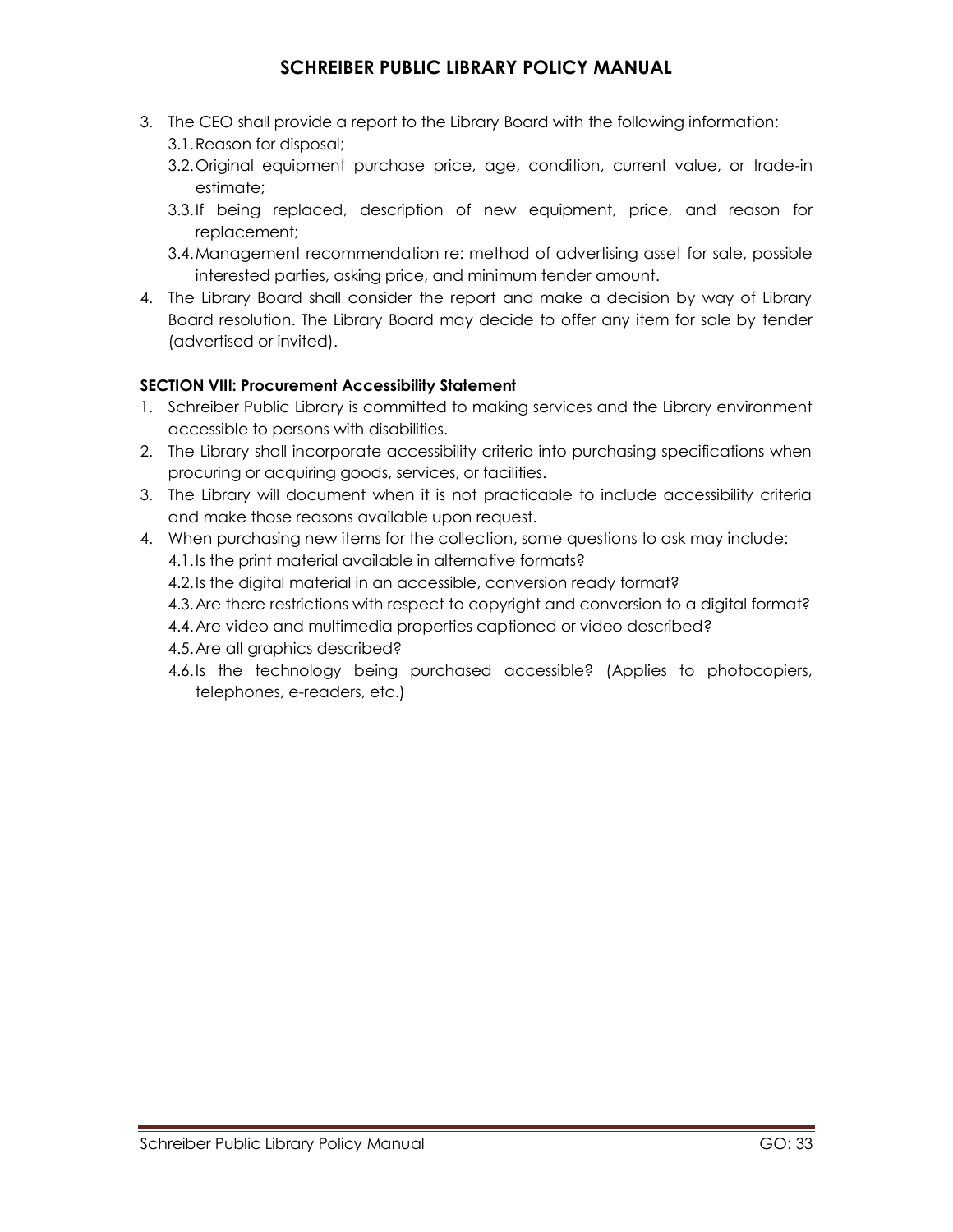| <b>No: GO13</b>                  | <b>Title: Board Advocacy</b>                      |
|----------------------------------|---------------------------------------------------|
| <b>Type:</b> Board Governance    | <b>Authority: Library Board</b>                   |
| Originated: 11-07-09             | <b>Review: Annually</b>                           |
| Amended:                         | Previously: 01-05 11-07-09                        |
| <b>Related Policies</b>          | ٠                                                 |
| <b>Associated Documents</b>      | Ontario Public Library Guidelines, 6th<br>Edition |
| <b>Implementation Procedures</b> |                                                   |

### **SECTION I: The Library Board's Role in Advocacy**

- 1. The Schreiber Public Library Board shall seek to ensure that:
	- 1.1.The community is aware of the importance of the Library;
	- 1.2.Municipal Council and the administration fully understand the important role played by the Library in the community;
	- 1.3.Provincial and federal legislators respond to the needs of the public Library community.

### **SECTION II: Advocacy Targets**

- 1. Community:
	- 1.1.The Library Board shall endeavour to build and maintain good relationships with its clients and with community organizations that use public Library services in order to ensure their continued support.
- 2. Municipal Council:
	- 2.1.The Library Board shall endeavour to represent the community's needs for public Library services to Municipal Council on a continuous and consistent basis.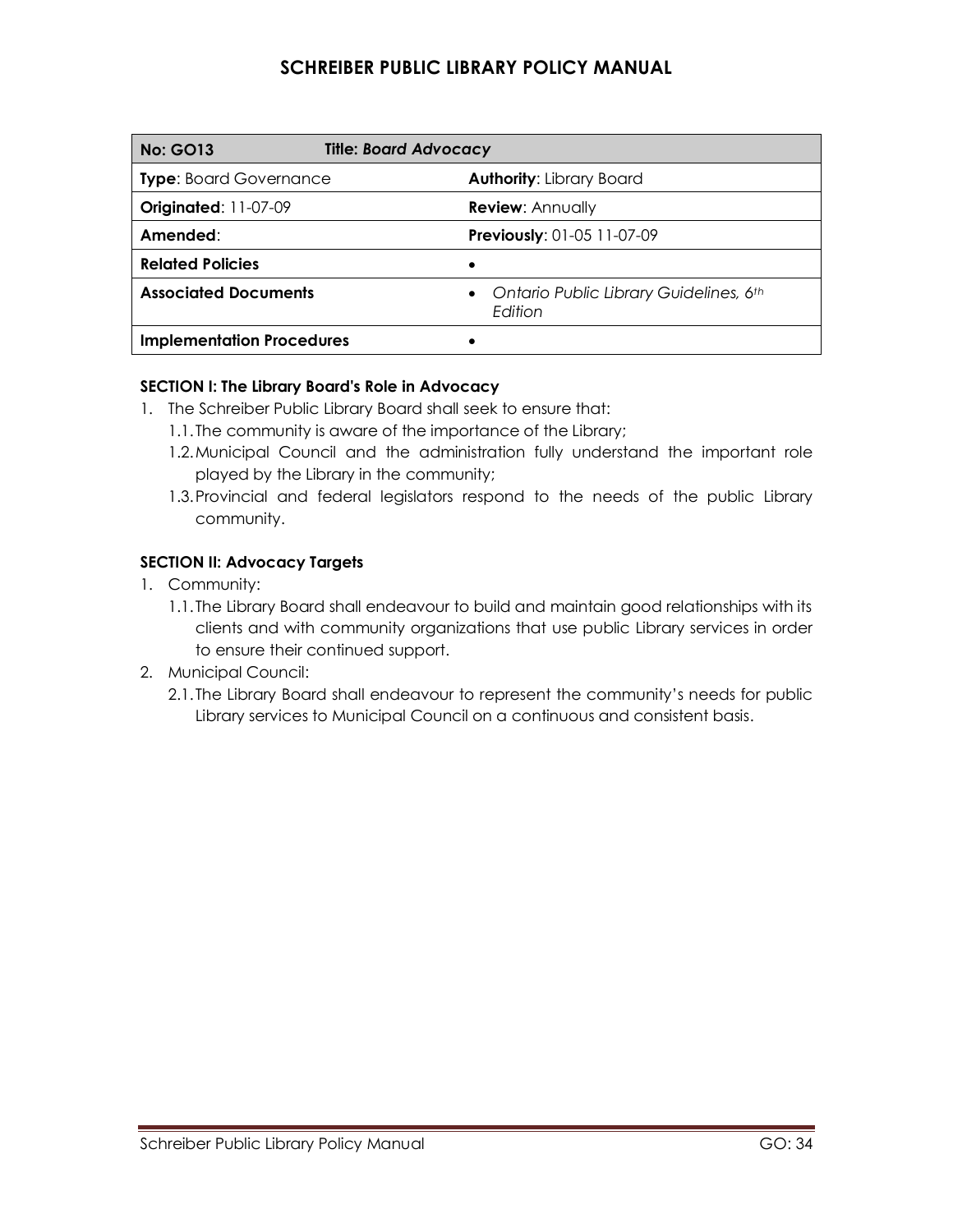| <b>Title: Board Evaluation and Planning</b><br><b>No: GO14</b> |                                                                                                                                                                                                                 |
|----------------------------------------------------------------|-----------------------------------------------------------------------------------------------------------------------------------------------------------------------------------------------------------------|
| <b>Type:</b> Board Governance                                  | <b>Authority: Library Board</b>                                                                                                                                                                                 |
| <b>Originated: 12-12-12</b>                                    | <b>Review: Annually</b>                                                                                                                                                                                         |
| <b>Amended: 09-20-18</b>                                       | <b>Previously:</b> Plan-3 05-29-08                                                                                                                                                                              |
| <b>Related Policies</b>                                        | FS1: Mission Statement<br><b>FS2: Commitment Statement</b>                                                                                                                                                      |
| <b>Associated Documents</b>                                    | Public Libraries Act, R.S.O. 1990, c. P.44<br>Ontario Public Library Guidelines, 6th<br>Edition<br>SPL Strategic Plan<br>$\bullet$<br>- SPL Work Plan<br><b>SPL Action Plan</b><br><b>SPL Succession Manual</b> |
| <b>Implementation Procedures</b>                               |                                                                                                                                                                                                                 |

### **SECTION I: Board Evaluation**

- 1. The Schreiber Public Library Board will monitor its own effectiveness in fulfilling its major responsibilities and achieving strategic goals. The evaluation process identifies key areas for improvement and the requisite follow-up action. This Policy ensures that the Library Board assesses its effectiveness.
- 2. The Library Board will evaluate its effectiveness on a bi-annual basis: 2.1.Assessing as a Board as a whole; and 2.2.Via self-assessment.
- 3. The Chairperson of the Library Board is responsible for managing the process of the evaluation.
- 4. The evaluation will be done by establishing a bi-annual Schreiber Public Library "Work Plan" and subsequently judging performance in the areas of:
	- 4.1.Policy Development;
	- 4.2.Planning;
	- 4.3.Advocacy;
	- 4.4.Relationship with the Chief Executive Officer (CEO);
	- 4.5.Finance; and
	- 4.6.Library Board Conduct and Practice.
- 5. Brief assessments of meetings will occur at the end of all duly scheduled Board meetings and may include an evaluation of individual Board Members and productiveness of the meeting.

### **SECTION II: Planning**

- 1. In order to fulfill its mandate under the *Public Libraries Act, R.S.O. 1990, c. P.44* s. 20a, "A Board shall seek to provide, in co-operation with other Boards, a comprehensive and efficient public Library service that reflects the community's unique needs", the Schreiber Public Library Board shall make certain that an effective planning process is in place for the Library.
- 2. The planning process will help to ensure that: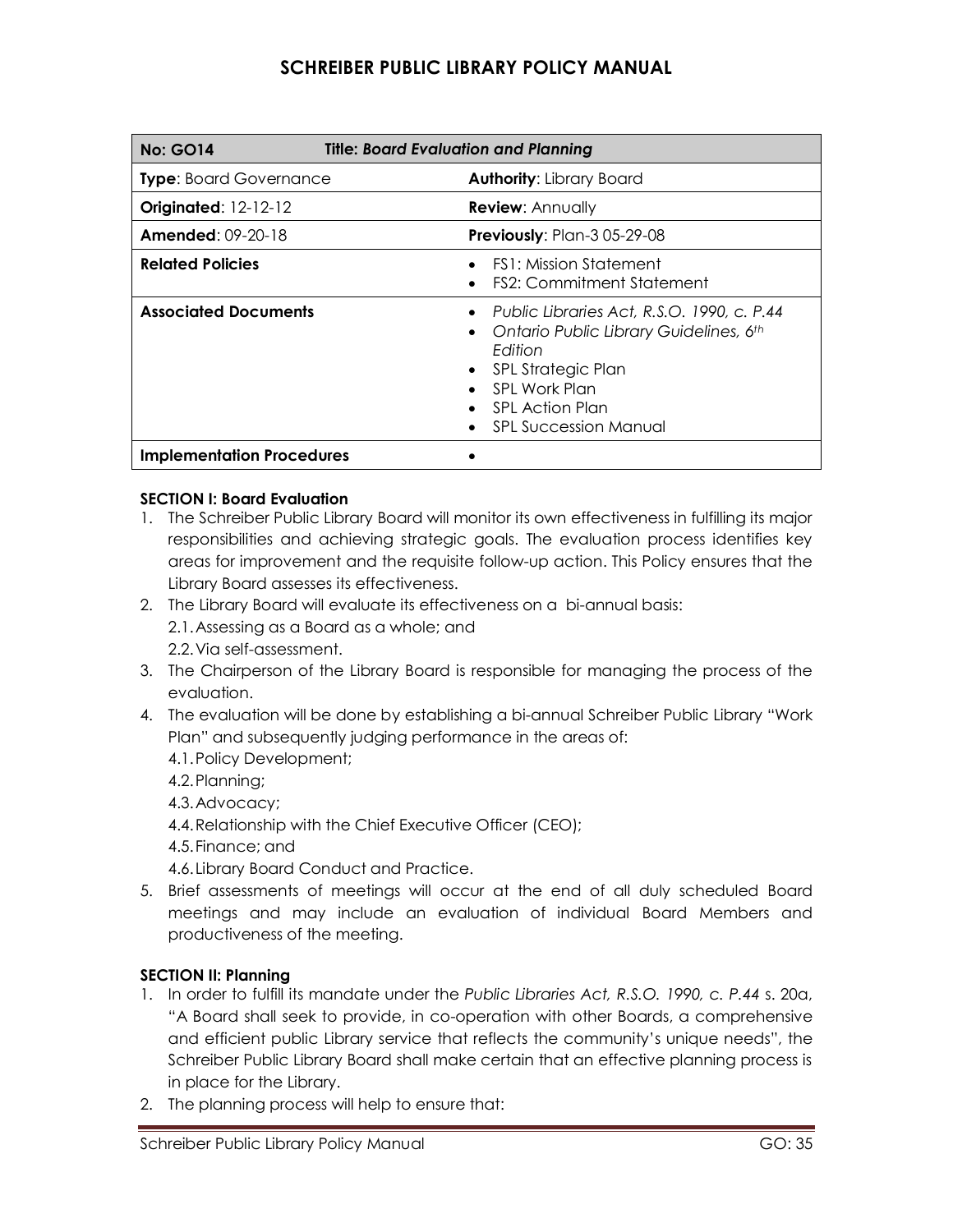- 2.1.The Library needs of the community are met;
- 2.2.The Library is able to respond to changing needs and trends in the community;
- 2.3.Community input is received during the planning process;
- 2.4.Key decision-makers in the community make a long-term commitment to Library services;
- 2.5.There is continuity of services regardless of personnel changes in Library Board or staff;
- 2.6.Library funds are spent in a deliberate and responsible manner;
- 2.7.Services available elsewhere in the community are not unnecessarily duplicated.
- 3. To this end, the Library Board shall:
	- 3.1.In the second  $(2^{nd})$  year of its four  $(4)$  year term, develop a formal planning document that includes the Mission and Commitment Statements, and priorities;
	- 3.2.Regularly review and assess:
		- 3.2.1. Client needs in the community served by the Library Board;
		- 3.2.2. The services of the Library in the light of assessed client needs;
		- 3.2.3. The Library Board's Mission Statement, goals, and objectives;
		- 3.2.4. Current Library Board Policy in relation to the Library's Mission Statement and goals and objectives;
		- 3.2.5. Current Library Board planning documents.
	- 3.3.Report to the community on the Library's progress in fulfilling its plans by means of:
		- 3.3.1. Distribution of an annual report;
		- 3.3.2. Presentations to Municipal Council, service groups, and community organizations.
- 4. Reviewing and assessing the Library's current environment will be addressed through a situational analysis which may include:
	- 4.1.Community Analysis:
		- 4.1.1. A range of community-related information with possible implications for Library services, including demographic data, Municipal planning documents, and information on local agencies and services, is gathered and formally analyzed at least once every four (4) years, and the results used in the planning of Library services.
	- 4.2.Consultation with Users:
		- 4.2.1. Library users are consulted regularly concerning Library services (e.g. by means of surveys, focus groups, formal and informal interviews, open houses, a suggestion box, website, etc.).

#### **SECTION III: Succession and Continuity Planning**

- 1. An effective Library Board is comprised collectively of people who have the knowledge, skills, and background necessary to govern with excellence and to lead the Library in the realization of its vision. This Policy sets out the requirements for recruiting Board Members and planning for Library Board succession.
- 2. The Schreiber Public Library Board recognizes that the *Public Libraries Act, R.S.O. 1990, c. P.44*, s. 10.4 requires that Municipal Council appoint Library Board Members. To support the appointment process, the Library Board will collaborate with Municipal Council on a preliminary selection process.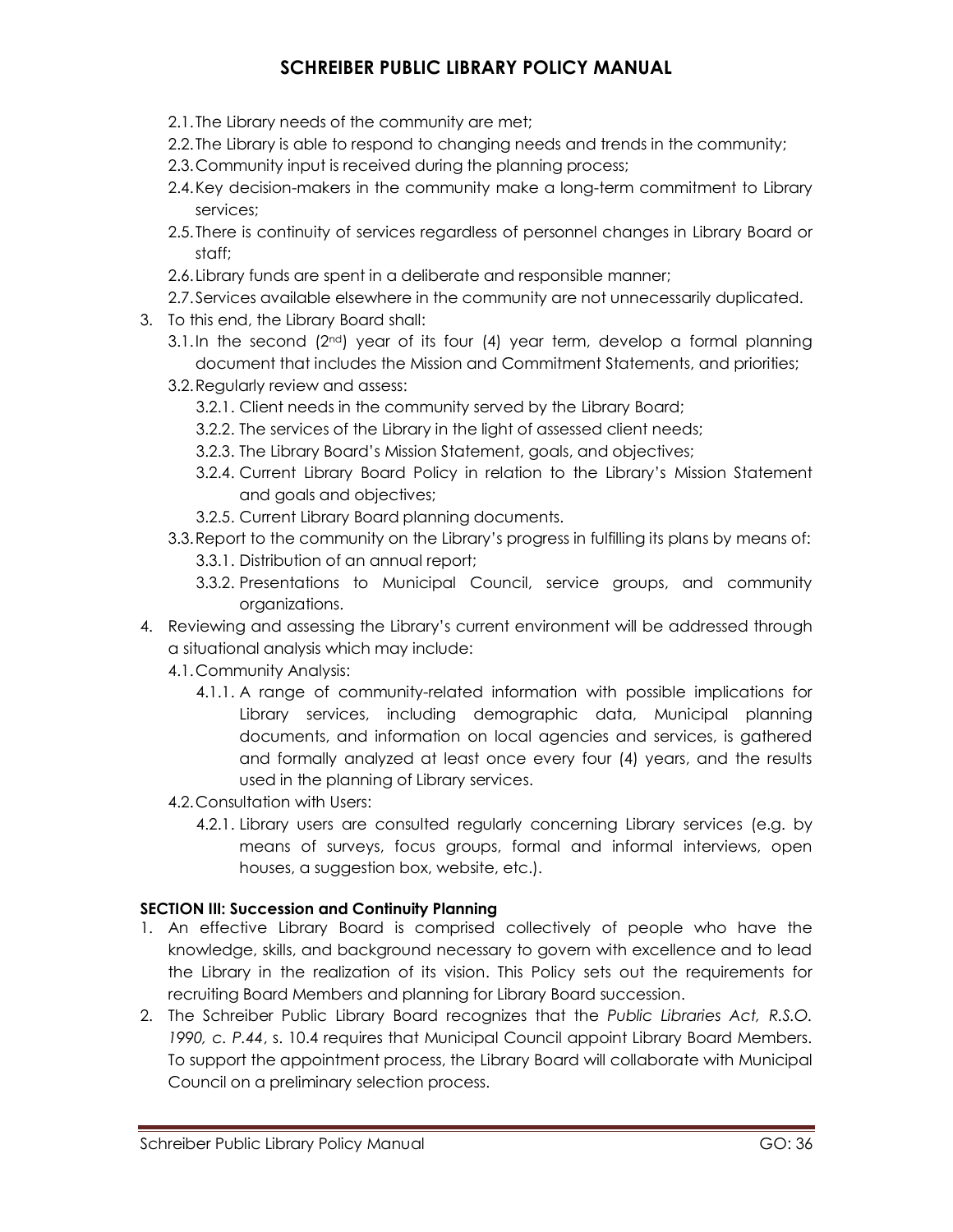- 3. The Schreiber Public Library Board will develop a Trustee Succession Document to use in the open seats as well as in the Municipal Council appointment recommendation process. The Board will advertise for the Trustee position.
	- 3.1.The Library Board sees the Vice-Chairperson role as a continuity practice. The Vice-Chairperson role ensures that the business of the Board shall be conducted should the Chairperson need to step down or is incapacitated. The Vice-Chairperson is also available in the event of Conflict of Interest.
- 4. The Library Board will:
	- 4.1.Begin the search for potential successors six (6) months prior to the end of the current term;
	- 4.2.Undertake a review of the Board's effectiveness in governing and accomplishing the Strategic Plan;
	- 4.3.Solicit input from the Chief Executive Officer (CEO);
	- 4.4.Match the Board's needs with the expertise and interests of the current Board Members and identify the gaps that will need to be filled;
	- 4.5.Identify leadership characteristics desired;
	- 4.6.Identify key challenges for the incoming Library Board;
	- 4.7.Establish the selection criteria for the appointment of Board Members;
	- 4.8.Identify suitable candidates and solicit their willingness to serve;
	- 4.9.Inform the potential candidates of the imminent appointment process;
	- 4.10. Provide Municipal Council with a list of recommended candidates.
- 5. Potential candidates will be provided with briefing materials and information about Library governance and services, which may include:
	- 5.1.Information on the Library's Mission and Commitment Statements;
	- 5.2.Information on the role, structure, code of conduct, and function of the Library Board;
	- 5.3.An introduction to the *Public Libraries Act*;
	- 5.4.An introduction to the Bylaws of the Board and Board Governance Policies;
	- 5.5.A tour of the Library;
	- 5.6.A copy of the current planning document;
	- 5.7.Application for membership.

### **SECTION IV: Strategic Planning**

- 1. Benefits of Strategic Planning:
	- 1.1.The Schreiber Public Library Board and Library staff, in conjunction with their community, understand what the Library aims to achieve;
	- 1.2.The Library Board meets fiduciary responsibilities and is accountable to Municipal Council and other funders in setting priorities for the expenditure of funds allocated for Library services;
	- 1.3.Continuity of services, regardless of changes in personnel, be it among Municipal Council members, Library Board Members, or Library staff, is maintained;
	- 1.4.Community needs are assessed regularly, and the Library Board and staff respond to those needs without unnecessary duplication of services available elsewhere in the community;
	- 1.5.Schreiber Public Library can respond to changing needs and trends in the community;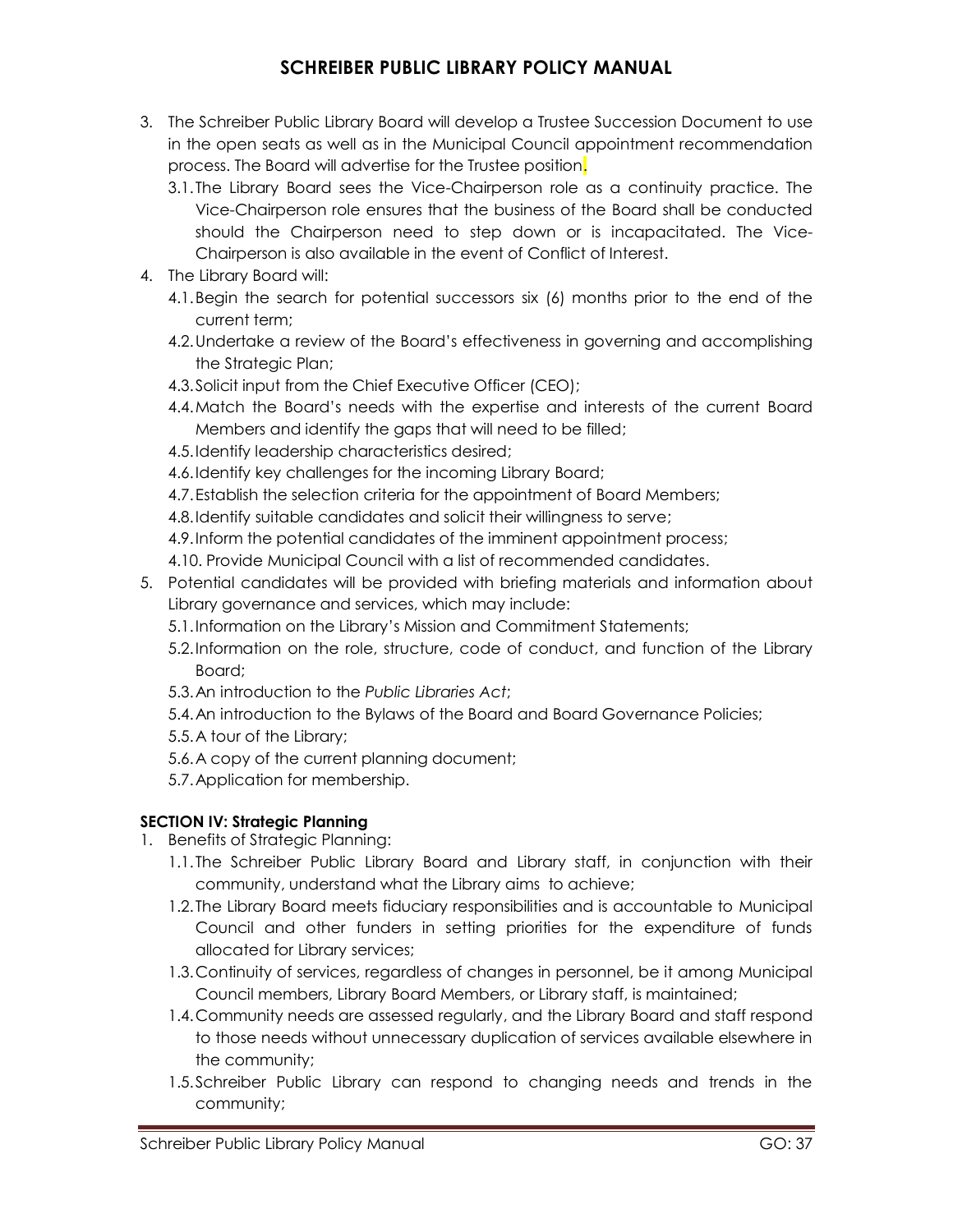- 1.6.Key decision-makers can make a long-term commitment to Library services in Schreiber.
- 2. Public Consultation:
	- 2.1.To maintain awareness of community needs and expectations, the public will be consulted on a regular basis in conjunction with the ongoing Strategic Planning Process. Community consultation methods may include any or all of the following: telephone surveys, community questionnaires, patron response forms, patron surveys, community leader interviews, focus group interviews, and public forums.
- 3. The Strategic Planning Process:
	- 3.1.Schreiber Public Library's Strategic Plan will be developed in consultation with the Library Board, Library staff, and general public on a 10-year cycle or whatever life cycle is deemed appropriate. The Plan will have an Action Plan which will use the strategic direction of the document to identify direction for a four (4) year process. The Plan will be developed in the second (2nd) year of Municipal Council's four (4) year term, or as deemed appropriate.
	- 3.2.The Plan will contain the Library's Mission Statement and Commitment Statement. Strategic directions, objectives, actions, and timelines will be formulated in consideration of demographic and other trends, First Nations, provincial, and national Library community priorities, and Ministry's Libraries branches guidelines.
	- 3.3.Each year, the Chief Executive Officer (CEO) will formulate objectives based on the Strategic Plan and Action Plan. Achievement of these objectives will be monitored and evaluated by the CEO Evaluation and Hiring Committee.
	- 3.4.In addition, the Library Board will formulate its annual objectives to reflect the ongoing monitoring, achievement, and renewal of the Plan.
	- 3.5.In the final year of each planning cycle, the Library Board and CEO will initiate the development of new priorities, strategic directions, and actions. This will form the basis for a renewed Plan to be approved by the Board prior to the end of the life cycle of the previous Plan.
	- 3.6.In the event that Municipal Council produces a new Community Plan or major shifts in community priority occur within the cycle of the Strategic Plan or Action Plan, the Library Board may wish to review and update their plans, or develop a new Strategic Plan.
- 4. Promotion of the Strategic Plan:
	- 4.1.The Library's Strategic Plan is a powerful tool for Advocacy. The Library Board shall seek all opportunities to communicate the process and relevant content of its Strategic Plan. These opportunities include presentations to Municipal Council, service groups, schools, and other community organizations. The Strategic Plan is a public document and should be readily available to the community via the Library's website, on site, and introduced or summarized within the Library's newsletter.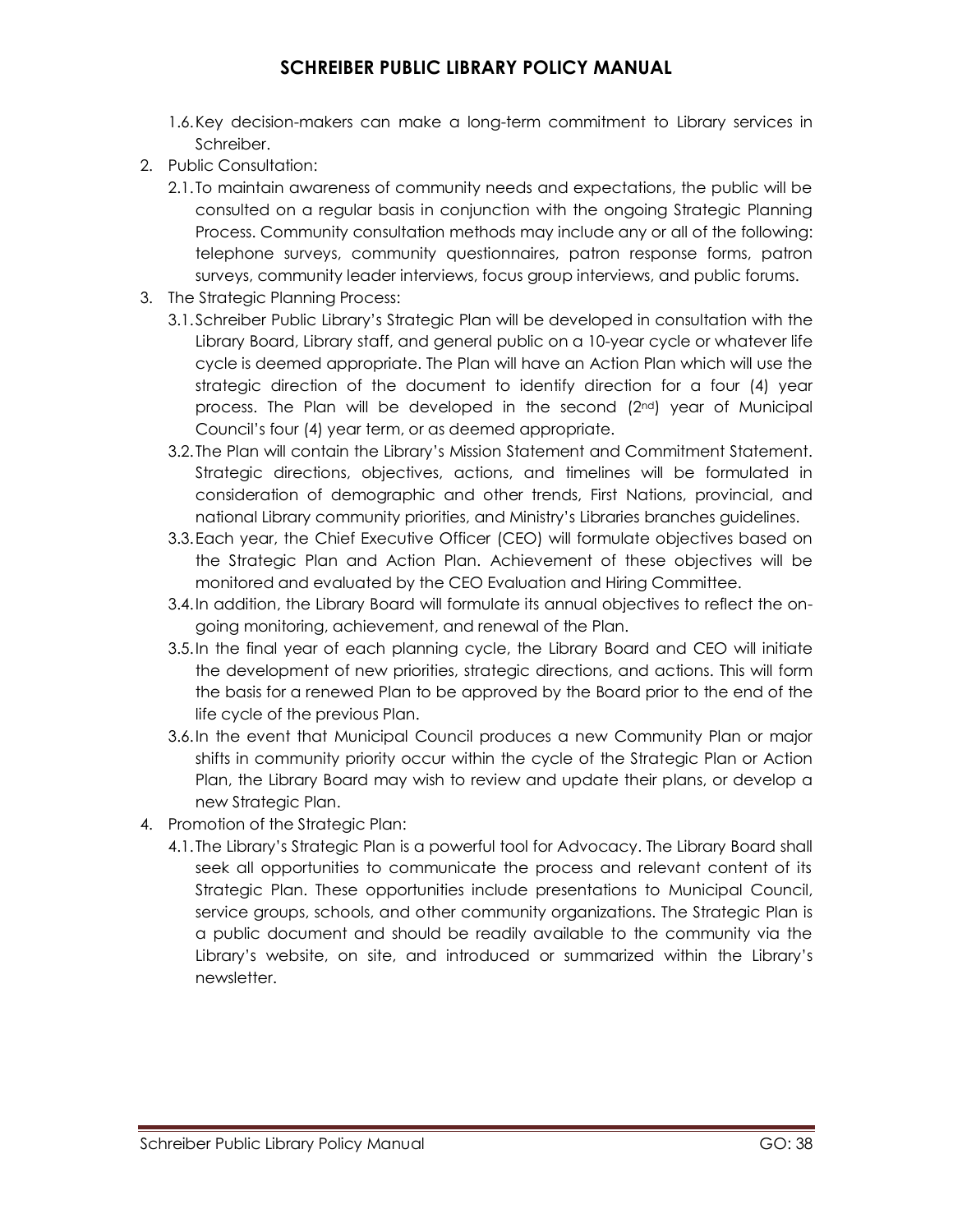| Title: Leave of Absence and Bereavement<br><b>No: GO15</b> |                                                                                                                   |
|------------------------------------------------------------|-------------------------------------------------------------------------------------------------------------------|
| <b>Type: Board Governance</b>                              | <b>Authority: Library Board</b>                                                                                   |
| <b>Originated: 12-12-12</b>                                | <b>Review: Annually</b>                                                                                           |
| <b>Amended: 09-20-18</b>                                   | Previously:                                                                                                       |
| <b>Related Policies</b>                                    | GO4: Board Composition<br>GO6: Trustee Roles, Responsibilities, and<br>Training<br>GO7: Running of Board Meetings |
| <b>Associated Documents</b>                                | Public Libraries Act, R.S.O. 1990, c. P.44                                                                        |
| <b>Implementation Procedures</b>                           |                                                                                                                   |

- 1. Leave of Absence by Trustees:
	- 1.1.A Leave of Absence may be accepted by the Schreiber Public Library Board on personal grounds or for Compassionate Care;
	- 1.2.The Board will accept a request for a Leave for six (6) months.
		- 1.2.1.In the fifth (5<sup>th</sup>) month, the Trustee on Leave will be notified by the Board Chairperson to determine if they are choosing to return to the Board, in need of additional time, or resigning as a Trustee;
		- 1.2.2.Should the person choose to resign, the succession process will begin immediately with filling of the position in the sixth  $(6<sup>th</sup>)$  or seventh  $(7<sup>th</sup>)$  month.
		- 1.2.3.Up to an additional six (6) month Leave may be entertained by the Board, but no longer.
		- 1.2.4.Trustees may receive multiple Leaves of Absence totaling more than one (1) year, providing Leaves do not surpass one (1) year at a time.
		- 1.2.5.Council may appoint a new trustee only for the interim of the leave of absence.
	- 1.3.At no time may the Board Composition of Trustees actively participating in the Board go below the *Public Libraries Act* stated five (5) members. Trustee Emeritus and Trustees on Leave do not count in minimum composition of the Board. (See GO4 and GO6)
- 2. Bereavement Considerations by the Library Board:
	- 2.1.The Schreiber Public Library Board will demonstrate support of Library staff's and Trustees' immediate family loss by sending flowers or donations in the name of the Board, either to the designated funeral home or to the staff member/Trustee directly.
		- 2.1.1.Trustees in this case include those currently holding a seat, on Leave, or former Trustees.
	- 2.2.The cost of flower arrangements/donations should not exceed one hundred dollars (\$100.00).
	- 2.3.The Board may choose to send a card of compassion for extended family.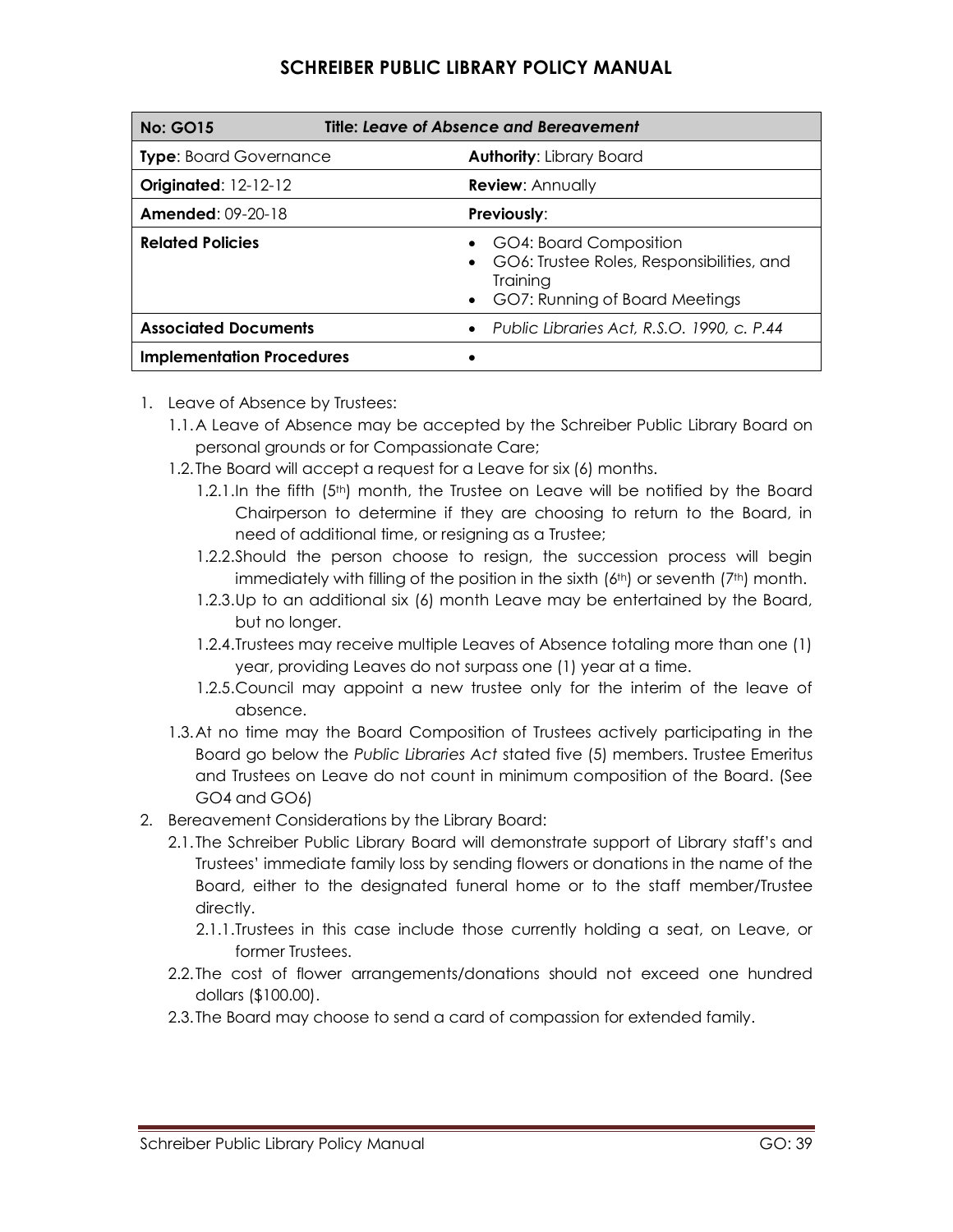| <b>Title: Donations</b><br><b>No: GO16</b> |                                                                                                           |
|--------------------------------------------|-----------------------------------------------------------------------------------------------------------|
| <b>Type:</b> Board Governance              | <b>Authority: Library Board</b>                                                                           |
| <b>Originated: 12-12-12</b>                | <b>Review: Annually</b>                                                                                   |
| Amended:                                   | Previously:                                                                                               |
| <b>Related Policies</b>                    | GO10: CEO Appointment and<br><b>Responsibilities</b><br>• GO12: Financial Oversight<br>OP10: Cash On Site |
| <b>Associated Documents</b>                |                                                                                                           |
| <b>Implementation Procedures</b>           | Appendix C: Donor Documentation                                                                           |

### **SECTION I: Ethics of Donations and Support**

- 1. As a non-profit organization, Schreiber Public Library requires the support of individuals, businesses, organizations, and governments. As such, the Chief Executive Officer (CEO) of Schreiber Public Library will be responsible for:
	- 1.1.Identifying grant opportunities and applying on behalf of the Library;
	- 1.2.Accepting monetary donations as well as those of materials and in-kind;
	- 1.3.Accepting and assisting community members in "planned giving" and bequeaths;
	- 1.4.Working with interested partners and sponsors to support the initiatives of the Library.
- 2. The Library recognizes philanthropic gifts which support the initiatives of the Library. As such, the Library welcomes and is thankful for monetary and material donations of all size and worth.
- 3. Communication and recognition of donations are donor-centered. Individuals, businesses, and organizations may make donations publicly or anonymously.
	- 3.1.Anonymous donations are still recorded for auditing purposes but will not receive a public thanks;
	- 3.2.Public donations will be recognized in accordance with the size of the donation. This may include a letter, certificate, plaque, permanent display, or listing in public documents, such as the Library's website or newsletters.
- 4. Donors can expect to:
	- 4.1.Receive prompt acknowledgement of the gifts they make, either in person or by written acknowledgement;
	- 4.2.Have monetary donations used in the manners they request; or, if no request has been made, according to the best needs of the Library and the patrons;
	- 4.3.In the case of large or ongoing donations, receive meaningful and measurable information on the use of their gifts and the impact within the Library and community.
- 5. The Library will use any monetary or material donations in accordance with any conditions, limitations, or requests of said donation. Conditions, limitations, or requests must be reasonable and meet the Library's Mission and goals in order to be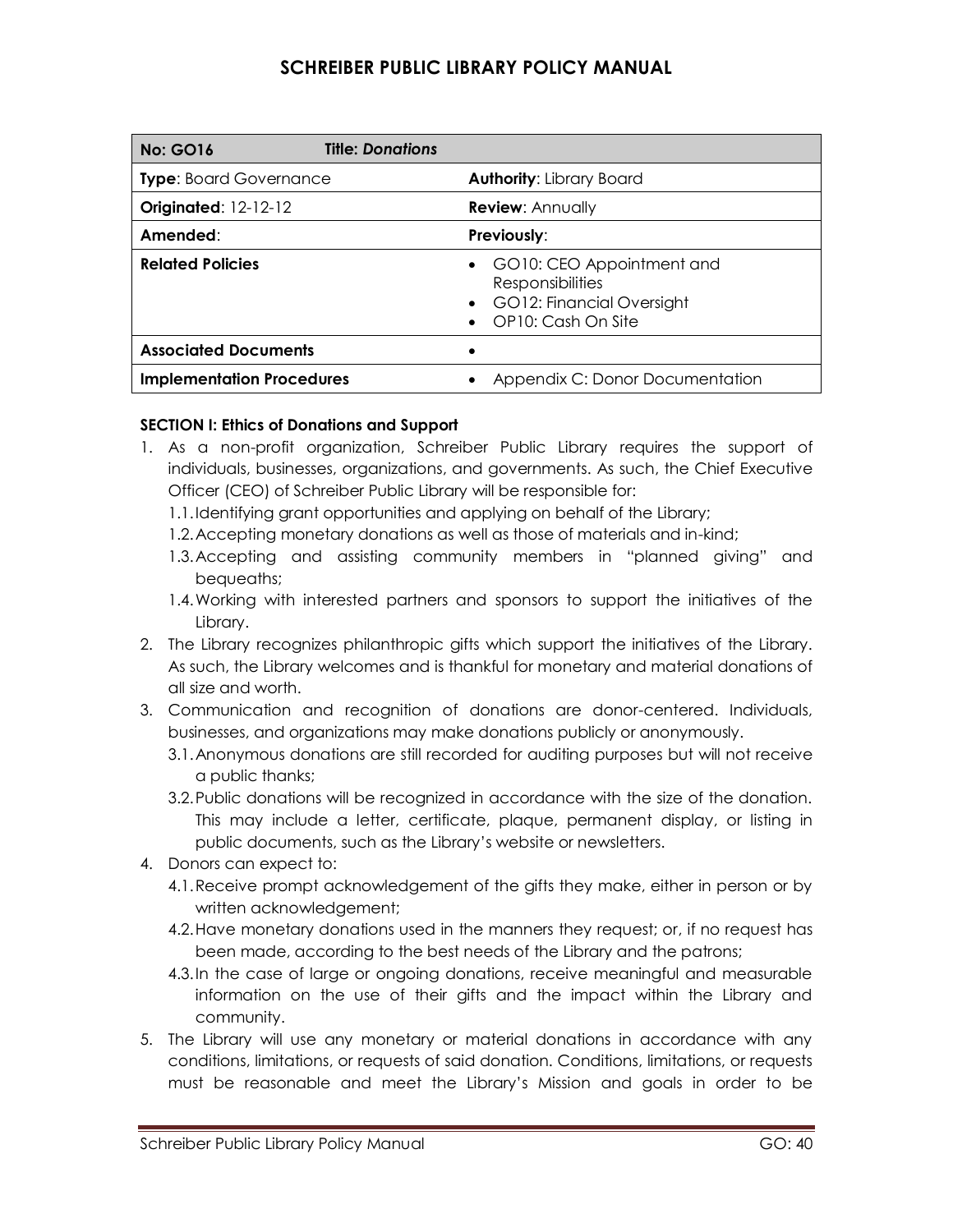accepted. In these cases, a Donations Form shall be completed by the donor and CEO. Larger donations may include an MOU between the Library Board and donor.

- 6. The Library does not accept donations, partners, or sponsors as trade for any promises of ownership, control, or collection management.
- 7. The Library, by way of the CEO, will enter into agreements and accept donations which are legal and meet all auditing standards.
- 8. The Library may reject donations or requests for partnerships or sponsorships.
- 9. The Library may defer acceptance of donations to the municipality for the purpose of offering charitable receipts.

### **SECTION II: Donations**

- 1. For safe practices, the Circulation Desk may not accept cash donations over five hundred dollars (\$500.00).
	- 1.1.Cash donations at the Circulation Desk in excess of fifty dollars (\$50.00) must be accompanied by the individual's name and contact information;
	- 1.2.The Circulation Desk is able to give cash receipts for any donation;
	- 1.3.A tax receipt for donations may be issued upon request.
- 2. The Chief Executive Officer (CEO) may accept cash donations below ten thousand dollars (\$10,000.00).
	- 2.1.Donations will be accompanied with the name and contact information of the individual, group, or business donation;
	- 2.2.A cash receipt will be given at the time of the donation.
- 3. All donations are tracked.
- 4. The CEO makes all final decisions on the acceptance of monetary donations.

### **SECTION III: Sponsorship**

- 1. A sponsor is an individual or organization who gives cash or in-kind donations in exchange for public promotion within Library materials beyond the standard level of thanks offered to any individual or business by the Library.
- 2. Schreiber Public Library will actively solicit and encourage the business community, services, and other organizations to become sponsors, providing:
	- 2.1.The sponsor, its staff, products, or services must not present an obvious Conflict of Interest with the mandate and/or operations of the Library;
	- 2.2.The products and/or services of the sponsor must not be deemed hazardous to the health of the community;
	- 2.3.The sponsor must have no expectation of having any impact on the Collection Policies or other Policies of Schreiber Public Library.
- 3. Sponsors must be approved by the Library Board and be accompanied with an MOU.

### **SECTION IV: Planned Giving**

1. "Planned giving" is a philanthropic act by which a donor can arrange a gift to the Library. This may be in a one-time bequeath or made on an ongoing and regular basis.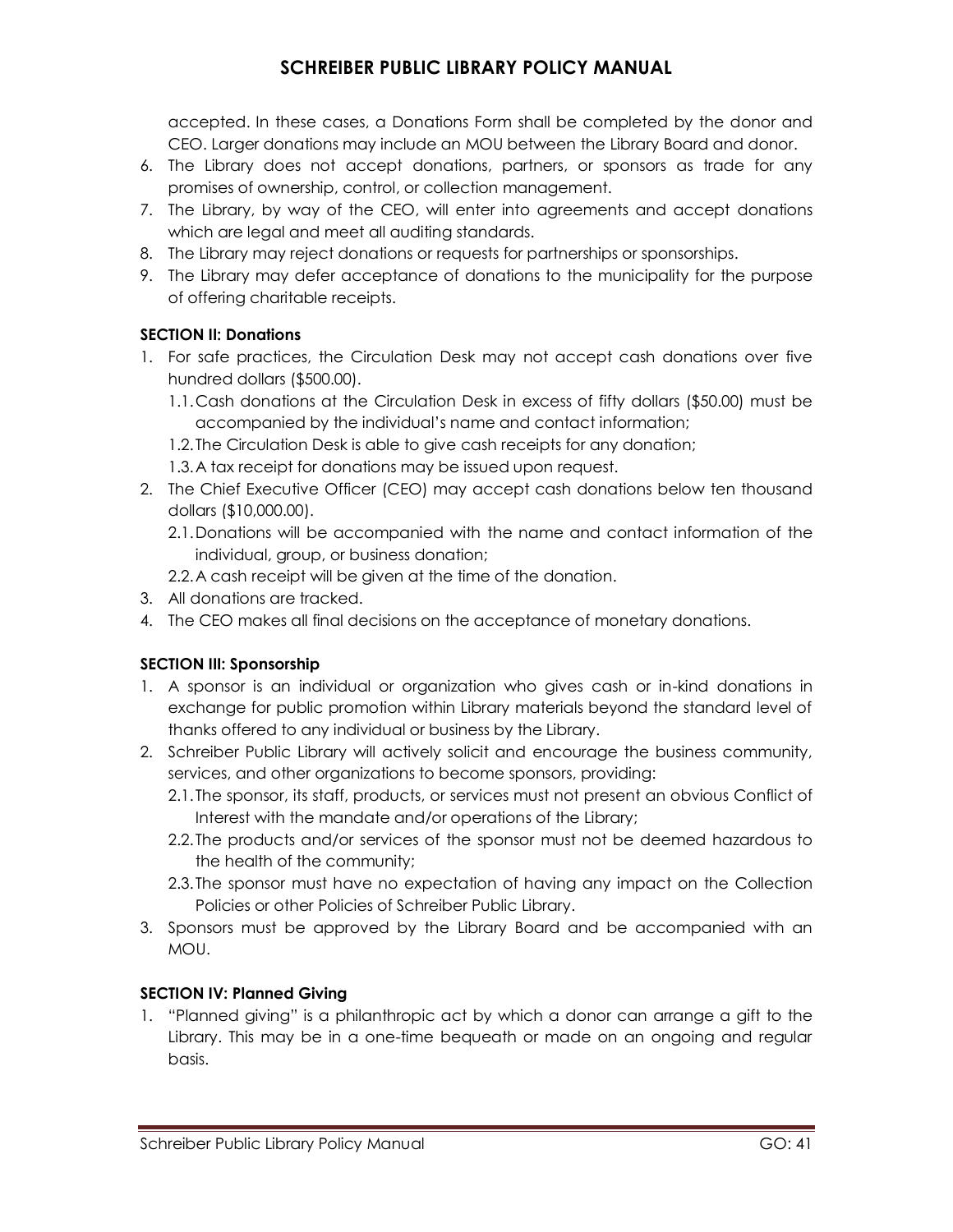- 1.1.Planned giving, such as monthly, quarterly, or annual gifts, are important to the Library as they are used in planning programs, Collection Development, and services provision;
- 1.2.Unrealized bequeaths are also key to affecting the Library's goals.
- 2. The Chief Executive Officer (CEO) is authorized to negotiate planned gift arrangements with prospective donors in accordance with this Policy.
- 3. The Library, in partnership with the Foundation, will offer an official tax receipt for any donation that qualifies as charitable gifts under the *Charities Act*, *Income Tax Act*, and Canada Revenue Agency's Charitable Registries Directorate procedures.
- 4. Donations will be transferred to a reserve fund or to the Foundation accounts.
- 5. In accepting a donation, bequeath, or gift, the Library shall abide by any conditions, restrictions, or designations associated with the donation, bequeath, or gift.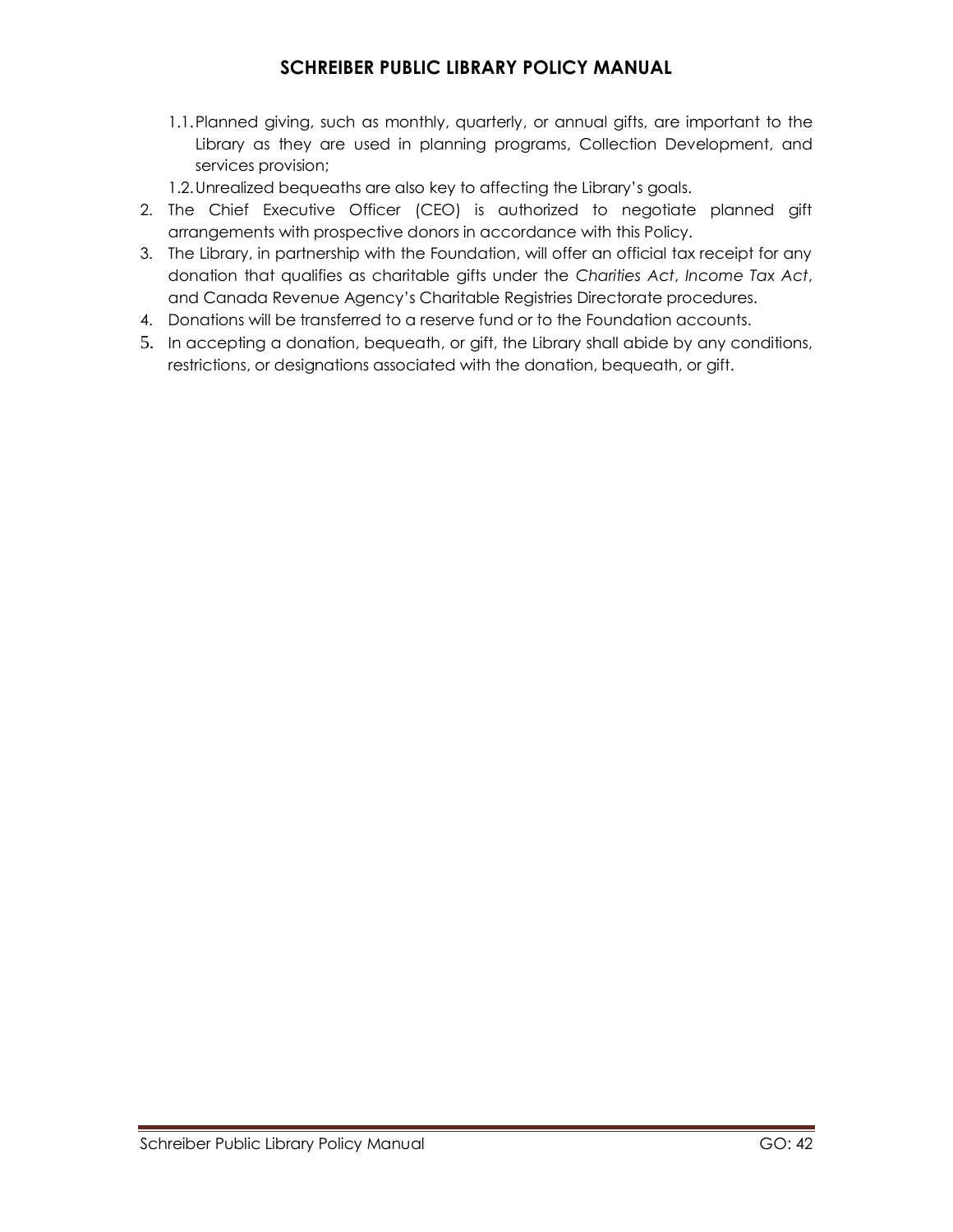| <b>No: GO17</b>                  | <b>Title: Public Relations</b>  |
|----------------------------------|---------------------------------|
| <b>Type: Board Governance</b>    | <b>Authority: Library Board</b> |
| <b>Originated: 12-12-12</b>      | <b>Review: Annually</b>         |
| Amended:                         | Previously:                     |
| <b>Related Policies</b>          | GO16: Donations                 |
| <b>Associated Documents</b>      | ٠                               |
| <b>Implementation Procedures</b> |                                 |

1. Public Relations:

- 1.1. The Chief Executive Officer (CEO), in consultation with the Schreiber Public Library Board, will be responsible for all marketing strategies for Schreiber Public Library. Other Library staff members may participate in the Library's marketing activities;
- 1.2. Schreiber Public Library will promote its programs, services, and collection throughout the community and surrounding area by means of printed materials and on the Library's website;
- 1.3.Responses to media concerns will be handled by the Chairperson of the Schreiber Public Library Board.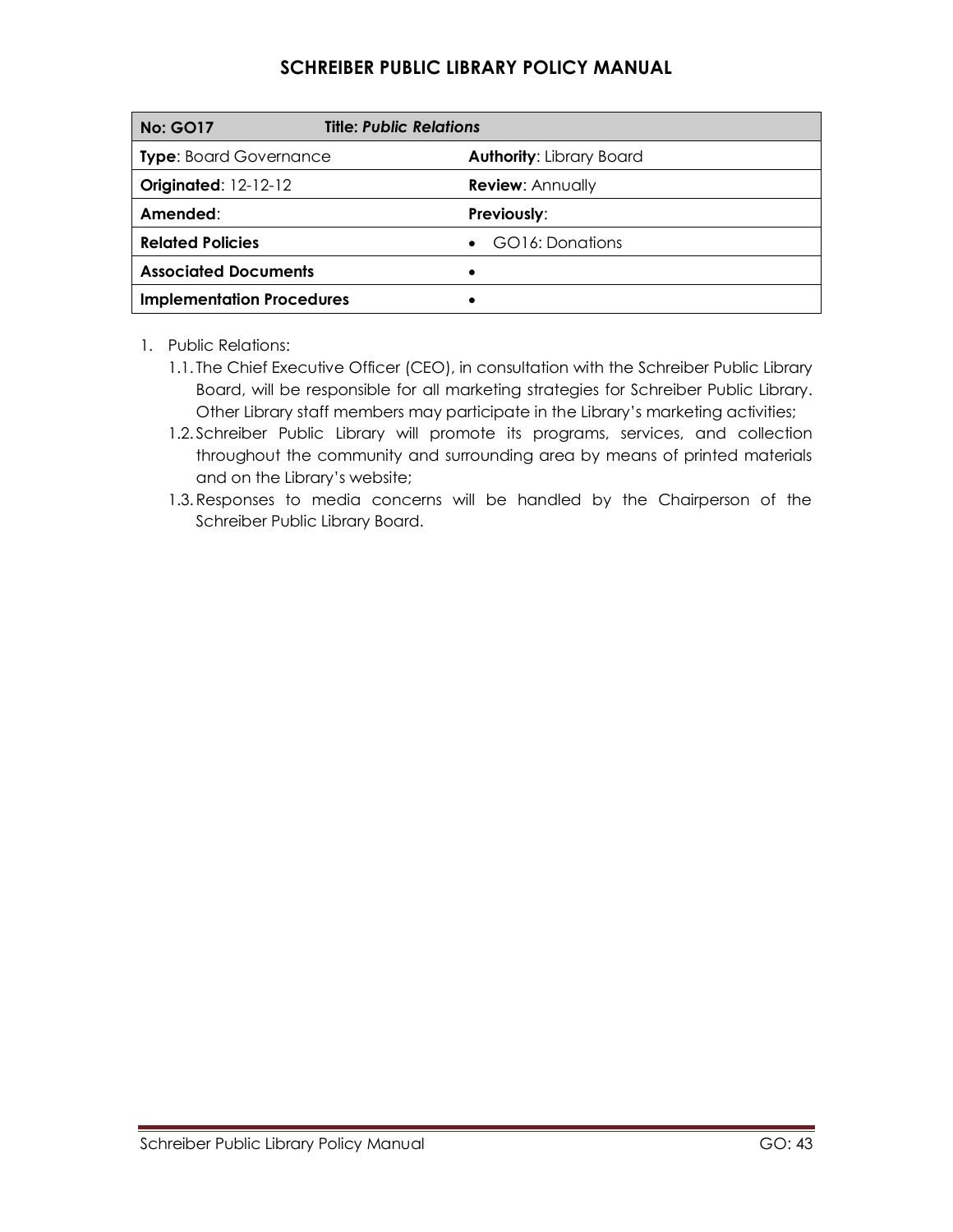| <b>No: GO18</b>                  | <b>Title: Records Retention</b>                                                      |
|----------------------------------|--------------------------------------------------------------------------------------|
| <b>Type: Board Governance</b>    | <b>Authority: Library Board</b>                                                      |
| <b>Originated: 12-12-12</b>      | <b>Review: Annually</b>                                                              |
| <b>Amended: 09-20-18</b>         | <b>Previously:</b>                                                                   |
| <b>Related Policies</b>          |                                                                                      |
| <b>Associated Documents</b>      | • Canadian Income Tax Act, RSC 1985, c. 1<br>Records Retention Schedule<br>$\bullet$ |
| <b>Implementation Procedures</b> |                                                                                      |

### **SECTION I: Retention of Library Records**

- 1. Schreiber Public Library will retain the following Library records based on the schedule provided by the *Canadian Income Tax Act* and in accordance with schedules provided by the Schreiber Public Library Board. The records are held in hardcopy and/or electronic formats. The Library Board Chairperson has the discretion to retain records longer than the period provided for in this Policy.
- 2. Records Retention Schedule:
	- 2.1.Cash receipts and deposit books, copies of paid invoices receipt books, cancelled cheques, cheque stubs, year-end trial balances, accounts payable, and bank statements will be held for seven (7) years;
	- 2.2.Bank reconciliations, outstanding cheques, and design estimates will be held for three (3) years;
	- 2.3.Employee records, including personnel records, job applications of hired personnel and performance evaluations, payroll records, Workers' Compensation Board (WCB) claims, and attendance records will be held permanently (P);
	- 2.4.Unsolicited resumes, job applications (not hired), Interlibrary Loan (ILL) requests, memorial lists, and daily logbooks will be held for one (1) year;
	- 2.5.Grant Applications and special events files will be held for seven (7) years;
	- 2.6.Library Board minutes, Agendas, and approved Policies, agreements, annual reports, assets, and final audit reports, including financial statements, final budgets, Bylaws, committee minutes, historical correspondence, court cases, deeds, Insurance Claims, general ledger, daybook, general journal, legal opinions and proceedings, record of files destroyed, maintenance reports, media releases, photos, and Income Tax records will be held permanently (P);
	- 2.7.Proof of purchases, warranties, manuals, expense claims forms, statistical data, and volunteer records shall be held for a minimum period of one (1) year, thereafter to the discretion of the Library Board Chairperson.
	- 2.8.Patron documentation,

### **SECTION II: Disposition of Schreiber Public Library's Records**

1. Library records which have been slated for disposal shall be shredded or incinerated by the Chief Executive Officer (CEO) or appointed personnel. The records to be disposed of shall be listed in a document to the Schreiber Public Library Board and then the Board shall make a motion for the destruction of records. The records will